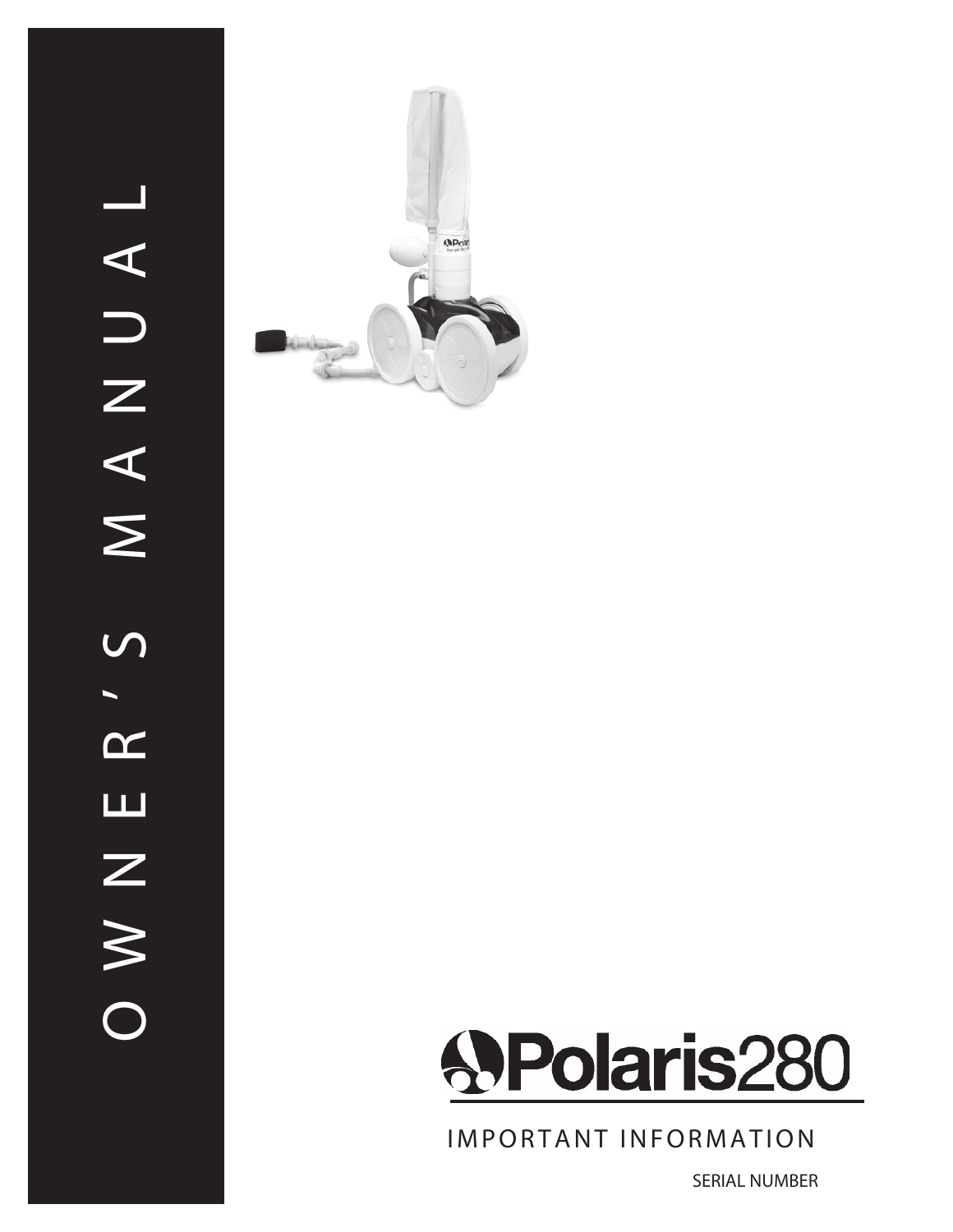#### Important Information

- Before installing the Polaris, make sure the pool filter is clean.
- New plumbing lines should be flushed out before installing the Polaris.
- The Polaris should not be used to remove plaster dust in new pools.
- • Except when checking the wheel RPM, do not handle the Polaris while it is operating.
- • Always remove the Polaris before swimmers enter the pool.
- Disconnect the Polaris from the pool wall when cleaning or backwashing the pool filter.
- • Always remove the Polaris from the pool before chemical shock treatments.
- • After cleaning or backwashing, let the filtration system run for at least five minutes before re-connecting the Polaris.

#### For customer service or support:

- Please mail Warranty Card immediately.
- For on-line support: www.polarispool.com
- To contact Polaris: US and Canada

 Customer Service 2620 Commerce Way Vista, CA 92081-8438 

 1-800-822-7933 

#### Polaris Vac-Sweep<sup>®</sup> 280 Limited Warranty

 This one year limited warranty is extended to the original consumer purchaser of this Polaris Vac-Sweep 280 Automatic Pool Cleaner manufactured by Zodiac Pool Systems, Inc., from date of manufacture of the unit as established by the serial number, or one year from date of purchase with proof of purchase, whichever is later. Zodiac warrants this product, including all parts and components thereof, to be free of defects in material and workmanship. Normal replacement items such as bags, tires, sweep hoses or sweep hose scrubbers which have been worn out by use or improper installation are not covered by this warranty. The Polaris 280 frame is warranted for a period of five years.

 This limited warranty does not apply if the failure is caused or contributed to by any of the following: improper handling, improper usage, improper storage, winter freezing, abuse, improper installation, removal of the in-line filter screen, unsuitable application of the unit, improper maintenance, lack of reasonable and necessary maintenance, damage in transit or during installation, or damage from repairs/alterations made or attempted by anyone other than Zodiac or one of its Authorized Service Centers. In no event shall Zodiac be liable for incidental or consequential damages of any nature or for damages to persons or property, including damage to vinyl liners, plaster, tile, aggregate-based and other pool surfaces, or damages resulting from the use of this product with a substandard pool circulation system or chemical imbalance.

 Authorization to return a unit or part to the plant of manufacture must be obtained from the Zodiac Customer Service Department. Check with your dealer for the local procedure before exercising this warranty. If further directions or instructions should be required, contact the Customer Service Department at 1-800-822-7933 (USA and Canada only) or (760) 599-9600. Be sure to insure the shipment against loss or damage in transit.

 This limited warranty is valid only in the United States of America, Canada and Australia, and it does not apply to Polaris Vac-Sweep 280 Automatic Swimming Pool Cleaners sold or installed in any other country. Polaris Vac-Sweep 280 Automatic Pool Cleaners sold in the United Kingdom are warranted for a period of two years from date of invoicing to the first user.

#### WARNING: USE OF POLARIS 280 IN A VINYL LINER POOL

Certain vinyl liner patterns are particularly susceptible to rapid surface wear or pattern removal caused by objects coming into contact with the vinyl surface, including pool brushes, pool toys, floats, fountains, chlorine dispensers, and automatic pool cleaners. Some vinyl liner patterns can be seriously scratched or abraded simply by rubbing the surface with a pool brush. Ink from the pattern can also rub off during the installation process or when it comes into contact with objects in the pool. Zodiac Pool Systems, Inc. is not responsible for, and the Limited Warranty does not cover, pattern removal, abrasion or markings on vinyl liners.

U.S. Patents: 6,908,550: 4,589,986; 5,863,425; D409,341. Foreign Patents: 732645; 2,260,903; 85149; 135,543; 2,072,463; 981274; 142,198; and other patents pending. Unique product shape is a registered trademark.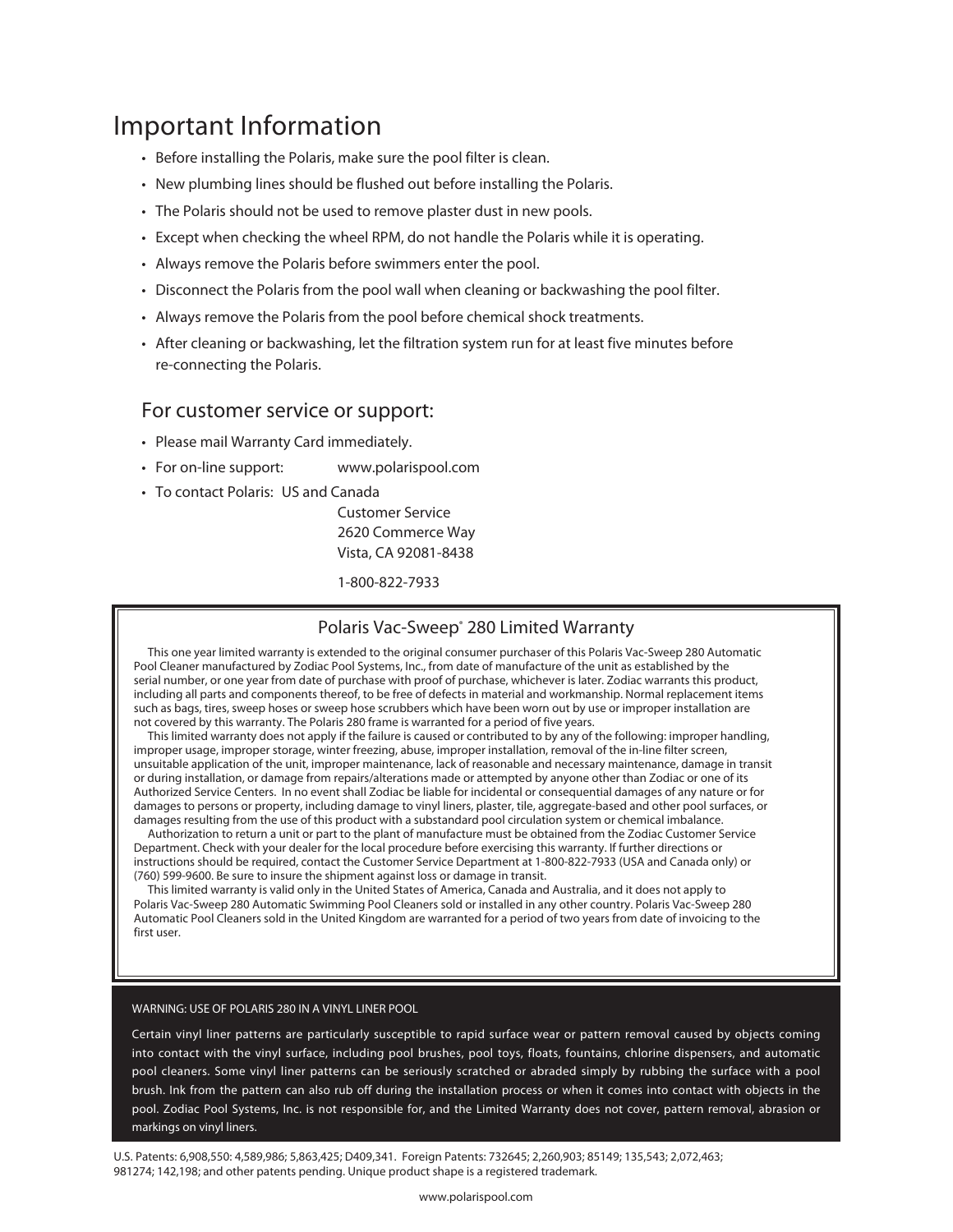#### Introduction

Congratulations on the purchase of your new automatic pool cleaner, and thank you for choosing Polaris. The Polaris Vac-Sweep 280 is designed to give you years of dependable and efficient service.

Like most mechanical devices, it will require periodic adjustments, routine maintenance, and the replacement of certain hardworking parts. Please have your cleaner checked occasionally by your local Polaris dealer or authorized service center.

Always insist on genuine Polaris replacement parts. Non-Polaris parts are not made to our specifications. They may have an adverse effect on the operation of your Polaris or may even damage it.

For best results, the Polaris 280 should be installed by a pool professional. For those with experience and confidence in handling plumbing and mechanical equipment, installation is outlined in this manual.

#### Polaris 280 Complete Cleaner

- 1. All-Purpose Zippered Bag
- 2. Head Float
- 3. Sweep Hose
- 4. Sweep Hose Scrubber
- 5. Cleaner Body
- 6. Feed Hose
- 07. Hose Floats
- 8. Back-up Valve
- 9. In-Line Filter Assembly
- 10. Ouick Disconnect with Universal Wall Fitting (UWF)
- 11. Restrictor Disks (one red and one blue)

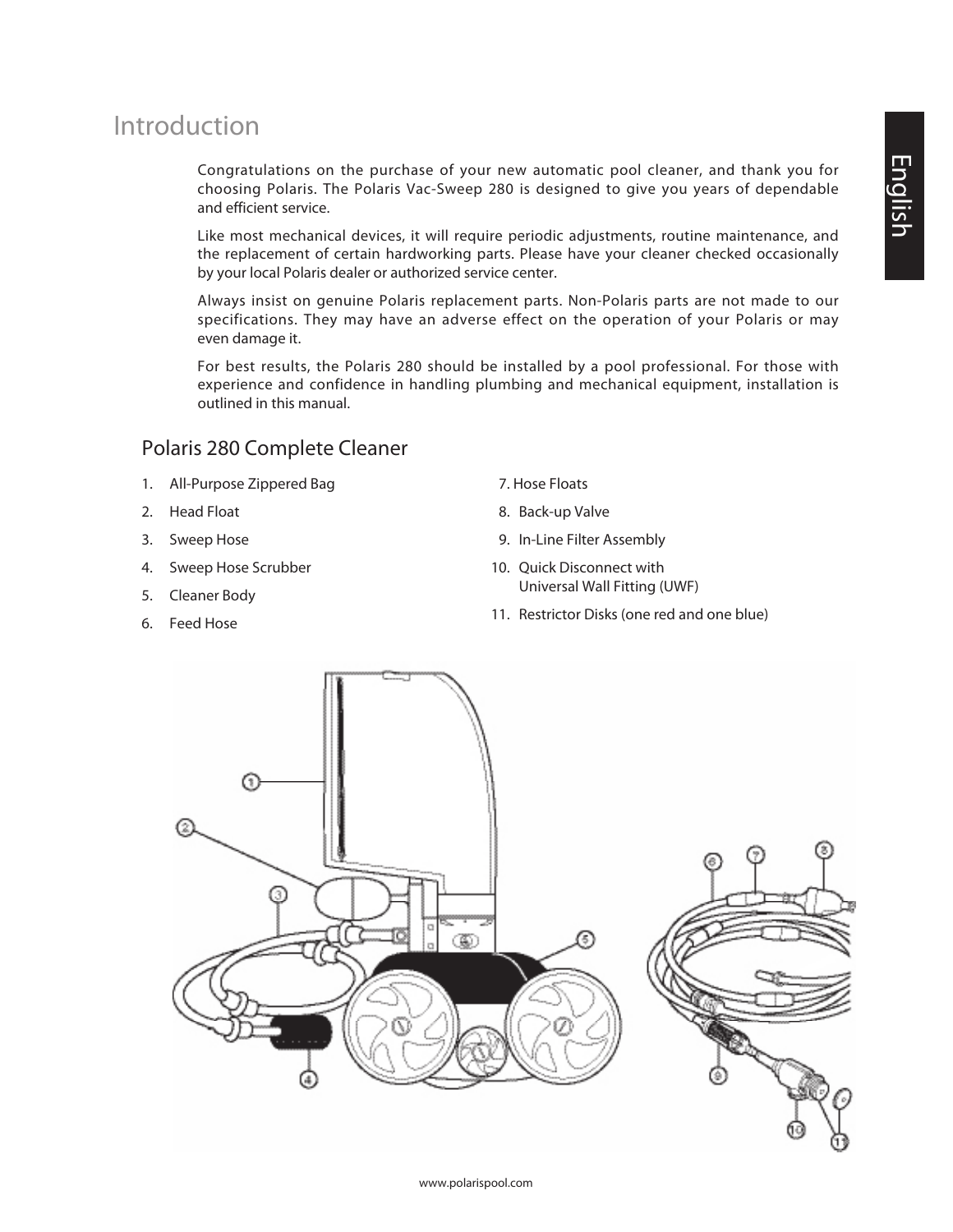#### Quick Installation Instructions

#### Install the Universal Wall Fitting

Installs in minutes on pools with a dedicated cleaner return line and a threaded 1-1/2" female pipe fitting.

- 1. Turn on the filtration pump and flush out the plumbing line.Turn pump off.
- 2. Remove the UWF from the Quick Disconnect and screw the UWF with the blue restrictor disk into the return opening.
- 3. Turn the Quick Disconnect clockwise into the UWF and pull away to secure.



# 2

#### Adjust Feed Hose To Fit Pool Length

Measure the deepest part of the pool. Cut leader hose, from end that attaches to feed hose, so length is equal to the greatest depth of the pool.

Attach leader hose to feed hose and connect hose to the pool wall at the return line. Extend hose to farthest point of pool. The hose end must be within 6" – longer or shorter – of the farthest point. See dotted circle.

Hose too long? Separate hose at center swivel. Cut equal amounts of the overage from each 10-foot feed hose section.

Hose too short? Buy an additional feed hose section (part #9-100-3104), one swivel (part #D20) and two hose nuts (part #D15) from an authorized Polaris dealer.

After adjusting hose, position hose floats as shown.

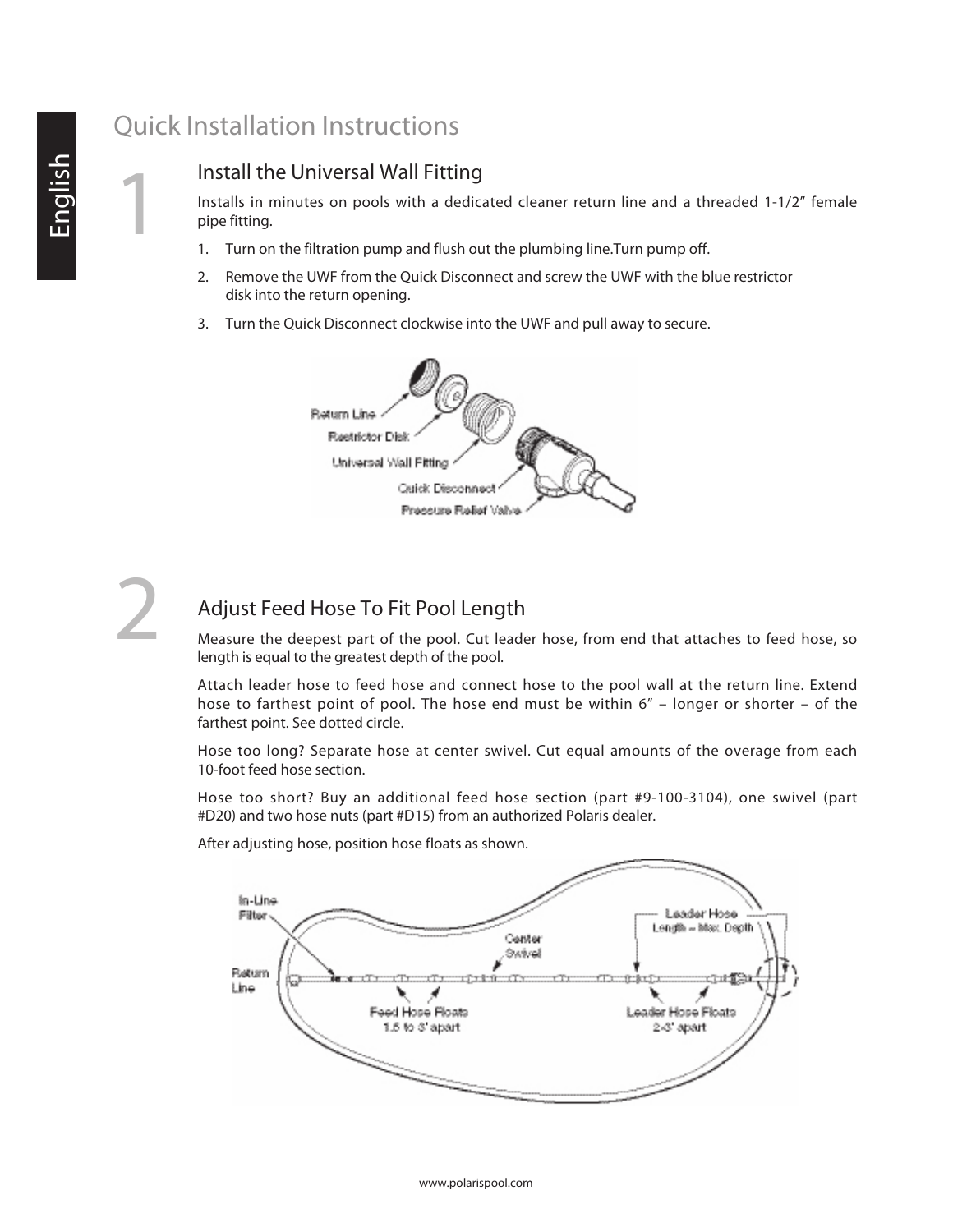- Assemble the Cleaner<br>1. Use the nut to attach the fe<br>the feed pipe.<br>2. Pull out the bag and attack 1. Use the nut to attach the feed hose to the feed pipe.
- Pull out the bag and attach the bag collar to the feed hose.
- 3. Position the head float 1/2 to 1 inch back from feed pipe.
- 4. Turn on the pool filtration pump and allow it to prime before turning on the booster pump.





#### Check for Proper RPM

Before operating the Polaris, check for proper wheel revolutions per minute (RPM). For maximum efficiency, the Polaris should operate between 28 and 32 RPM.

- 1. Mark the single-wheel side tire.
- 2. Turn pump on, hold cleaner below water level and count wheel revolutions for 1 minute.

If count is less than 28 RPM:

- Check the filter screen in the in-line filter for debris that restricts water flow.
- Clean the skimmer, filter and pump basket, clearing debris that restricts water flow.
- • Check the hoses, connections and swivels for leaks that cause loss of water pressure.
- • Remove the blue restrictor disk from the UWF.
- If an adjustable gate valve is installed on the booster pump or cleaner line, open it completely so water can flow freely to the Polaris.

If count is more than 32 RPM:

- Replace the blue restrictor disk in the UWF with the red restrictor. If the flow is still too high, unscrew the pressure relief valve until the proper RPM is reached. Note: The pressure relief valve should only be adjusted when a restrictor is installed.
- If an adjustable valve is installed after the booster pump, adjust it to reduce the water flow to the cleaner.

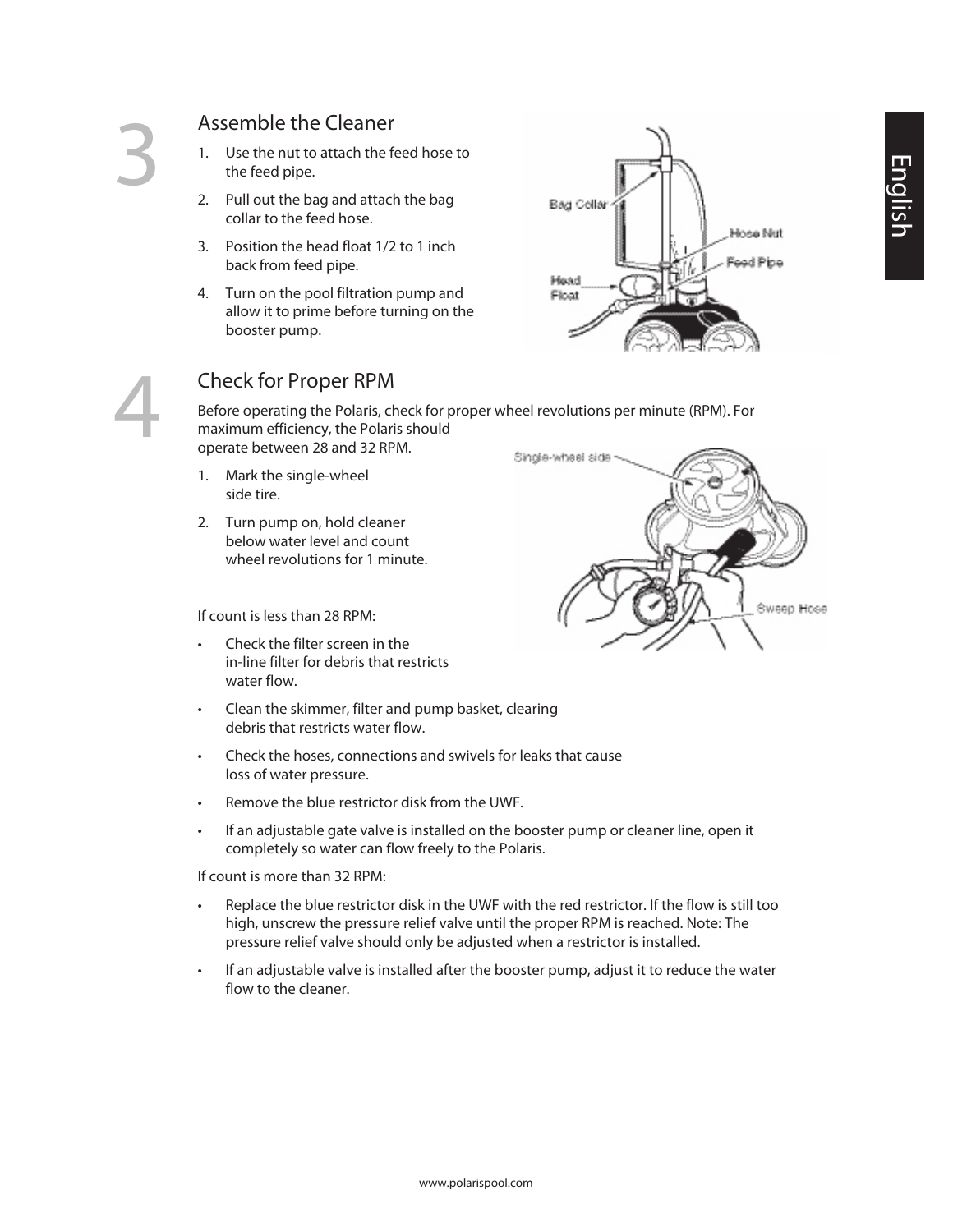#### Fine Tuning The Polaris Cleaner

The Polaris 280 vacuums, sweeps and scrubs all surfaces randomly throughout the pool. Approximately every 3 minutes the cleaner goes into back-up mode. This action pulls the Polaris away from pool obstacles and increases its random pattern.

#### Thrust Jet Adjustment

The thrust jet powers the direction of the Polaris. Factory position is straight back, but depending on the pool, other settings may be helpful.

#### Sweep Hose Adjustment

The sweep hose should move in a gentle sweeping motion. To adjust, turn off the booster pump and turn the sweep hose adjustment screw. Turn clockwise to decrease the motion.



#### Routine Maintenance

#### Cleaning the Bag

Remove the bag collar from the feed hose. Twist the bag connector until it disengages with a clicking sound from the feed pipe. Pull off the filter bag, open the closure and dump out the debris. To reinstall, align markings on connector and feed pipe. Click connector into position on pipe and reattach bag collar to hose.

#### Cleaning the Filters

Always disconnect the Polaris before cleaning or backwashing the pool filter, and let the filtration system run for at least five minutes before reconnecting the cleaner.

- $\rightarrow$  Empty the bag when it is half full, especially if the dirt load is sand.
- $\rightarrow$  It is easier to empty the bag when it is dry. Alternate between two bags.

To clean the in-line filter screen, pull it out of the filter assembly, rinse it and press it firmly back into place





#### Storage and Winterizing

Never store the Polaris in direct sunlight. When storing for the winter, drain out all the water (freeze damage is not covered under the warranty). Remove the UWF from the pool wall by attaching the Quick Disconnect and using pulling pressure to unscrew. If necessary, use the UWF Removal Tool (part #10-102-00) available from any authorized Polaris dealer.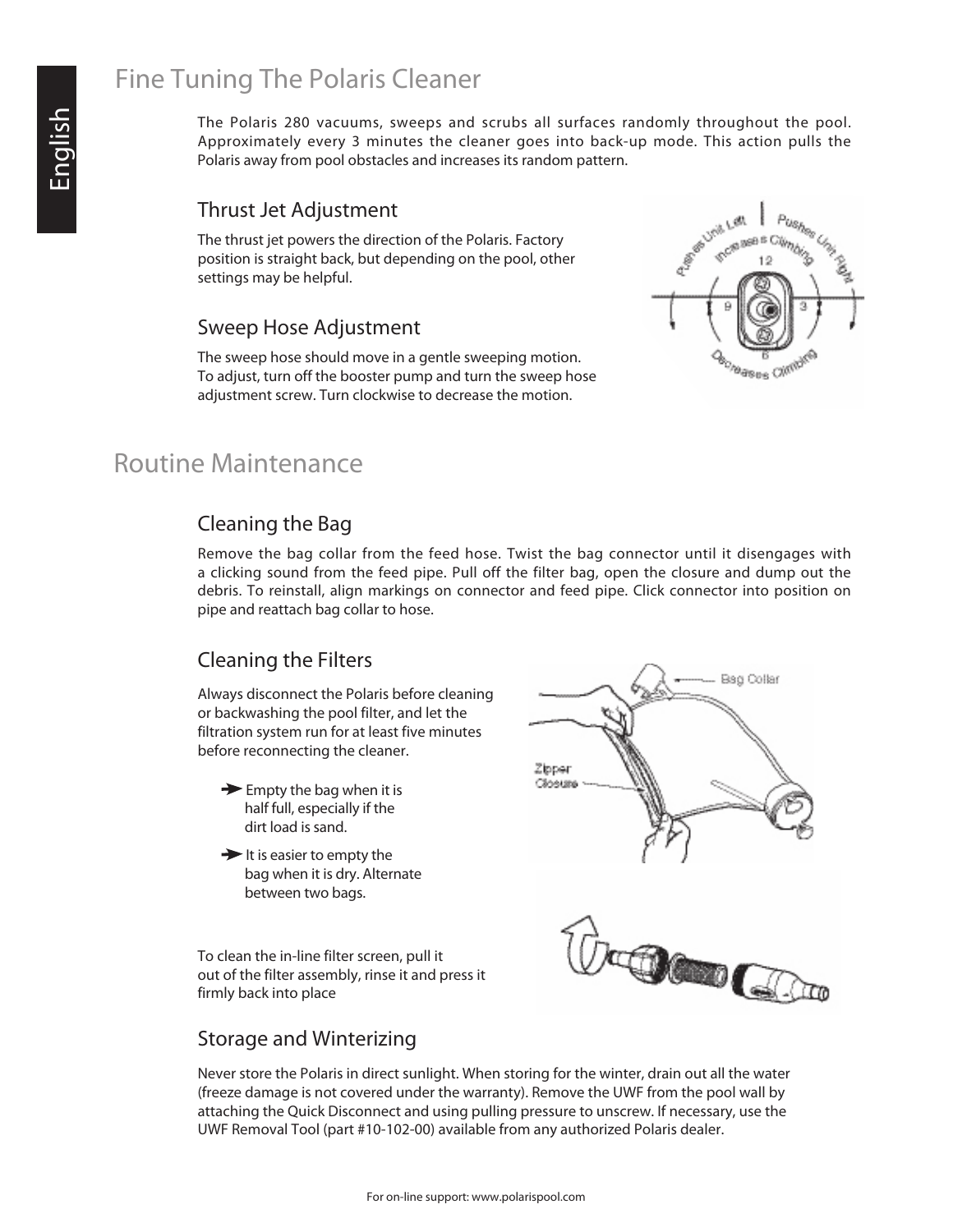

|    | No. Part #     | Description                       | Qty | No. | Part #           | Description                       | Qty |    | No.   Part #    | Description                             | Qty |
|----|----------------|-----------------------------------|-----|-----|------------------|-----------------------------------|-----|----|-----------------|-----------------------------------------|-----|
|    | K13            | All-Purpose Zippered Bag*         |     | 21  | C <sub>6</sub>   | Wheel, Large (No Bearings Incl.)3 |     | 41 | 6-500-00        | Universal Wall Fitting (UWF) 1          |     |
|    | C40            | Screw, 10-32 x 3/8" SS Pan 20     |     | 22  | C65              | Axle, Large (Rear Wheel Only) 1   |     | 42 |                 | 9-100-9001 UWF Connector Assembly       |     |
|    | K <sub>5</sub> | Top                               |     | 23  | C131             | Thrust Jet Kit                    |     | 43 | 10-108-00       | <b>UWF Restrictor Kit</b>               |     |
| 4  | A20            | Float, Head                       |     | 24  | C16              | Idler Wheel, Small                |     | 44 | 6-505-00        | O-Ring, UWF/QD                          |     |
|    | 9-100-3105     | Sweep Hose Scrubber*              |     | 25  | C30              | Screw, 4-40 x 3/16" SS Pan        |     | 45 |                 | 9-100-9002 Pressure Relief Valve, Black |     |
| 6  | <b>B25</b>     | Orifice Tip w/Orifice Tip Guard 1 |     | 26  | C <sub>32</sub>  | Screw, 6-32 x 1/2" SS Pan Head1   |     | 46 | D <sub>29</sub> | <b>Ouick Disconnect, UWF</b>            |     |
|    | B <sub>5</sub> | Sweep Hose Complete*              |     | 27  | C <sub>25</sub>  | Spring for C36                    |     | 47 | D <sub>15</sub> | Nut, Feed Hose                          | 10  |
| 8  | <b>B10</b>     | Wear Rings*                       |     | 28  | C <sub>36</sub>  | Swing Axle Kit                    |     | 48 | **              | Adapter Hose, 8-1/2"                    |     |
| q  | <b>B15</b>     | Sweep Hose Attach Clamp           |     | 29  | K10              | <b>Base with Bracket</b>          |     | 49 | 48-080          | In-Line Filter Assembly                 |     |
| 10 | <b>B20</b>     | Adjust. Screw, Sweep Hose         |     | 30  | K <sub>25</sub>  | Water Management System 1         |     | 50 | 48-222          | Screen, In-Line Filter                  |     |
|    | K30            | Feed Pipe with Elbow              |     | 31  | K145             | Frame                             |     | 51 | D <sub>10</sub> | Float, Feed Hose                        |     |
| 12 | K20            | Vacuum Tube                       |     | 32  | C80              | <b>Ball Bearings, Turbine</b>     |     | 52 | D45             | Feed Hose, 10 Ft                        |     |
| 13 | C66            | Axle, Large (w/Sand/Gravel Grd)2  |     | 33  | C83              | <b>Turbine Shaft Tubes</b>        |     | 53 | D <sub>20</sub> | Swivel, Ball Bearing                    |     |
| 14 | C76            | Screw, 10-32 x 7/8" SS Pan        | 10  | 34  | 9-100-7170       | Hose Clamp for WMS                | 2   | 54 | D50             | Feed Hose, Leader, 10 Ft                |     |
| 15 | C45            | Lock Washer for C36               |     | 35  | A40              | <b>Turbine Shaft Shield</b>       |     | 55 | G52             | Back-up Valve Kit                       |     |
| 16 | C70            | Axle Plate for C65/C66            | 3   | 36  | C86              | Drive Shaft Assembly              |     | 56 | G54             | Case Kit for G52                        |     |
| 17 | C60            | <b>Ball Bearings, Wheels</b>      | 8   | 37  | C120             | Hose for C110, 7-1/2"             |     | 57 | G57             | Collar, Back-up Valve                   |     |
| 18 | C55            | Wheel Screw, Plastic              | 4   | 38  | C <sub>110</sub> | <b>Turbine Cover with Elbow</b>   |     | 58 | G53             | Mechanism for G52                       |     |
| 19 | C64            | Wheel Washer, Plastic             | 4   | 39  | 9-100-1018       | Bag Collar                        |     |    |                 |                                         |     |
| 20 | C10            | Tire, MaxTrax <sup>**</sup>       | 3   | 40  | 10-112-00        | Restrictor Disks, Red and Blue 2  |     |    |                 |                                         |     |

\*Wearitemsnotcoveredbywarranty.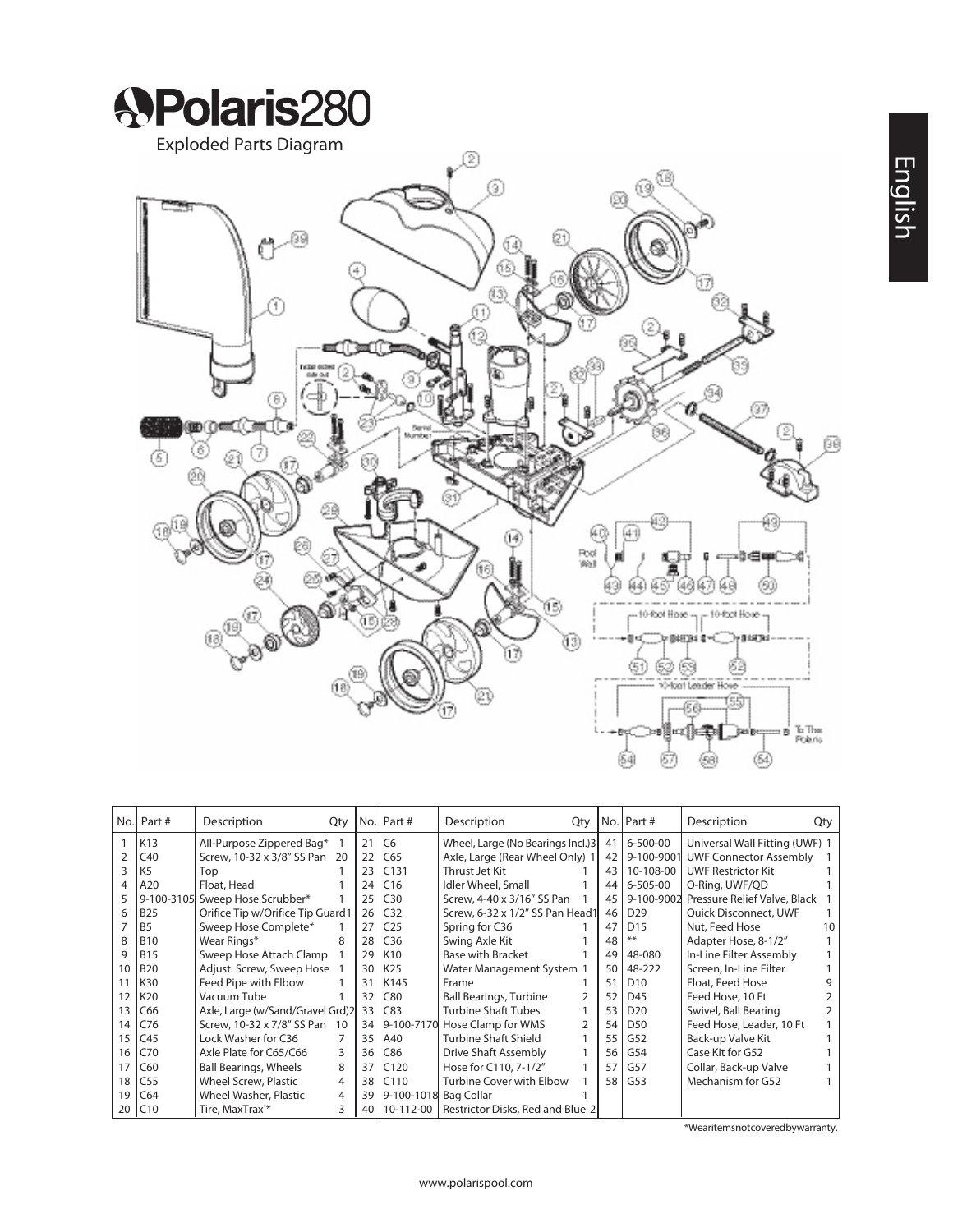# **APolaris280TankTrax** Exploded Parts Diagram

| lNo.l | Part #          | Description                                             | Qty |          | No. Part #                      | Description                                                       |          | Qty   No.   Part #    | Description                                                       | Qty |
|-------|-----------------|---------------------------------------------------------|-----|----------|---------------------------------|-------------------------------------------------------------------|----------|-----------------------|-------------------------------------------------------------------|-----|
|       | K13<br>C40      | All-Purpose Zippered Bag*<br>Screw, 10-32 x 3/8" SS Pan | 20  | 20<br>21 | $ C10\rangle$<br>C <sub>6</sub> | Tire, MaxTrax <sup>**</sup><br>Wheel, Large (No Bearings Incl.) B | 38<br>39 | 10-112-00<br>6-500-00 | Restrictor Disks, Red and Blue2<br>Universal Wall Fitting (UWF) 1 |     |
|       | K5              | Top                                                     |     | 22       | K26                             | Axle Block -TankTrax                                              | 40       | 9-100-9001            | <b>UWF Connector Assembly</b>                                     |     |
|       | A20             | Float, Head                                             |     | 23       | C131                            | Thrust Jet Kit                                                    | 41       | 10-108-00             | <b>UWF Restrictor Kit</b>                                         |     |
|       | 9-100-3105      | Sweep Hose Scrubber*                                    |     | 24       | K <sub>27</sub>                 | <b>Idler Wheel -TankTrax</b>                                      | 42       | 6-505-00              | O-Ring, UWF/QD                                                    |     |
| 6     | <b>B25</b>      | Orifice Tip with Orifice Tip Guard 125                  |     |          | K28                             | Swing Axle Kit -TankTrax                                          | 43       | 9-100-9002            | Pressure Relief Valve, Black                                      |     |
|       | B <sub>5</sub>  | Sweep Hose Complete*                                    |     |          |                                 |                                                                   | 44       | D <sub>29</sub>       | Quick Disconnect, UWF                                             |     |
|       | <b>B10</b>      | Wear Rings*                                             |     | 26       | C18                             | Tire, TankTrax <sup>**</sup>                                      | 45       | D <sub>15</sub>       | Nut, Feed Hose                                                    | 10  |
| 9     | <b>B15</b>      | Sweep Hose Attach Clamp                                 |     | 27       | K <sub>29</sub>                 | Base - TankTrax                                                   | 46       | $***$                 | Adapter Hose, 8-1/2"                                              |     |
| 10    | <b>B20</b>      | Adjustment Screw, Sweep Hose                            |     | 28       | K25                             | Water Management System                                           | 47       | 48-080                | In-Line Filter Assembly                                           |     |
| 11    | K30             | Feed Pipe with Elbow                                    |     | 29       | K145                            | Frame                                                             | 48       | 48-222                | Screen, In-Line Filter                                            |     |
| 12    | K <sub>20</sub> | Vacuum Tube                                             |     | 30       | C80                             | <b>Ball Bearings, Turbine</b>                                     | 49       | D <sub>10</sub>       | Float, Feed Hose                                                  |     |
| 13    | C66             | Axle, Large (w/Sand/Gravel Guard) 131                   |     |          | C83                             | <b>Turbine Shaft Tubes</b>                                        | 50       | D45                   | Feed Hose, 10 Ft                                                  |     |
| 14    | C76             | Screw, 10-32 x 7/8" SS Pan                              | 10  | 32       | 9-100-7170                      | Hose Clamp for WMS                                                | 51       | D <sub>20</sub>       | Swivel, Ball Bearing                                              |     |
| 15    | C45             | Lock Washer for C36                                     |     | 33       | A40                             | <b>Turbine Shaft Shield</b>                                       | 52       | D <sub>50</sub>       | Feed Hose, Leader, 10 Ft                                          |     |
| 16    | C70             | Axle Plate for C65/C66                                  | 3   | 34       | C86                             | Drive Shaft Assembly                                              | 53       | G52                   | Back-Up Valve Kit                                                 |     |
| 17    | C60             | <b>Ball Bearings, Wheels</b>                            | 8   | 35       | C120                            | Hose for C110, 7-1/2"                                             | 54       | G54                   | Case Kit for G52                                                  |     |
| 18    | C <sub>55</sub> | Wheel Screw, Plastic                                    | 4   | 36       | C <sub>110</sub>                | Turbine Cover with Elbow                                          | 55       | G57                   | Collar, Back-Up Valve                                             |     |
| 19    | C64             | Wheel Washer, Plastic                                   | 4   | 37       | 9-100-1018 Bag Collar           |                                                                   | 56       | G53                   | Mechanism for G52                                                 |     |

\*Wearitemsnotcoveredbywarranty.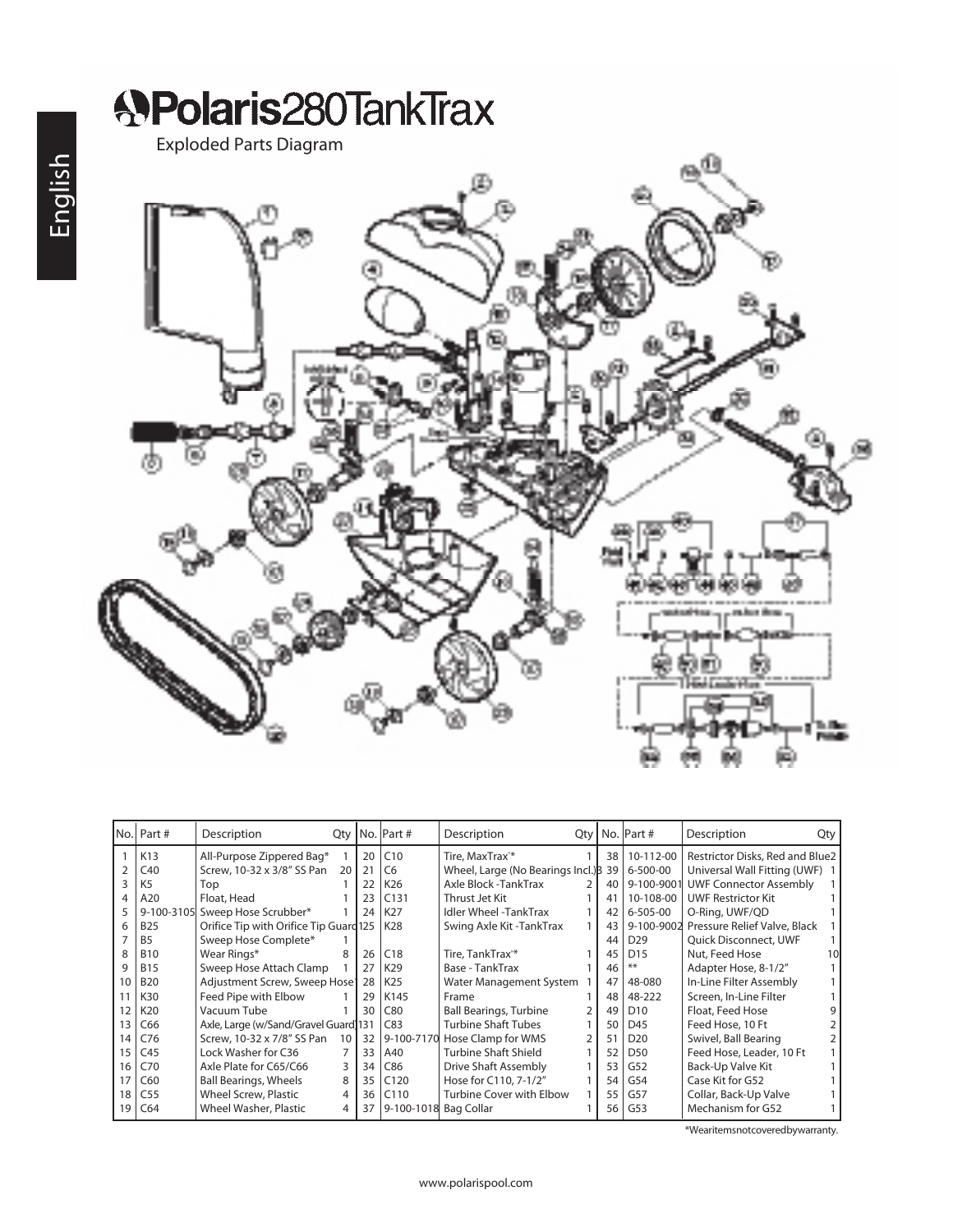#### Troubleshooting

If the Polaris cleaner displays the following actions, adjustments may be necessary to restore performance. Refer to exploded parts diagram for part references.

- Action: Hangs up on steps or other obstacles for longer than 3 minutes.
- Solution: 1. Check the wheel RPM.
	- 2. Verify the back-up valve is cycling.
	- 3. Adjust the thrust jet.
	- 4. Remove unnecessary pool hardware or install a Ladder Guard Kit (order part #G21 from a Polaris dealer).
- Action: Polaris is sluggish, running with less power than normal.
- Solution: 1. Check the filter screen in the in-line filter and clean, if necessary.
	- 2. Clean the skimmer basket, pump basket, and pool filter.
	- 3. Check all of the hoses, connections, and swivels for leaks that could cause loss of water pressure.
	- 4. Check the wheel RPM.
- Action: Polaris flies around the pool and/ or does not make contact with the bottom.
- Solution: 1. Confirm that the blue restrictor disk is installed in the UWF to decrease water flow. Or, install the red restrictor disk to decrease water flow even more.
	- 2. Check the wheel RPM. If more than 32 RPM, unscrew the pressure relief valve to decrease water flow to the cleaner. Note: The pressure relief valve should only be adjusted when a restrictor is installed.
	- 3. Verify the back-up valve is cycling. Hold the valve out of the water and watch the jet. It should come on and go off.
- Action: Polaris does not back up.
- Solution: 1. Verify the back-up valve is cycling.
	- 2. Check the wheel RPM.
	- 3. If the bag is full, empty it.
	- 4. If head float has water in it, replace it.
	- 5. Make sure feed hose is floating.
- Action: Polaris only turns in one direction.
- Solution: 1. Adjust the thrust jet.
	- 2. Make sure feed hose is floating.
- Action: Feed hose becomes tangled.
- Solution: 1. Remeasure the hose to verify that it is adjusted to the proper length for the pool shape.
	- 2. With the Polaris operating, check that the swivels in the hose and the hose connections turn freely.
	- 3. Make sure feed hose is floating.
	- 4. With the Polaris turned off, spin each of the wheels. All wheels should turn together.
- Action: Sweep hose is sucked into the vacuum tube.
- Solution: 1. Make sure the opening at the end of the sweep hose is not blocked by the sweep hose scrubber.
	- 2. Adjust the sweep hose to a gentle sweeping motion.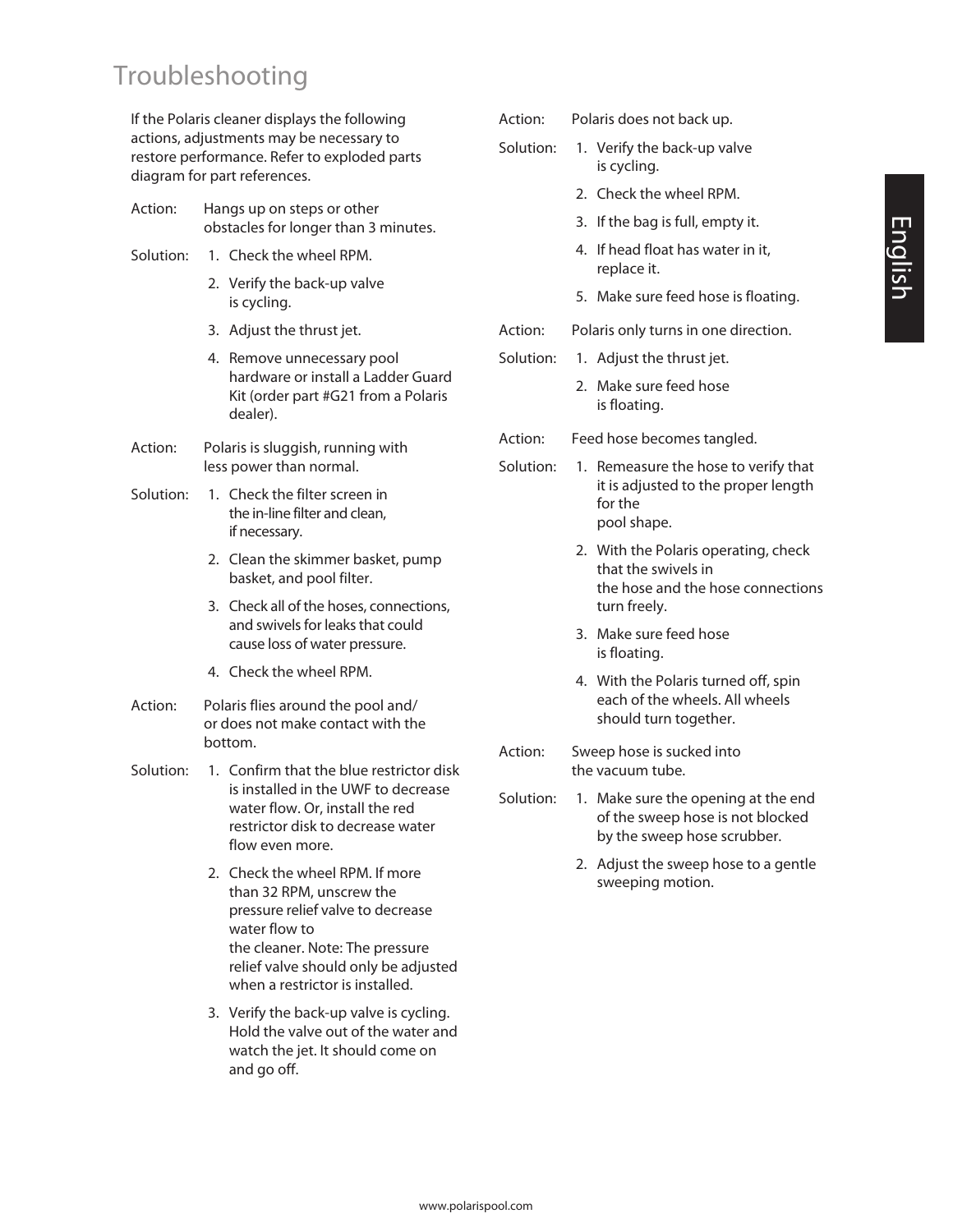| Action:   | Sweep hose sprays too much water out<br>of the pool.                                                                                                                                                                                                        |
|-----------|-------------------------------------------------------------------------------------------------------------------------------------------------------------------------------------------------------------------------------------------------------------|
| Solution: | Adjust the speed of the sweep hose by<br>1.<br>tightening the adjustment screw.                                                                                                                                                                             |
|           | 2. Replace the sweep hose scrubber if it is<br>worn or missing.                                                                                                                                                                                             |
|           | 3. Add a sweep hose weight (order part #B2)<br>to keep the sweep hose from spraying.                                                                                                                                                                        |
| Action:   | The cleaner does not clean the<br>entire pool.                                                                                                                                                                                                              |
| Solution: | 1. Check the hose length reaches within 6" of<br>the farthest point of the pool.<br>If not, order a new hose section from your<br>Polaris dealer.                                                                                                           |
|           | 2. Check thrust jet for straight back position<br>that optimizes random turning.                                                                                                                                                                            |
|           | 3. While the cleaner is operating, hold it<br>upside down and look into the vacuum<br>tube. There should be two distinct, even<br>jets of water.<br>If there are not, contact Customer Service<br>or a Polaris authorized Service Center for<br>assistance. |
| Action:   | The cleaner is running in circles on<br>its side.                                                                                                                                                                                                           |
| Solution: | 1. Check filter bag, if full it can weigh the<br>cleaner down on one side.                                                                                                                                                                                  |
|           | Remove the head float and shake it. If<br>2.<br>there is water in the float, order a new one.                                                                                                                                                               |
|           | 3. Check the hose floats to make sure they<br>are spaced evenly.                                                                                                                                                                                            |
|           |                                                                                                                                                                                                                                                             |
|           |                                                                                                                                                                                                                                                             |

#### Troubleshooting Worksheet

If these solutions do not result in improved performance, contact the Polaris dealer who sold you the cleaner or call Customer Service.

In order to provide faster and more convenient service, please have the following information available at the time of your call or when taking the Polaris in for service.

| 1. | Serial #:                                                                                                                                                                       |
|----|---------------------------------------------------------------------------------------------------------------------------------------------------------------------------------|
| 2. | Wheel RPM:                                                                                                                                                                      |
| 3. | Is the back-up valve cycling?                                                                                                                                                   |
|    | ŃЪ<br>$\square$ Yes                                                                                                                                                             |
| 4. | Is the feed hose the proper<br>length?                                                                                                                                          |
|    | $\Box$ Yes<br>Νō                                                                                                                                                                |
| 5. | Are the swivels rotating freely?                                                                                                                                                |
|    | $\sqcap$ Yes<br>МФ                                                                                                                                                              |
| 6. | How often do you clean the<br>filter screen in the in-line filter?                                                                                                              |
|    | Once a Week<br>$\Box$ Never                                                                                                                                                     |
|    | □Twice a Week<br>$\Box$ Once a Month                                                                                                                                            |
| 7. | Are the vacuum jets obstructed?<br>(While the cleaner is operating, hold it upside<br>down and look into the vacuum tube. There<br>should be two distinct, even jets of water.) |
|    | $\Box$ Yes<br>ŃЪ                                                                                                                                                                |
| 8. | Is the drive train functioning?<br>(As you spin each wheel independently,<br>all the wheels should spin.)                                                                       |
|    | ∐Yes<br>طا∩                                                                                                                                                                     |
|    |                                                                                                                                                                                 |
|    |                                                                                                                                                                                 |
|    |                                                                                                                                                                                 |
|    |                                                                                                                                                                                 |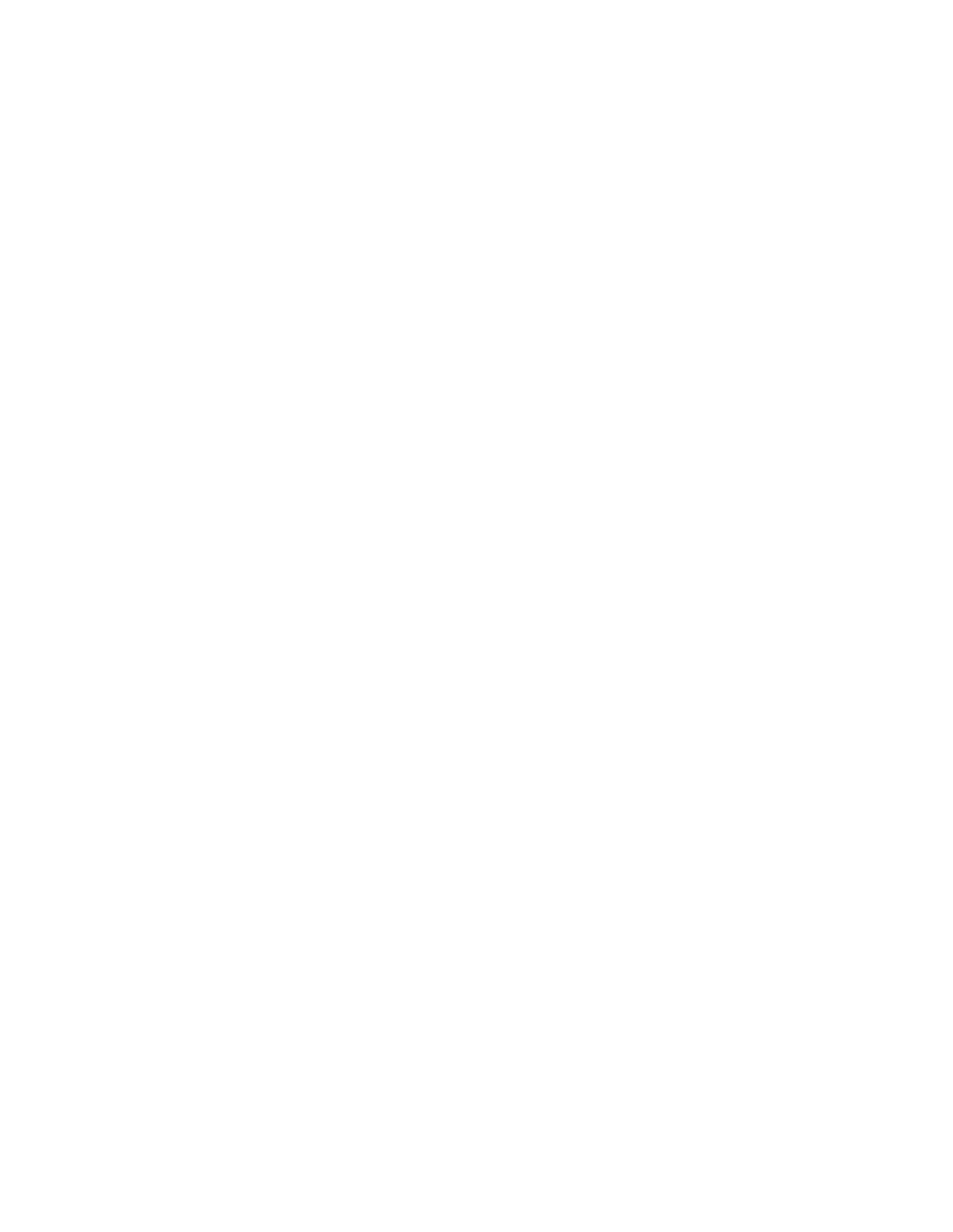#### Informations importantes

- • Avant d'installer le Polaris, s'assurer que le filtre de la piscine est propre.
- • Rincer les nouvelles conduites avant d'installer le Polaris.
- • Ne pas utiliser le Polaris pour enlever la poussière de plâtre dans les nouvelles piscines.
- • Ne pas manipuler le Polaris pendant son fonctionnement, à moins que ce soit pour Vérifier la vitesse de rotation de la roue.
- Toujours enlever le Polaris avant qu'un nageur entre dans la piscine.
- • Toujours déconnecter le Polaris de la paroi de la piscine avant de procéder au nettoyage ou au lavage à contre-courant du filtre.
- • Toujours enlever le Polaris de la piscine avant de procéder à un traitement chimique de choc.
- • Après le nettoyage ou le lavage à contre-courant, laisser le système de filtrage en marche pendant au moins cinq minutes avant de reconnecter le Polaris.

#### Service clientèle ou assistance technique :

- • Immédiatement retourner la carte de garantie.
- Assistance technique en ligne : www.polarispool.com
- Pour contacter Polaris : US and Canada

 Customer Service 2620 Commerce Way Vista, CA 92081-8438 1-800-822-7933

#### Polaris Vac-Sweep® 280 Garantie

Vous avez choisi la marque Polaris Vac-Sweep 280 et nous vous remercions de votre confiance. Ce produit a été conçu, fabriqué et contrôlé avec le plus grand soin afin qu'il vous donne entière satisfaction.

La durée de la garantie est fixée à 2 ans à partir de la date de facturation au premier utilisateur.

#### AVERTISSEMENT CONCERNANT L'UTILISATION DU POLARIS 280 DANS UNE PISCINE A REVETEMENT VINYLE

 La surface de certains revêtements vinyle à motifs peut s'user rapidement et les motifs peuvent disparaître au contact d'objets tels que brosses de nettoyage, jouets, bouées, fontaines, distributeurs de chlore et nettoyeur de piscine automatique. Les motifs de certains revêtements vinyle peuvent être égratignés ou usés par simple frottement, tel qu'avec une brosse de piscine. La couleur de certains motifs peut également s'effacer pendant l'installation ou en cas de contact avec des objets présents dans la piscine. Les motifs effacés, l'usure ou l'égratignure des revêtements vinyle ne relèvent pas de la responsabilité de Zodiac Pool Systems, Inc. et ne sont pas couverts par la garantie limitée.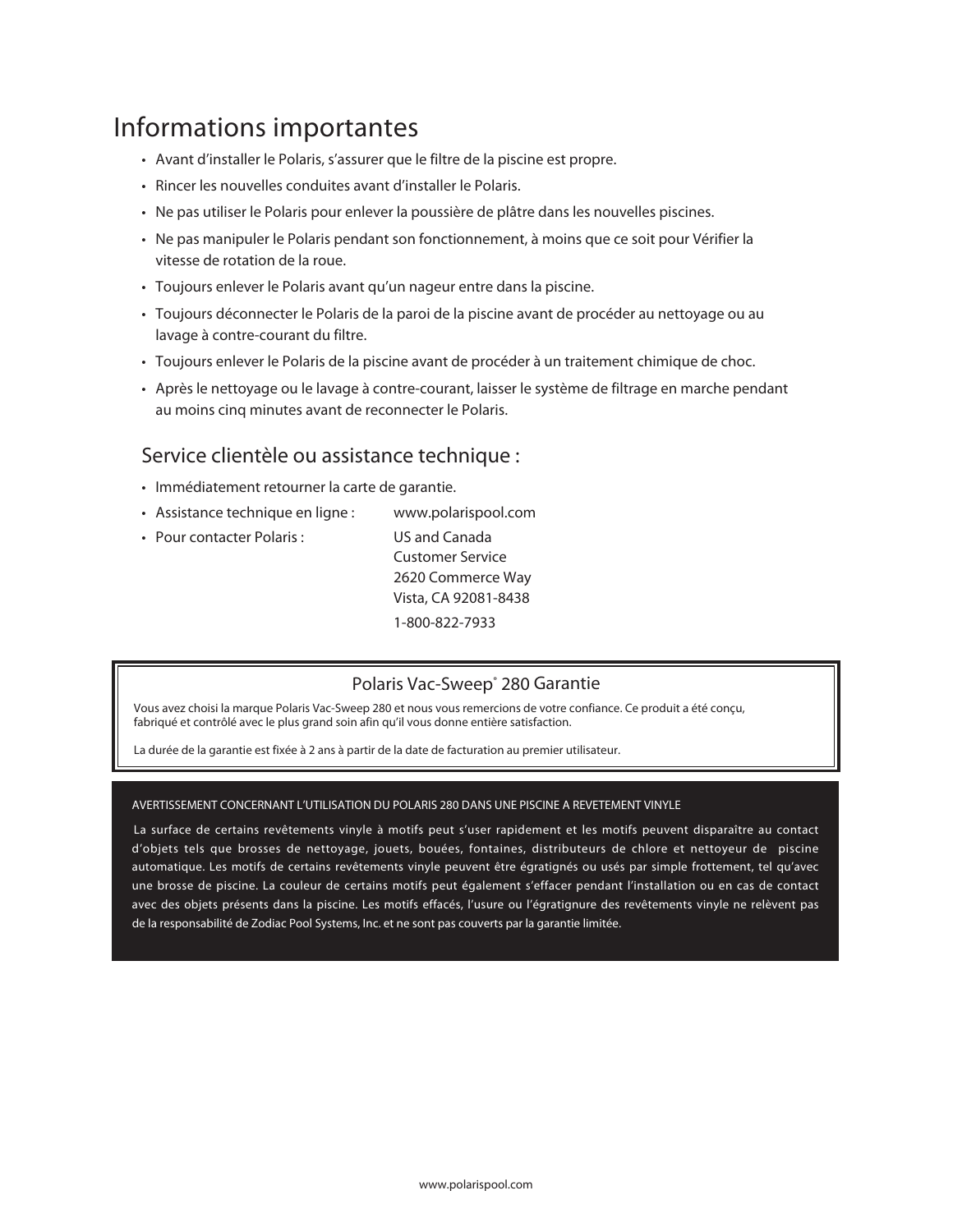#### Introduction

Félicitations pour l'achat du nouveau nettoyeur de piscine automatique et nos remerciements d'avoir choisi un produit Polaris. Grâce à sa conception et sa fiabilité, le Polaris Vac-Sweep 280 fonctionnera sans problèmes pendant de nombreuses années.

Comme la plupart des dispositifs mécaniques, le Polaris doit être ajusté périodiquement, entretenu avec régularité et équipé de nouvelles pièces après une utilisation prolongée. Faire vérifier occasionnellement l'appareil par le distributeur local ou le centre de service Polaris.

N'utiliser que des pièces de rechange Polaris d'origine. Les pièces qui n'ont pas été fabriquées par Polaris ne satisfont pas à nos spécifications. Elles peuvent entraver le fonctionnement du Polaris, voire l'endommager.

Faire installer le Polaris 280 par un professionnel pour obtenir les meilleurs résultats. Les explications concernant l'installation sont fournies dans le présent manuel pour les personnes dotées d'expérience et habituées à manipuler les équipements mécaniques et les matériels et matériaux de plomberie.

#### Polaris 280 complets

- 1. Sac tout usage à glissière
- 2. Flotteur de tête
- 3. Tuyau de balayage
- 4. Brosse de nettoyage du tuyau de balayage
- 5. Corps du nettoyeur
- 06. Tuyau d'arrivée
- 7. Flotteurs de tuyau
- 8. Soupape de secours
- 9. Ensemble de filtre en ligne
- 10. Connexion rapide avec raccord mural universel (UWF)
- 11 Disques du réducteur de débit (un rouge et un bleu)

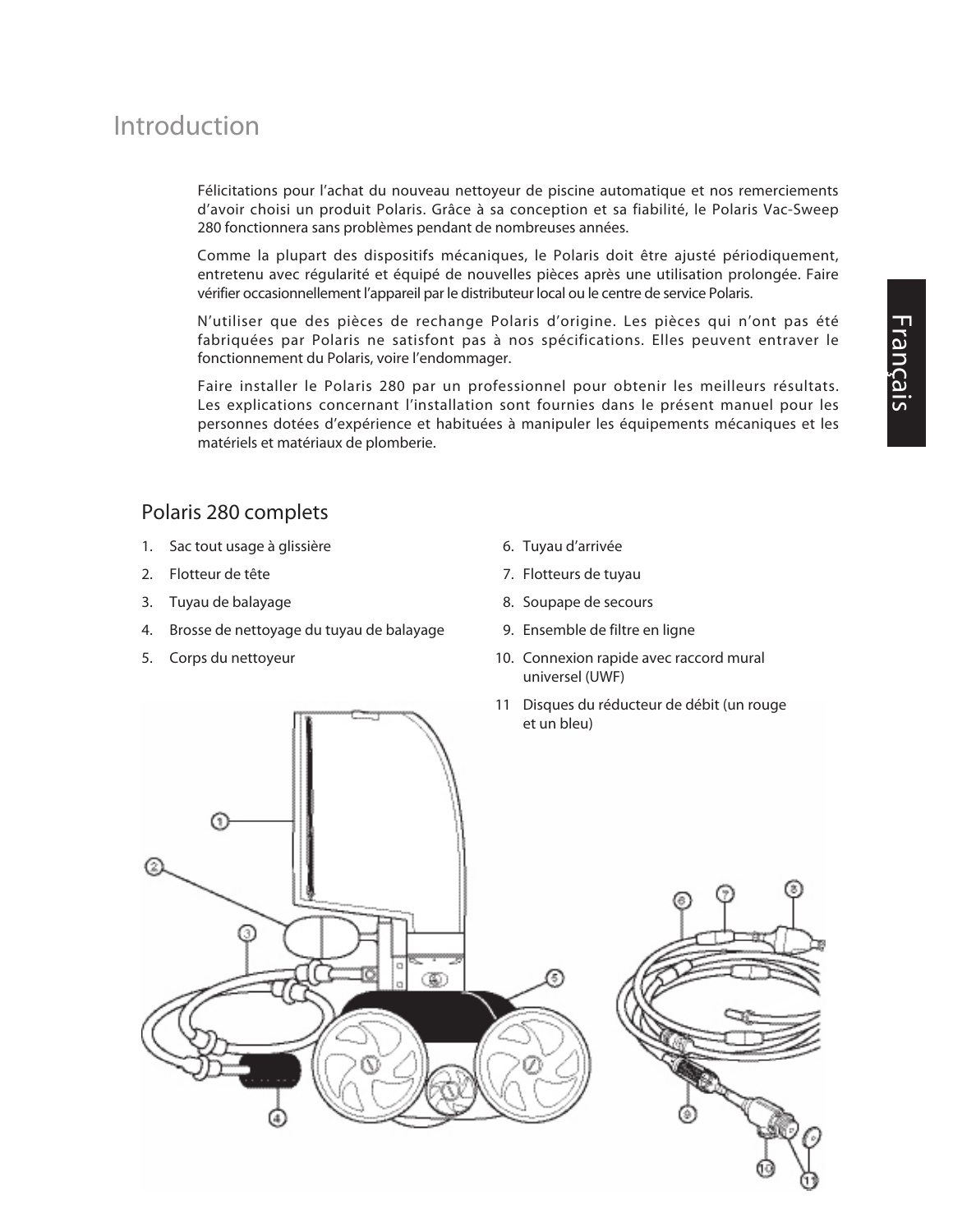#### Instructions d'installation rapide

#### Installation du raccord mural universel (UWF)

L'installation ne prendra que quelques minutes si la piscine est équipée d'une ligne de retour dédiée et d'un raccord de tuyau femelle de 1-1/2 pouces (3,8 cm).

- 1. Mettre la pompe de filtrage en marche et rincer les conduites. Arrêter la pompe.
- 2. Séparer le raccord mural universel (UWF) du raccord de connexion rapide, puis visser l'UWF avec le disque bleu du réducteur de débit sur l'ouverture de la ligne de retour.
- 3. Introduire la connexion rapide dans le raccord mural universel (UWF) en tournant dans le sens des aiguilles d'une montre, puis tirer pour verrouiller.





1

#### Adaptation de la longueur du tuyau d'arrivée aux dimensions de la piscine

Mesurer l'endroit de la piscine où la profondeur est la plus grande. Couper le tuyau principal, côté raccordement au tuyau d'arrivée, de manière à ce que sa longueur soit égale à la plus grande profondeur de la piscine.

Raccorder le tuyau flexible principal au tuyau d'arrivée et connecter le tuyau flexible à la prise balai de la piscine, sur la conduite de retour. Tirer sur le tuyau pour qu'il atteigne le point le plus éloigné de la piscine. L'extrémité du tuyau doit se trouver à plus ou moins 15 centimètres de ce point le plus éloigné. Voir le cercle en pointillés.

Le tuyau est-il trop long ? Détacher le tuyau au pivot central. Couper d'égales longueurs du surplus de chacune des sections de tuyau de 3 mètres de long.

Le tuyau est-il trop court ? Acheter une section de tuyau supplémentaire (n° de pièce 9-100-3104), un pivot (n° de pièce D20) et deux raccords de fixation de tuyau (n° de pièce D15) chez un revendeur agréé par Polaris.

Après avoir ajusté la longueur du tuyau flexible, mettre les flotteurs en place selon l'illustration.

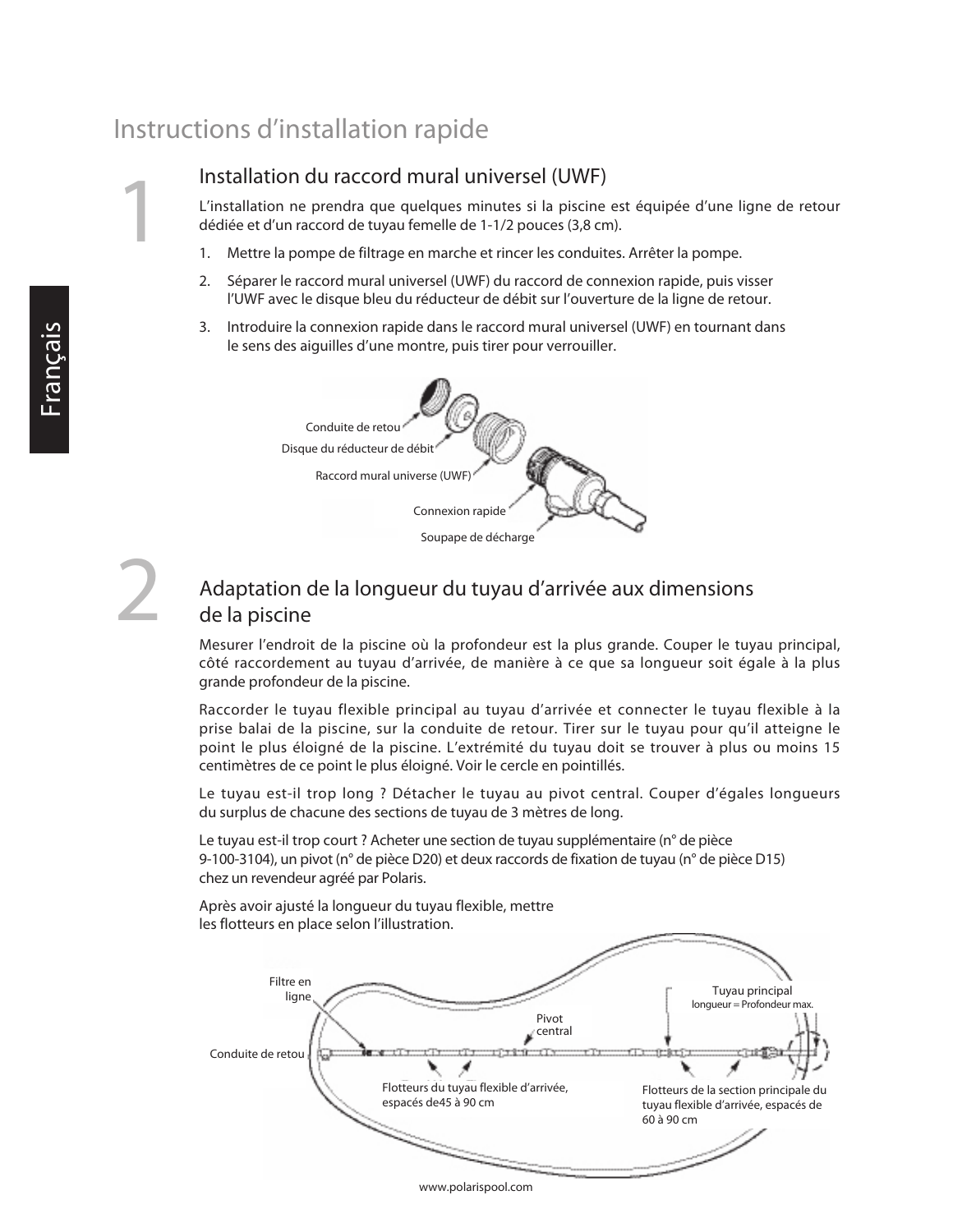4

#### Assemblage du nettoyeur

- 1. Fixer le tuyau flexible d'arrivée à laconduite d'alimentation à l'aide de la bague de fixation.
- 2. Tirer le sac pour le sortir et attacher son collier de retenue sur le tuyau flexible d'arrivée.
- 3. Placer le flotteur de tête en arrière et à une distance de 1,3 à 2,5 cm de la conduite d'alimentation.
- 4. Mettre la pompe de filtration de la piscine en marche et la laisser s'amorcer avant de mettre la pompe de surcompression en marche.



# Français

#### Contrôle de la vitesse de rotation de la roue

Avant de mettre le Polaris en marche, Vérifier la vitesse de rotation de la roue (t/min). Pour obtenir un rendement maximum, le Polaris doit tourner à une vitesse comprise entre 28 et 32 t/min.

- 1. Marquer la bande de roue à une face.
- 2. Mettre la pompe en marche, immerger le nettoyeur et compter le nombre de révolutions effectuées par la roue en 1 minute.

Si elle est inférieure à 28 t/min :

- • Vérifier qu'aucun débris ne bouche la crépine du filtre en ligne ni n'étrangle le débit d'eau.
- • Nettoyer le skimmer, le filtre et le panier de la pompe.



- Retirer le disque bleu du réducteur de débit de l'UWF.
- Si une vanne à passage direct réglable est installée sur la pompe de surcompression ou dans la ligne du nettoyeur, l'ouvrir complètement pour que l'eau puisse s'écouler librement vers le Polaris.

Si la vitesse est supérieure à 32 tr/min :

- Remplacer le disque bleu réducteur de débit de l'UWF par le réducteur rouge. Si le débit est trop élevé, dévisser la soupape de surpression jusqu'à obtention du régime moteur approprié. Remarque : La soupape de surpression doit être réglée uniquement si un réducteur de débit est installé.
- • Si une soupape réglable est installée sur la pompe de surpression, il faut la régler en réduisant le débit d'eau vers le nettoyeur.

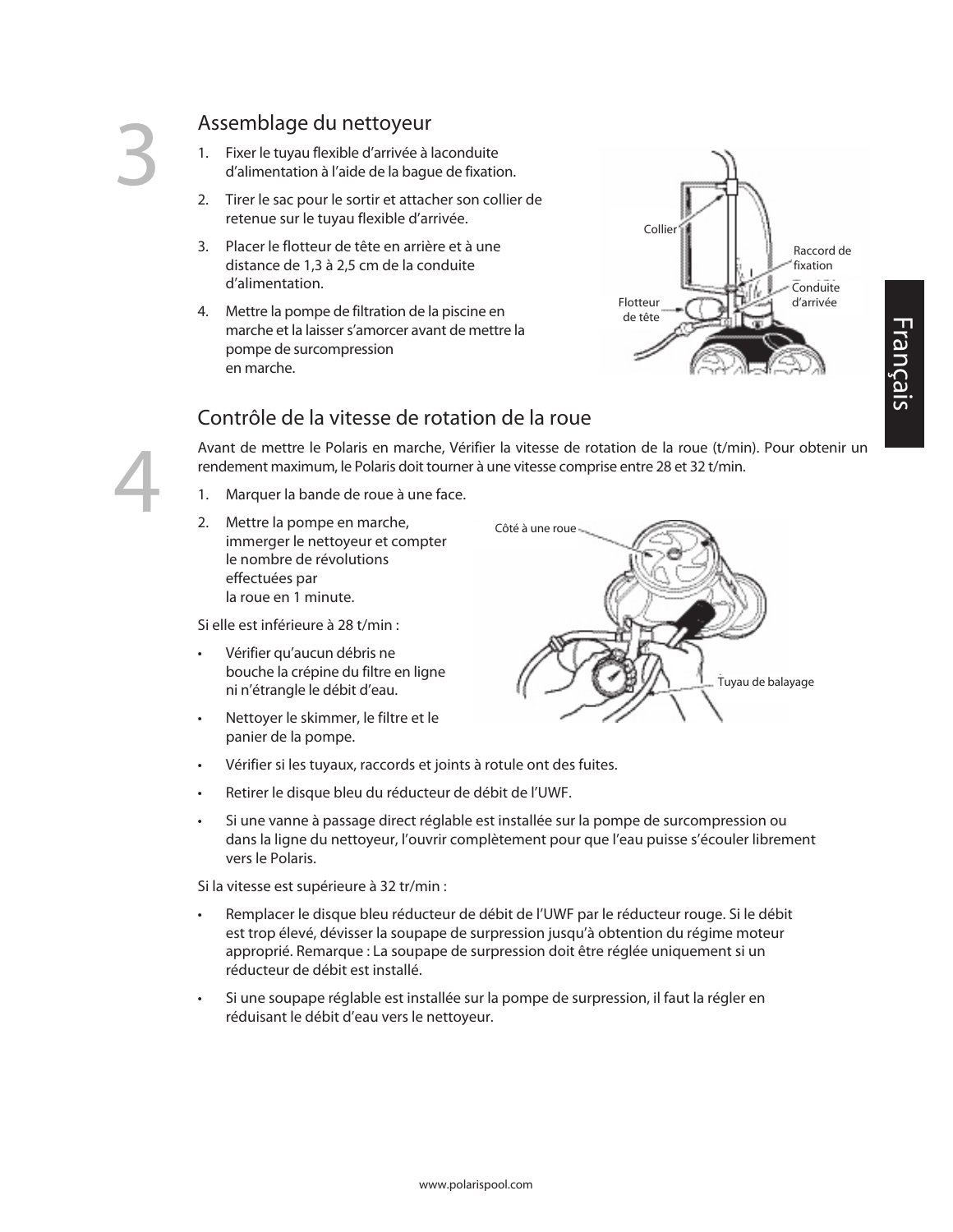#### Réglage fin du nettoyeur Polaris

Lorsque le nettoyeur Polaris fonctionne correctement, il aspire, nettoie et récure toutes les surfaces de la piscine en effectuant un parcours aléatoire. Il se met en mode marche arrière toutes les 3 minutes. Cela lui permet de s'éloigner des obstacles.

#### Réglage de la buse de propulsion

La buse propulse le Polaris dans une certaine direction. La direction est réglée en usine au droit du plan de base de la buse mais, selon la piscine, d'autres positions peuvent être mieux adaptées

#### Réglage du tuyau de balayage

Le tuyau de balayage doit se déplacer doucement. Pour régler, arrêter la pompe de surpression et tourner la vis de réglage du tuyau de balayage. Tourner dans le sens des aiguilles d'une montre pour diminuer le mouvement.



#### Entretien normal

#### Nettoyage du sac de filtre

Enlever le collier du sac du tuyau flexible d'arrivée. Tourner le connecteur du sac jusqu'à ce qu'il se dégage du tuyau d'alimentation avec un déclic audible. Tirer le sac pour le sortir, ouvrir la fermeture et jeter les débris. Pour réinstaller le sac, aligner les repères entre connecteur et tuyau d'alimentation. Positionner le connecteur en le faisant cliquer sur le tuyau et rattacher la bague du sac sur le tuyau flexible

- Vider le sac lorsqu'il est à moitié plein, surtout s'il est rempli de sable
- $\rightarrow$  Il est facile de vider le sac lorsqu'il est sec. Alterner entre deux sacs.

#### Nettoyage de filtre

Veiller à toujours débrancher le Polaris avant de nettoyer ou de laver à contre-courant le filtre de la piscine, et à laisser le système de filtration fonctionner pendant au moins cinq minutes avant de rebrancher le nettoyeur.

Pour nettoyer le filtre d'écran en ligne, le retirer de l'ensemble du filtre, le rincer puis le remettre en place en appuyant fermement.

#### Entreposage préparation à l'hivernage

Ne jamais entreposer le Polaris dans un endroit où il serait exposé aux rayons directs du soleil. Pour le ranger pendant l'hiver, vider toute l'eau (les dégâts provoqués par le gel ne sont pas couverts par la garantie). Enlever le raccord universel de la paroi de la piscine en y fixant la connexion rapide et tourner tout en tirant. Si nécessaire, utiliser l'outil de retrait du raccordement mural universel (pièce no. 10-102-00) disponible auprès d'un concessionnaire agréé Polaris.



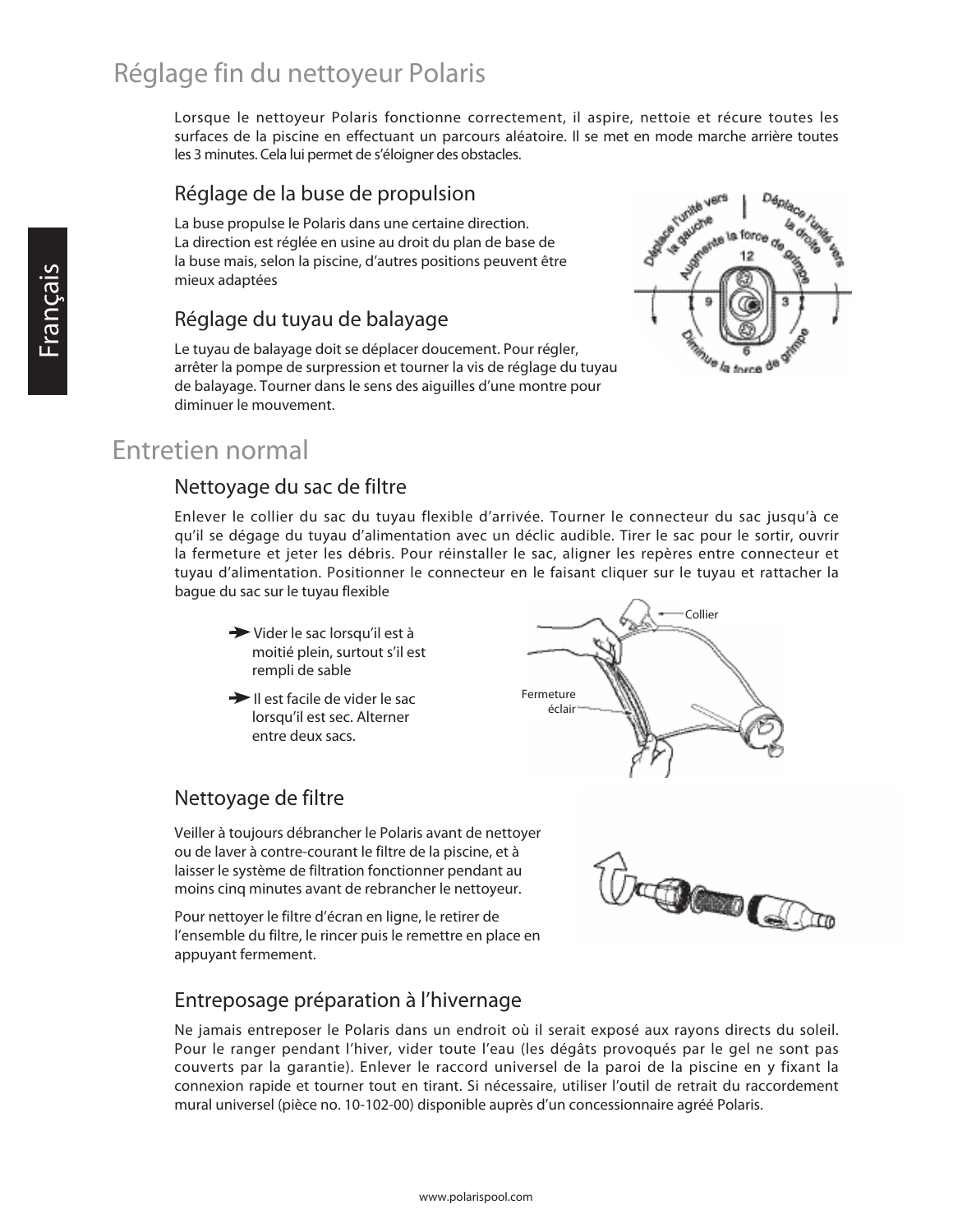

| N° |                 | Nº de pièce Description<br>Qtél       | N° |                 | Nº de pièce Description<br>Qté               |   | N°                    | Nº de pièce Description<br>Qté       |
|----|-----------------|---------------------------------------|----|-----------------|----------------------------------------------|---|-----------------------|--------------------------------------|
|    | K13             | Sac tout usage à glissière*           | 20 | C10             | Pneu, MaxTrax <sup>**</sup>                  | 3 | 39                    | 9-100-1018 Collier de serrage du sac |
|    | C40             | Vis, 10-32 x 3/8"<br>20               | 21 | C <sub>6</sub>  | Roue, grande (aucun roulement                |   | 10-112-00<br>40       | Disques du réducteur de débit de     |
|    | K <sub>5</sub>  | Haut                                  |    |                 | n'est inclus)                                |   |                       | l'UWF, rouge et bleu                 |
|    | A20             | Flotteur, tête                        | 22 | C65             | Essieu, grand (roue arrière                  |   | 41<br>$6 - 500 - 00$  | Raccord Mural Universel (UWF)        |
|    | 9-100-3105      | Brosse de nettoyage du tuyau de       |    |                 | seulement)                                   |   | 42<br>9-100-9001      | Ensemble de connecteur UWF1          |
|    |                 | balayage*                             | 23 | C131            | Kit de buse de propulsion                    |   | 10-108-00<br>43       | Kit du réducteur de débit de l'UWF1  |
| 6  | <b>B25</b>      | Embout perforé avec fourrure          | 24 | C16             | IRoue libre, petite                          |   | 6-505-00<br>44        | Joint torique, UWF/QD                |
|    |                 | de protection                         | 25 | C30             | Vis, 4-40 x 3/16"                            |   | 45<br>9-100-9002      | Soupape de décharge, noir            |
|    | B <sub>5</sub>  | Tuyau de balayage complet*1           | 26 | C32             | Vis, 6-32 x 1/2"                             |   | D <sub>29</sub><br>46 | Connexion rapide, UWF                |
| 8  | <b>B10</b>      | Baques d'usure*<br>8                  | 27 | C <sub>25</sub> | Ressort pour C36                             |   | D <sub>15</sub><br>47 | Écrou, tuyau flexible d'arrivée 10   |
| 9  | <b>B15</b>      | Baque de fixation du tuyau            | 28 | C36             | Kit d'essieu oscillant                       |   | $***$<br>48           | Flexible d'adaptateur, 21,6 cm       |
|    |                 | de balayage                           | 29 | K10             | Base avec patte de fixation                  |   | 48-080<br>49          | Ensemble de filtre en ligne          |
| 10 | <b>B20</b>      | Vis de réglage, tuyau de balayage 130 |    | K25             | Système de distribution                      |   | 48-222<br>50          | Crépine, filtre en ligne             |
| 11 | K30             | Conduited'alimentationaveccoude1      |    |                 | d'eau (WMS)                                  |   | D <sub>10</sub><br>51 | Flotteur, tuyau flexible d'arrivée9  |
| 12 | K20             | Tube sous vide                        | 31 | K145            | Châssis                                      |   | D45<br>53             | Tuyau flexible d'arrivée, 3 m 2      |
| 13 | C66             | Essieu, grand (avec protection        | 32 | C80             | oulements à billes, turbine<br>$\mathcal{L}$ |   | 53<br>D <sub>20</sub> | Pivot, Roulement à billes            |
|    |                 | contre le sable/gravier)<br>2         | 33 | C83             | Tubes d'arbre de turbine                     |   | D50<br>54             | Tuyau flexible d'arrivée, section    |
| 14 | C76             | Vis, 10-32 x 7/8"<br>10               | 34 | 9-100-7170      | Bague de serrage pour tuyaux du              |   |                       | principale, 3 m                      |
| 15 | C45             | Rondelle frein pour C36               |    |                 | système de distribution d'eau 2              |   | 55<br>G52             | Kit de la soupape de secours 1       |
| 16 | C70             | Plaque d'essieu pour C65/C66 3        | 35 | A40             | Écran d'arbre de turbine                     |   | 56<br>G54             | Kit de boîtier pour G52              |
| 17 | C60             | Roulements à bille, roues<br>8        | 36 | C86             | Ensemble d'arbre moteur                      |   | G57<br>57             | Collier, soupape de secours          |
| 18 | C <sub>55</sub> | Vis de roue, plastique<br>4           | 37 | C120            | Flexible pour C110, 19 cm                    |   | 58<br>G53             | Mécanisme pour G52                   |
| 19 | C64             | Rondelle de roue, plastique 4         | 38 | C110            | Capot de turbine avec coude1                 |   |                       |                                      |

15)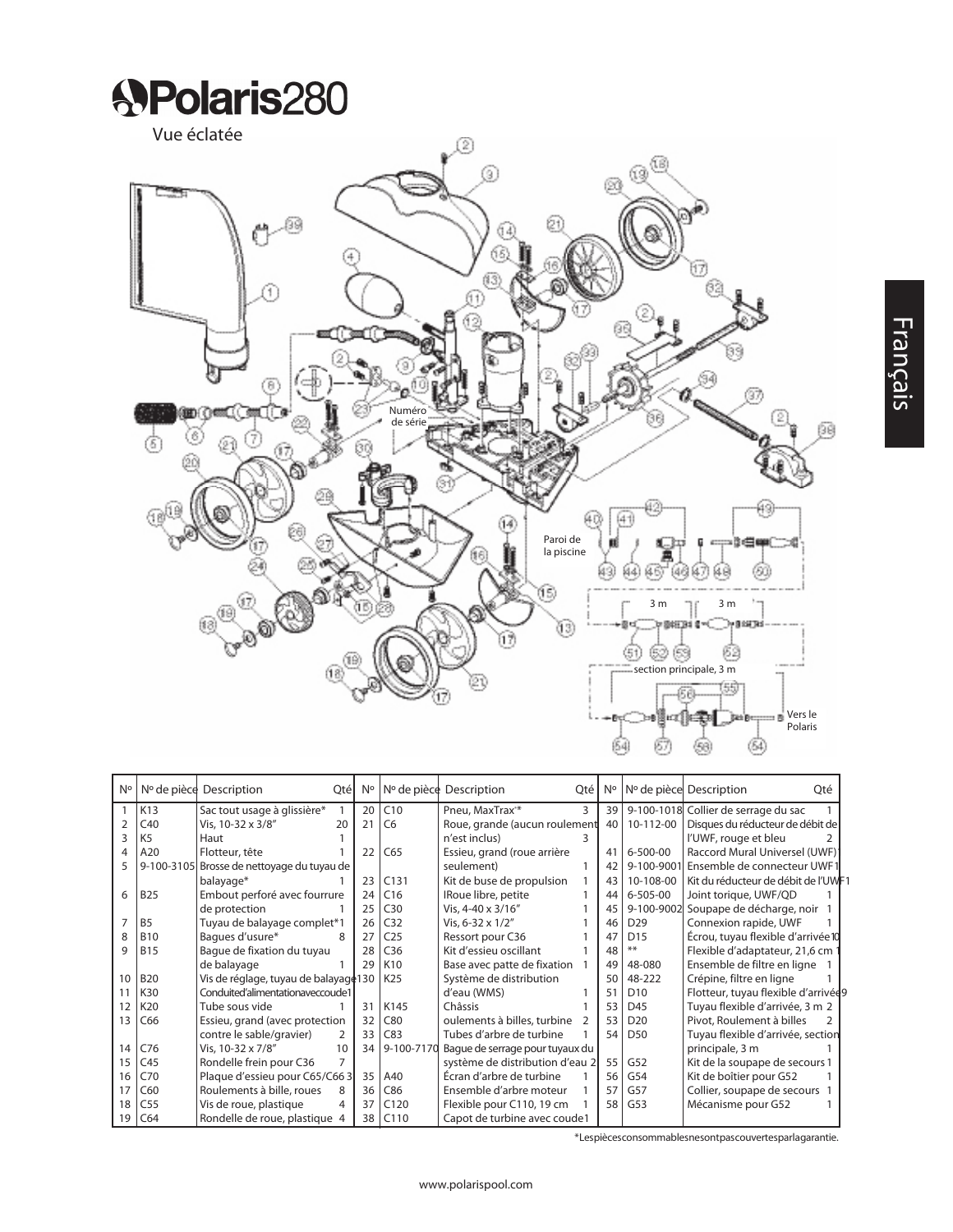

| N° | N° de pièce     | Description<br>Qté                    | N° | $No$ de pièce  | Description<br>Qté                | N° | Nº de pièce     | Description<br>Oté                   |
|----|-----------------|---------------------------------------|----|----------------|-----------------------------------|----|-----------------|--------------------------------------|
|    | K13             | Sac tout usage à glissière*           | 20 | C10            | Pneu, MaxTrax <sup>**</sup>       | 38 | 10-112-00       | Disques du réducteur de débit de     |
|    | C40             | Vis. 10-32 x 3/8"<br>20               | 21 | C <sub>6</sub> | Roue, grande (aucun roulement     |    |                 | l'UWF, rouge et bleu                 |
|    | K <sub>5</sub>  | Haut                                  |    |                | n'est inclus)                     | 39 | 6-500-00        | Raccord Mural Universel (UWF)        |
|    | A20             | Flotteur, tête                        | 22 | K26            | Essieu, TankTrax®                 | 40 | 9-100-9001      | Ensemble de connecteur UWF1          |
|    | 9-100-3105      | Brosse de nettoyage du tuyau de       | 23 | C131           | Kit de buse de propulsion         | 41 | 10-108-00       | Kit du réducteur de débit de l'UWF1  |
|    |                 | balayage*                             | 24 | K27            | IRoue libre -TankTrax®            | 42 | 6-505-00        | Joint torique, UWF/QD                |
| 6  | <b>B25</b>      | Embout perforé avec fourrure          | 25 | K28            | Kit d'essieu oscillant-TankTrax'1 | 43 | 9-100-9002      | Soupape de décharge, noir            |
|    |                 | de protection                         | 26 | C18            | Pneu, TankTrax <sup>**</sup>      | 44 | D <sub>29</sub> | Connexion rapide, UWF                |
|    | B <sub>5</sub>  | Tuyau de balayage complet*1           | 27 | K29            | Base avec patte de fixation -     | 45 | D <sub>15</sub> | Écrou, tuyau flexible d'arrivée 10   |
|    | <b>B10</b>      | Baques d'usure*                       |    |                | TankTrax <sup>**</sup>            | 46 | **              | Flexible d'adaptateur, 21,6 cm       |
|    | <b>B15</b>      | Bague de fixation du tuyau            | 28 | K25            | Système de distribution           | 47 | 48-080          | Ensemble de filtre en ligne          |
|    |                 | de balayage                           |    |                | d'eau (WMS)                       | 48 | 48-222          | Crépine, filtre en ligne             |
| 10 | <b>B20</b>      | Vis de réglage, tuyau de balayage 129 |    | K145           | Châssis                           | 49 | D <sub>10</sub> | Flotteur, tuyau flexible d'arrivée 9 |
|    | K30             | Conduite d'alimentation avec coude30  |    | C80            | oulements à billes, turbine<br>2  | 50 | D45             | Tuyau flexible d'arrivée, 3 m 2      |
| 12 | K20             | Tube sous vide                        | 31 | C83            | Tubes d'arbre de turbine          | 51 | D <sub>20</sub> | Pivot, Roulement à billes            |
| 13 | C66             | Essieu, grand (avec protection        | 32 | 9-100-7170     | Bague de serrage pour tuyaux du   | 52 | D <sub>50</sub> | Tuyau flexible d'arrivée, section    |
|    |                 | contre le sable/gravier)              |    |                | système de distribution d'eau 2   |    |                 | principale, 3 m                      |
| 14 | C76             | Vis, 10-32 x 7/8"<br>10               | 33 | A40            | Écran d'arbre de turbine          | 53 | G52             | Kit de la soupape de secours 1       |
| 15 | C45             | Rondelle frein pour C36               | 34 | C86            | Ensemble d'arbre moteur           | 54 | G54             | Kit de boîtier pour G52              |
| 16 | C70             | Plaque d'essieu pour C65/C663         | 35 | C120           | Flexible pour C110, 19 cm         | 55 | G57             | Collier, soupape de secours          |
| 17 | C60             | Roulements à bille, roues<br>8        | 36 | C110           | Capot de turbine avec coude1      | 56 | G53             | Mécanisme pour G52                   |
| 18 | C <sub>55</sub> | Vis de roue, plastique<br>4           | 37 | 9-100-1018     | Collier de serrage du sac         |    |                 |                                      |
| 19 | C64             | Rondelle de roue, plastique 4         |    |                |                                   |    |                 |                                      |

\*Lespiècesconsommablesnesontpascouvertesparlagarantie.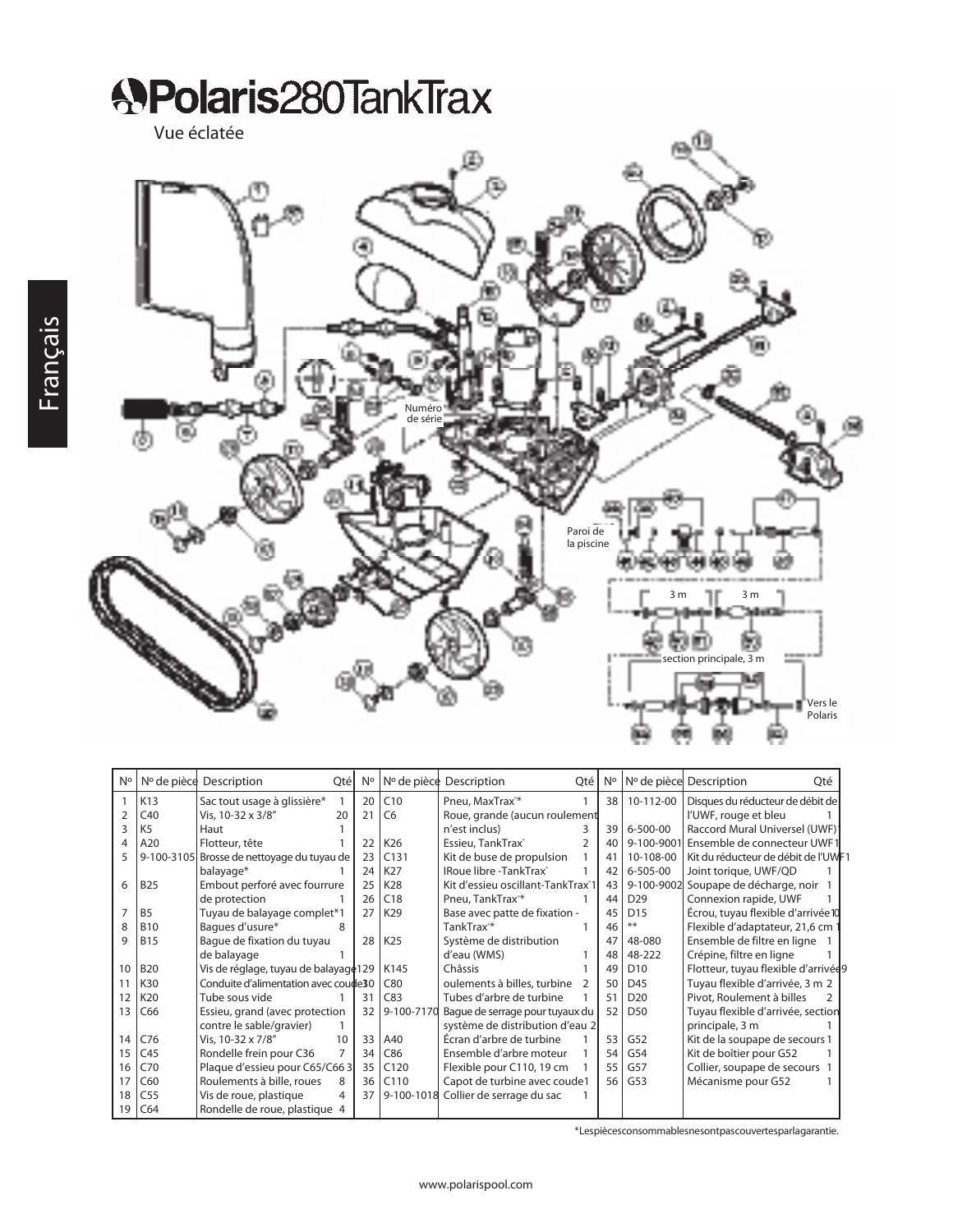#### Dépannage

Si le nettoyeur Polaris présente souvent l'un des comportements suivants, un réglage est sans doute nécessaire pour obtenir un fonctionnement correct. Veuillez consulter la vue éclatée des pièces pour trouver les références des pièces.

- Action : S'accroche aux marches et autres obstacles pendant plus de 3 minutes.
- Solution : 1. Vérifier la vitesse de rotation de la roue du Polaris.
	- 2. Vérifier le cycle de la soupape de secours.
	- 3. Ajuster la buse de propulsion.
	- 4. Enlever tout matériel inutile de la piscine ou installer un kit de protection d'échelle (commander la pièce n°. G21 auprès d'un distributeur Polaris).
- Action : Le Polaris se déplace avec extrême lenteur et fonctionne avec une puissance inférieure à la normale.
- Solution : 1. Vérifier la crépine dans l'ensemble de filtre en ligne et la nettoyer, le cas échéant.
	- 2. Nettoyer le panier du skimmer, le panier de la pompe et le filtre de la piscine.
	- 3. Vérifier si les tuyaux, connexions et rotules ont des fuites. Cela expliquerait la baisse de pression d'eau.
	- 4. Vérifier la vitesse de rotation de la roue du Polaris.
- Action : Le Polaris vole autour de la piscine et/ ou ne fait pas contact avec le fond.
- Solution : 1. Confirmer que le disque bleu du réducteur de débit est installé dans l'UWF pour diminuer le débit d'eau. Ou bien, installer le disque rouge du réducteur pour diminuer le débit d'eau encore plus.
	- 2. Vérifier la vitesse de rotation de la roue du Polaris. Si elle est supérieure à 32 t/min, dévisser la soupape de décharge pour diminuer le débit d'eau du nettoyeur. Remarque : La soupape de surpression doit être réglée uniquement si un réducteur de débit est installé.
	- 3. Vérifier le cycle de la soupape de secours. Sortir la soupape de l'eau et observer le jet. Il doit pulser.
- Action : Le Polaris ne recule pas.
- Solution : 1. Vérifier le cycle de la soupape de secours.
	- 2. Vérifier la vitesse de rotation de la roue du Polaris.
	- 3. Vider le sac s'il est plein.
	- 4. Si le flotteur de tête contient de l'eau, le remplacer.
	- 5. S'assurer que le tuyau d'arrivée flotte.
- Action : Le Polaris ne tourne que dans un seul sens.
- Solution : 1. Ajuster la buse de propulsion.
	- 2. S'assurer que le tuyau d'arrivée flotte.
- Action : Le tuyau d'arrivée forme des nœuds.
- Solution : 1. Remesurer la longueur du tuyau et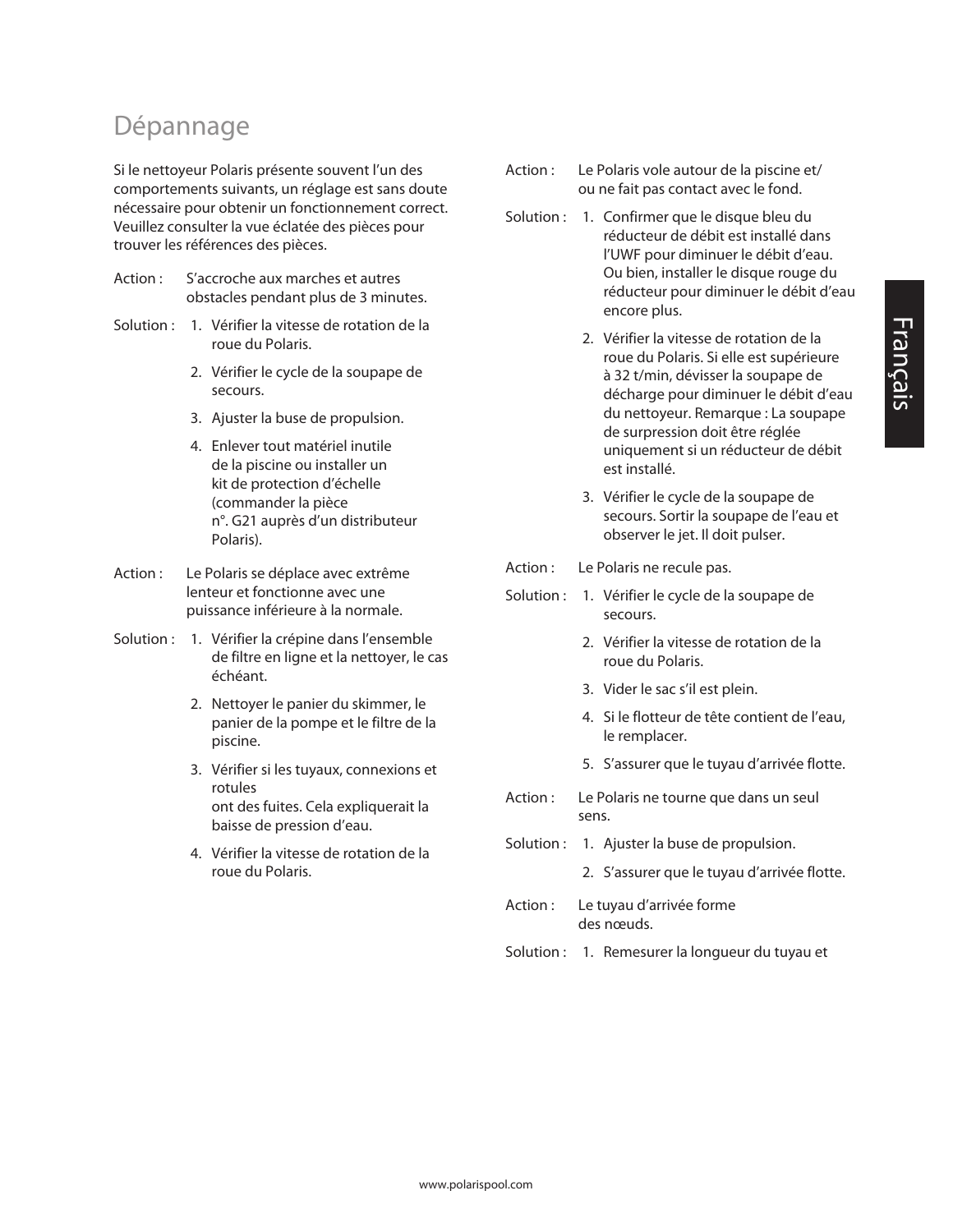vérifier qu'elle correspond à celle requise par la forme de la piscine.

- 2. Lorsque le Polaris fonctionne, vérifier que les joints à rotule et les connexions des tuyaux tournent librement.
- 3. S'assurer que le tuyau d'arrivée flotte.
- 4. Lorsque le Polaris et arrêté, actionner chacune des roues. Toutes les roues doivent tourner en même temps.
- Action : Le tuyau de balayage a été aspiré dans le tuyau aspirant.
- Solution : 1. S'assurer que l'ouverture à l'extrémité du tuyau de balayage n'est pas bloquée par la brosse de nettoyage du tuyau de balayage.
	- 2. Ajuster le tuyau de balayage pour obtenir un déplacement régulier.
- Action : Le tuyau de balayage asperge sans cesse le pourtour de la piscine.
- Solution : 1. Régler la vitesse du tuyau de balayage en serrant la vis de réglage.
	- 2. Remplacer la brosse de nettoyage du tuyau de balayage si elle est usée ou installer une brosse s'il n'y en a pas.
	- 3. Ajouter des lests au tuyau de balayage (commander la pièce no. B2) pour éviter qu'il asperge les environs de la piscine.
- Action : Le nettoyeur ne nettoie pas toute la piscine.
- Solution : 1. Vérifier que le tuyau atteint le point le plus éloigné de la piscine à plus ou moins 15 cm près.
	- 2. Vérifier que la buse de propulsion est orientée au droit du plan de base pour optimiser le déplacement aléatoire.
	- 3. Pendant que le nettoyeur fonctionne, le tenir à l'envers et regarder à l'intérieur du tube de mise sous vide. On doit observer deux jets d'eau distincts ayant le même débit d'eau. En leur absence, contacter le Service de la clientèle ou un centre de service agréé par Polaris pour obtenir de l'aide.
- Action : Le nettoyeur tourne en rond, couché sur le côté.
- Solution : 1. Si le sac de filtration est plein, son poids peut faire basculer le nettoyeur sur le côté.
	- 2. Enlever le flotteur de tête et le secouer. S'il contient de l'eau, en commander un autre pour le remplacer.
	- 3. Vérifier les flotteurs du tuyau flexible pour s'assurer qu'ils sont régulièrement espacés.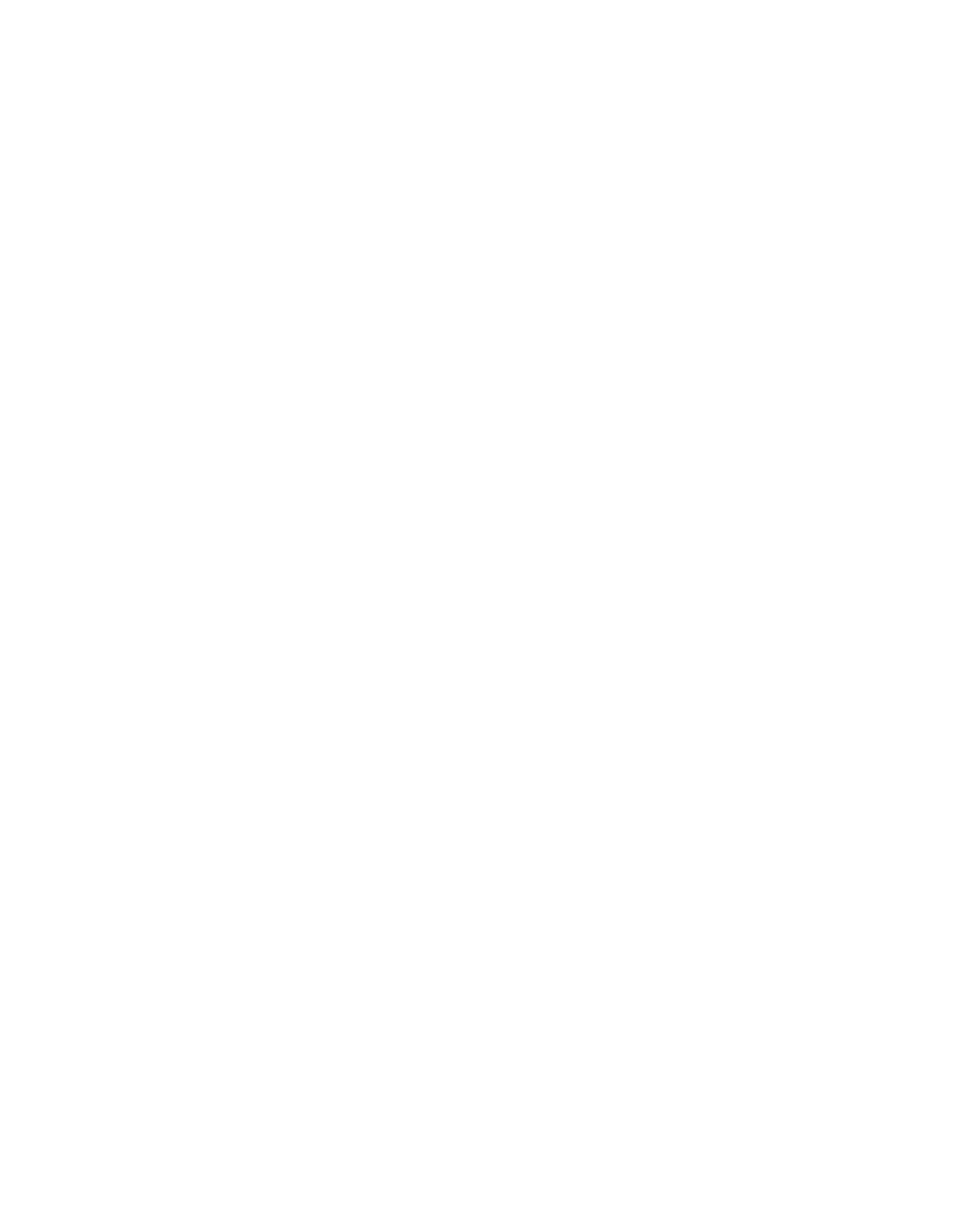#### Wichtige Informationen

- Stellen Sie vor der Installation des Polaris sicher, dass der Poolfilter sauber ist.
- • Neu installierte Rohrleitungen sollen vor Installation des Polaris sauber durchgespült werden.
- • Der Polaris soll nicht zur Entfernung von Mauerputzstaub bei neuen Pools verwendet werden.
- • Den Polaris nicht bedienen während er läuft, mit der Ausnahme, wenn man die Umdrehungszahl (Umdrehungen pro Minute) der Räder prüft.
- Den Polaris vom Pool entfernen, wenn sich Badende im Pool befinden.
- • Den Polaris immer von der Poolwand entfernen, wenn der Poolfilter gereinigt oder rückgespült wird.
- • Vor Hinzufügung von Chemikalien, den Polaris immer vom Pool entfernen.
- Nach dem reinigen oder rückspülen das Filtersystem mindestens fünf Minuten laufen lassen, bevor man den Polaris anschließt.

#### Kundendienst:

- • Garantiekarte bitte sofort einsenden.
- Für Online Unterstützung: www.polarispool.com
- So können Sie Polaris finden: US and Canada

 Customer Service 2620 Commerce Way Vista, CA 92081-8438 1-800-822-7933

#### Polaris Vac-Sweep<sup>®</sup> 280 Garantie

Sie haben sich für die Marke Polaris Vac-Sweep 280 entschieden, und wir danken lhnen für lhr Vertrauen. Dieses Produkt wurde mit größter Sorgfalt entwickelt, hergestellt und geprüft, damit es zu Ihrer vollen Zufriedenheit funktioniert.

Die Garantiezeit ist auf 2 Jahrs ab Rechnungsdatum des Ersterwerbs festgelegt.

#### WARNHINWEIS: ANWENDUNG DES POLARIS 280 IN EINEM POOL MIT VINYLEINSATZ

Bestimmte Muster des Vinyleinsatzes sind ganz besonders auf schnelle Oberflächenabnützung oder Abnützung des Musters durch Gegenstände, die mit der Vinyloberfläche in Berührung kommen, einschließlich der Poolbürste, Poolspielsachen, Schwimmkörper, Springbrunnen, Chlorverteiler und automatischem Poolreiniger, anfällig. Manche Muster können durch bürsten der Oberfläche stark verkratzt oder abgeschürft werden. Es kann auch vorkommen, dass sich während der Installation die Farbe des Musters abreibt, wenn der Vinyleinsatz mit Gegenständen im Pool in Kontakt kommt. Zodiac Pool Systems, Inc., so wie die eingeschränkte Haftung von Zodiac Pool Systems, Inc., haften nicht für Abreibungen des Musters, so wie Absccürfungen oder Markierungen am Vinyleinsatz.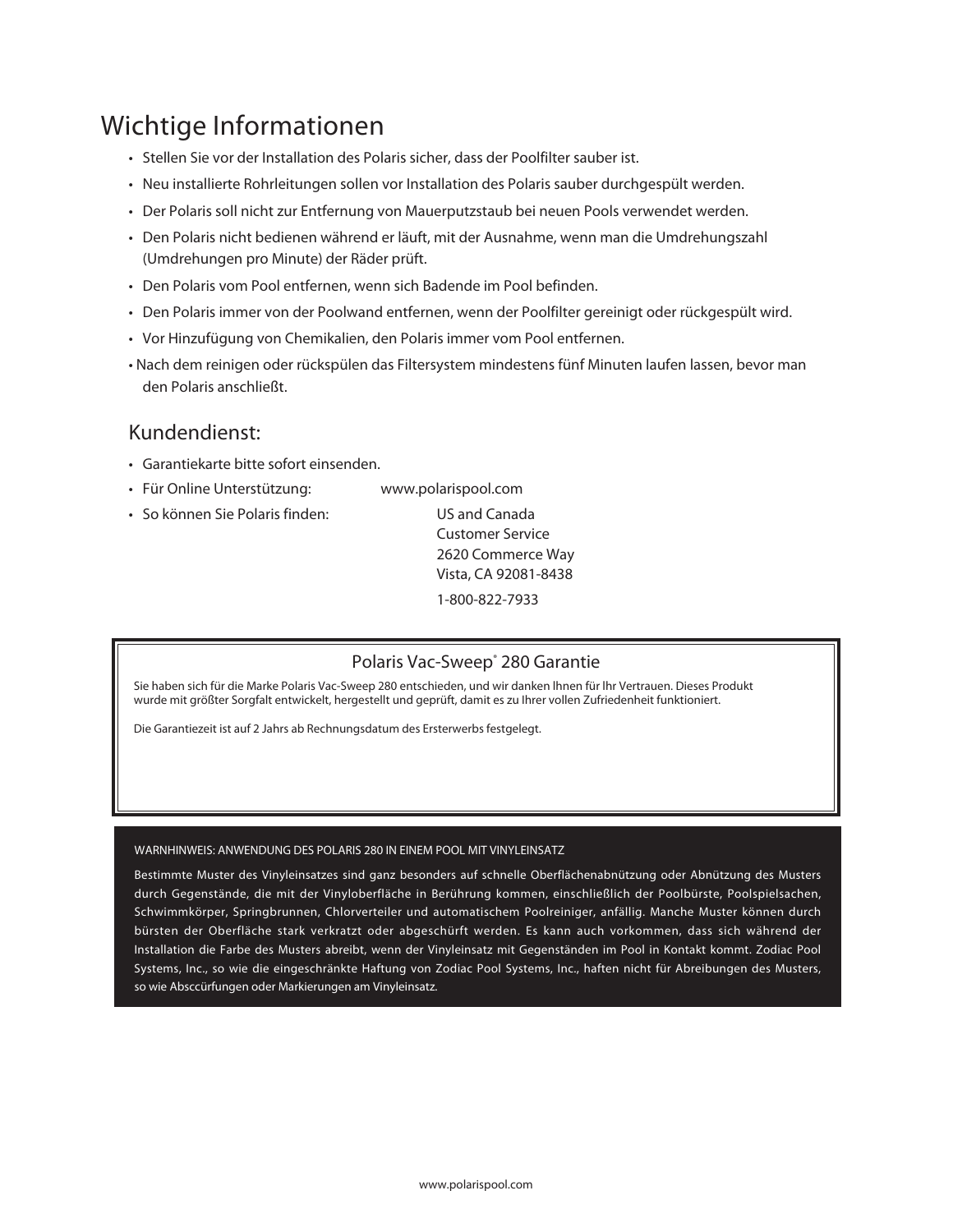#### Einleitung

Es freut uns, dass Sie sich zum Kauf des neuen, automatischen Poolreinigers entschlossen haben und wir bedanken uns, dass Sie Polaris gewählt haben. Der Polaris Vac-Sweep 280 wurde so entworfen, dass er Ihnen jahrelangen, zuverlässigen Service bietet.

Wie die meisten mechanischen Geräte, so muss auch der Polaris periodisch nachgestellt und routinemäßige Wartungsarbeiten, mit eventuellem ersetzen bestimmter Stressteile, durchgeführt werden. Stellen Sie sicher, dass Sie Ihren Polaris ab und zu von Ihrem örtlichen Polaris Händler oder von einem berechtigten Service Center warten lassen.

Bestehen Sie immer auf Originalersatzteile von Polaris. Ersatzteile die nicht von Polaris stammen entsprechen nicht unseren Vorschriften. Es kann sein, dass sich diese Teile negativ auf die Funktion Ihres Polaris auswirken oder diesen sogar beschädigen.

Der Polaris 280 sollte am besten von einem Poolfachmann installiert werden. Für Personen die Erfahrung mit dem Umgang von Rohrleitungen und mechanischen Geräten haben, ist die Installation in diesem Handbuch aufgeführt.

#### Polaris 280 kompletter Reiniger

- 1. Allzweckbeutel mit Reißverschluss
- 2. Schwimmkopf
- 3. Sweep-Schlauch
- 4. Sweep-Schlauchbürste
- 5. Reiniger

06. Zufuhrschlauch

07. Schlauchschwimmkörper

- 8. Rücklaufventil
- 9. Rohrleitungsfilter-Baugruppe
- 10. Quick Trenner mit universaler Wandhalterung
- 11. Durchflussbegrenzer (ein roter und ein blauer)

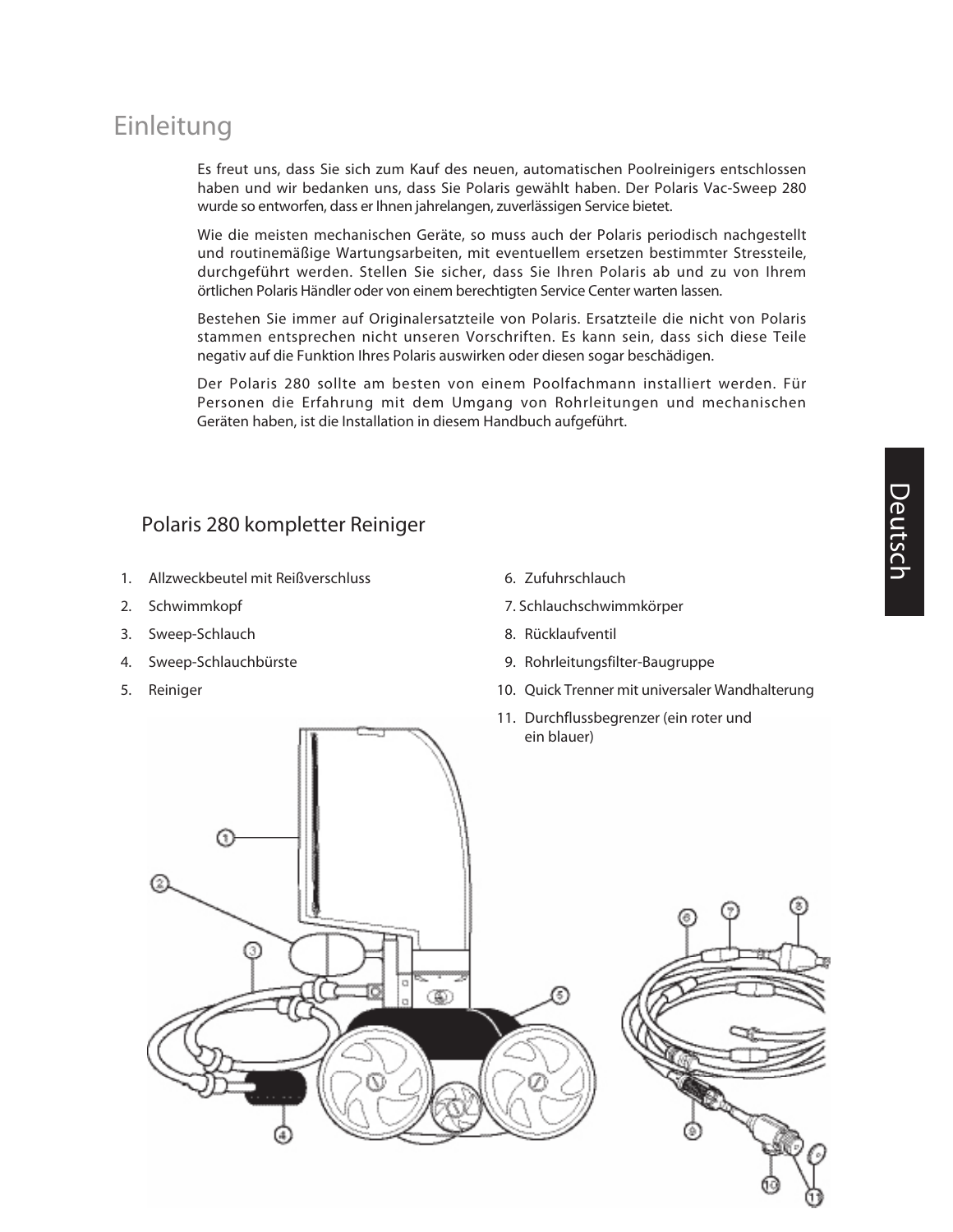#### Quick Installationsanleitung

Installation der universalen Wandhalterung

Wird in Minuten mit einer dafür vorgesehenen Reinigungsrücklaufleitung und einer mit einem 1-1/2 Zoll (3,81 cm) Innengewinde versehenem Rohranschlussstück installiert.

- 1. Die Filterpumpe einschalten und die Rohrleitungen durchspülen. Pumpe ausschalten.
- 2. Die UWH von dem Quick Trenner entfernen und die UWH mit dem blauen Durchflussbegrenzer in die Rücklauföffnung schrauben.
- 3. Den Quick Trenner im Uhrzeigersinn in den UWH drehen und festziehen um diesen zu sichern.



1

2

#### Zufuhrschlauch passend zur Länge des Pools einstellen

Messen Sie das tiefste Ende des Pools. Schneiden Sie den Hauptschlauch von dem Ende ab, das an den Zuleitungsschlauch befestigt ist, damit die Länge dem tiefsten Ende des Pools gleich ist.

Befestigen Sie den Hauptschlauch an den Zuleitungsschlauch und schließen Sie den Schlauch mittels der Rücklaufleitung an die Poolwand an. Ziehen Sie den Schlauch zum längsten Ende des Pools. Das Schlauchende muss innerhalb von 15 cm – länger oder kürzer – vom weitesten Punkt entfernt liegen. Siehe den mit Punkten markierten Kreis.

Ist der Schlauch zu lang? Trennen Sie den Schlauch vom Center der Kippvorrichtung. Schneiden Sie die gleiche Länge, die der Schlauch zu lange ist, von jedem der 10 Fuß (3m) langen Schlauchteile ab.

Ist der Schlauch zu kurz? Kaufen Sie ein zusätzliches Zuleitungsschlauchstück (Teile Nr. 9-100-3104), eine Kippvorrichtung (Teile Nr. D20) und zwei Schlauchmuttern (Teile Nr. D15) von einem autorisierten Polaris Händler.

Nachdem der Schlauch eingestellt wurde, sollen die Schwimmkörper wie dargestellt platziert werden.



www.polarispool.com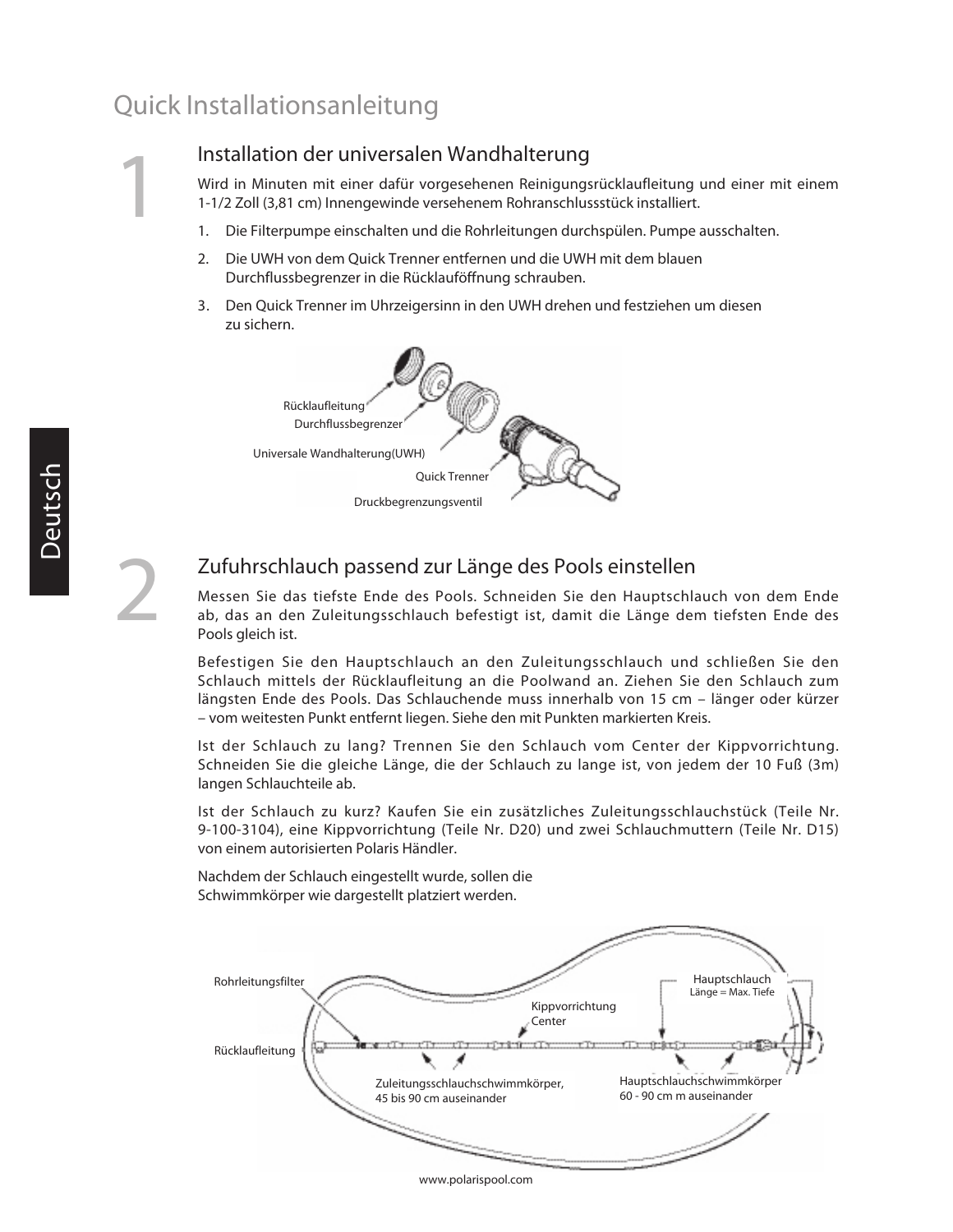4

#### Montage des Reinigers

- 1. Den Zuleitungsschlauch mit der Mutter an die Zufuhrleitung befestigen.
- 2. Den Beutel herausnehmen und den Beutelverschluss an den Zuleitungsschlauch befestigen.
- 3. Den Schwimmkopf mit einem Abstand von 1,30-2,5 cm von der Zufuhrleitung entfernt positionieren
- 4. Poolfilterpumpe einschalten und zum Ansaugen vorbereiten lassen, bevor die Druckpumpe eingeschaltet wird.



#### Umdrehungszahl der Räder überprüfen

Bevor Sie den Polaris bedienen sollten Sie die Räder auf die richtige Umdrehung (Umdrehungszahl pro Minute oder UPM) überprüfen. Für die optimale Leistung soll der Polaris zwischen 28 und 32 Umdrehungen pro Minute laufen.

- 1. Markieren Sie eine Seite eines der Räder.
- 2. Schalten Sie die Pumpe ein und tauchen Sie den Polaris in das Wasser ein und zählen Sie die Radumdrehungen für eine Minute.

Bei weniger als 28 Umdrehungen pro Minute:

- Das Filtersieb im Rohrleitungsfilter auf Abfall hin überprüfen.
- Den Schaumlöffel, den Filter und den Pumpenkorb reinigen.
- • Schläuche, Verbindungen und Kippvorrichtungen auf Lecks überprüfen.
- • Den blauen Durchflussbegrenzer von dem UWH entfernen.
- Wenn an der Druckpumpe oder an der Filterleitung ein einstellbares Durchlassventil installiert ist, soll dieses ganz geöffnet werden, damit das Wasser ungehindert zum Polaris fließen kann.

Bei mehr als 32 Umdrehungen pro Minute::

- Ersetzen Sie die blaue Begrenzerscheibe in der universalen Wandhalterung (UWH) durch den roten Begrenzer. Wenn der Durchfluss immer noch zu groß ist, schrauben Sie das Druckverminderungsventil los, bis die richtige Umdrehungen pro Minute erreicht wurde. Hinweis: Das Druckverminderungsventil darf nur eingestellt werden, wenn ein Begrenzer installiert ist.
- Wenn auf der Drucksteigerungspumpe ein einstellbares Ventil installiert ist, stellen Sie dieses ein, um den Wasserfluss an den Reiniger zu reduzieren.

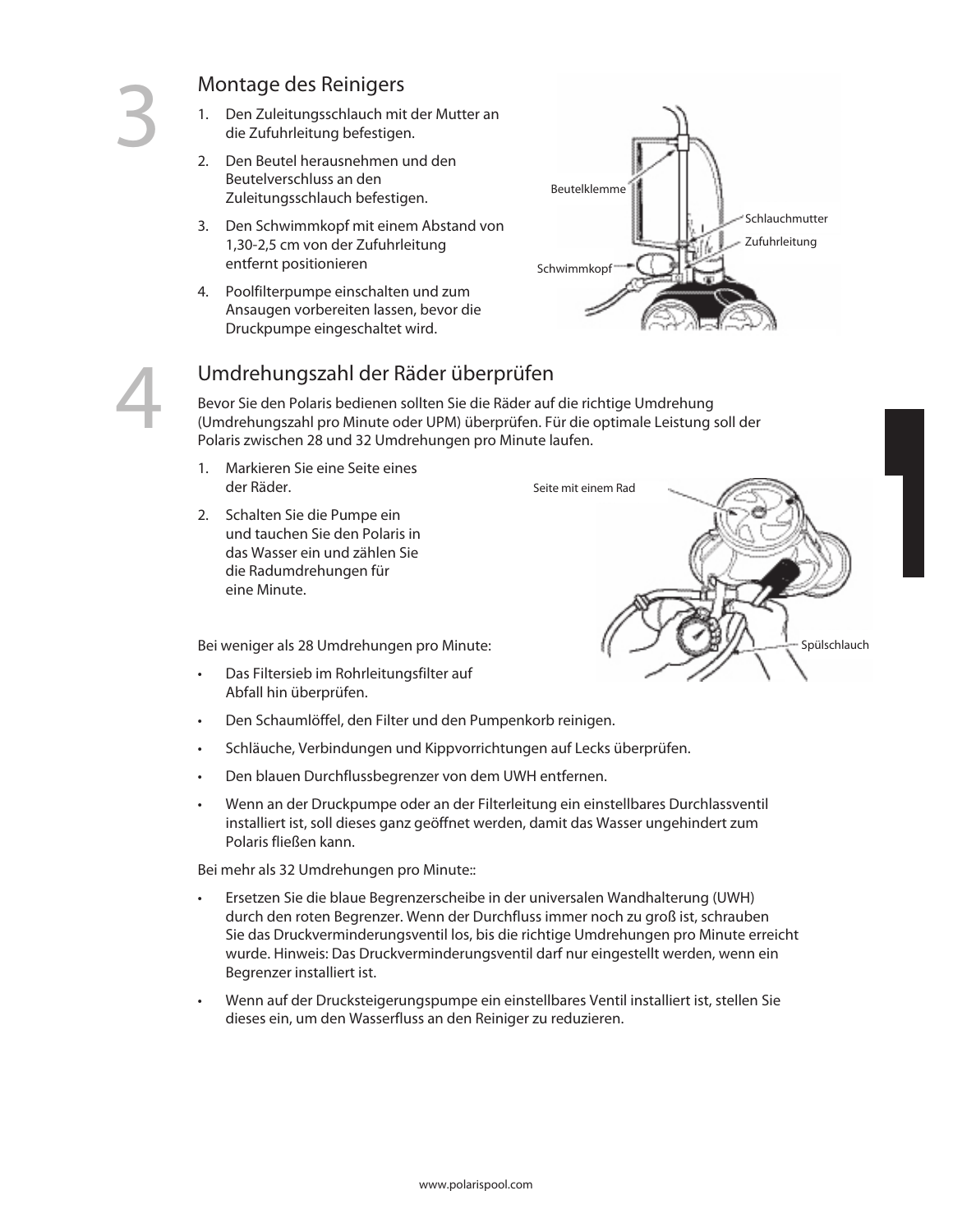#### Feineinstellung des Polaris Reinigers

Wenn der Polaris richtig eingestellt ist, saugt, bürstet und reinigt er alle Flächen und Bereiche willkürlich im gesamten Pool. Der Polaris 280 wechselt etwa alle 3 Minuten in den Rückwärtsmodus um. Durch diese Bewegung entfernt sich der Polaris von etwaigen Hindernissen.

#### Schub-Jet Einstellung

Das Schub-Jet steuert den Polaris. Die Fabrikeinstellung ist horizontal und nach hinten, jedoch können andere Einstellungen, je nach Pool, hilfreich sein.

#### Sweep-Schlaucheinstellung

Der Sweep-Schlauch soll sich mühelos und un-gehindert hin und her bewegen. Zur Einstellung schalten Sie die Drucksteigerungspumpe aus und drehen die Sweep-Schlaucheinstellungsschraube. Drehen Sie sie im Uhrzeigersinn, um die Bewegung zu reduzieren.



#### Routine Wartung

#### Filterbeutel reinigen

Entfernen Sie den Kragen des Beutels vom Zufuhrschlauch. Drehen Sie den Beutelanschluss, bis er mit einem Klicken vom Zufuhrrohr ausgekuppelt wird. Ziehen Sie den Beutel ab, öffnen Sie den Verschluss und entfernen Sie den Abfall. Zur Neuinstallation die Markierungen auf dem Anschluss und dem Zufuhrrohr ausrichten. Den Anschluss auf dem Rohr einklicken lassen und den Beutelkragen wieder am Schlauch anbringen.

- **►** Leeren Sie den Beutel, wenn er halb voll ist, besonders dann, wenn er durch Sand verschmutzt ist.
- Es ist einfacher, den Beutel zu leeren, wenn er trocken ist. Wechseln Sie zwischen zwei Filterbeuteln ab.



**COOL** 

#### Filter reinigen

Den Polaris immer abtrennen, wenn der Poolfilter gereinigt oder rückgespült wird. Nach dem Wiederanschluss des Reinigers das Filtersystem mindestens fünf Minuten laufen lassen.

Zum Reinigen des Filtersiebs dieses aus der Filtereinheit herausziehen, ausspülen undfest an seinen Platz zurückdrücken.

#### Lagerung und Einwinterung

Der Polaris soll nie im direkten Sonnenlicht gelagert werden. Für die Einwinterung sollen alle Wasserrückstände aus den Schläuchen abgelassen werden (Schäden durch Frost werden von der Garantie nicht gedeckt). Entfernen Sie den UWH von der Poolwand, indem Sie den Quick Trenner benutzen und ihn durch Zugkraft abschrauben. In manchen Fällen kann es vorkommen, dass man das UWH Removal Tool (UWH Entferner) (Teile Nr. 10-102-00) benutzen muss, welchen Sie über Ihren Polaris Händler beziehen können.

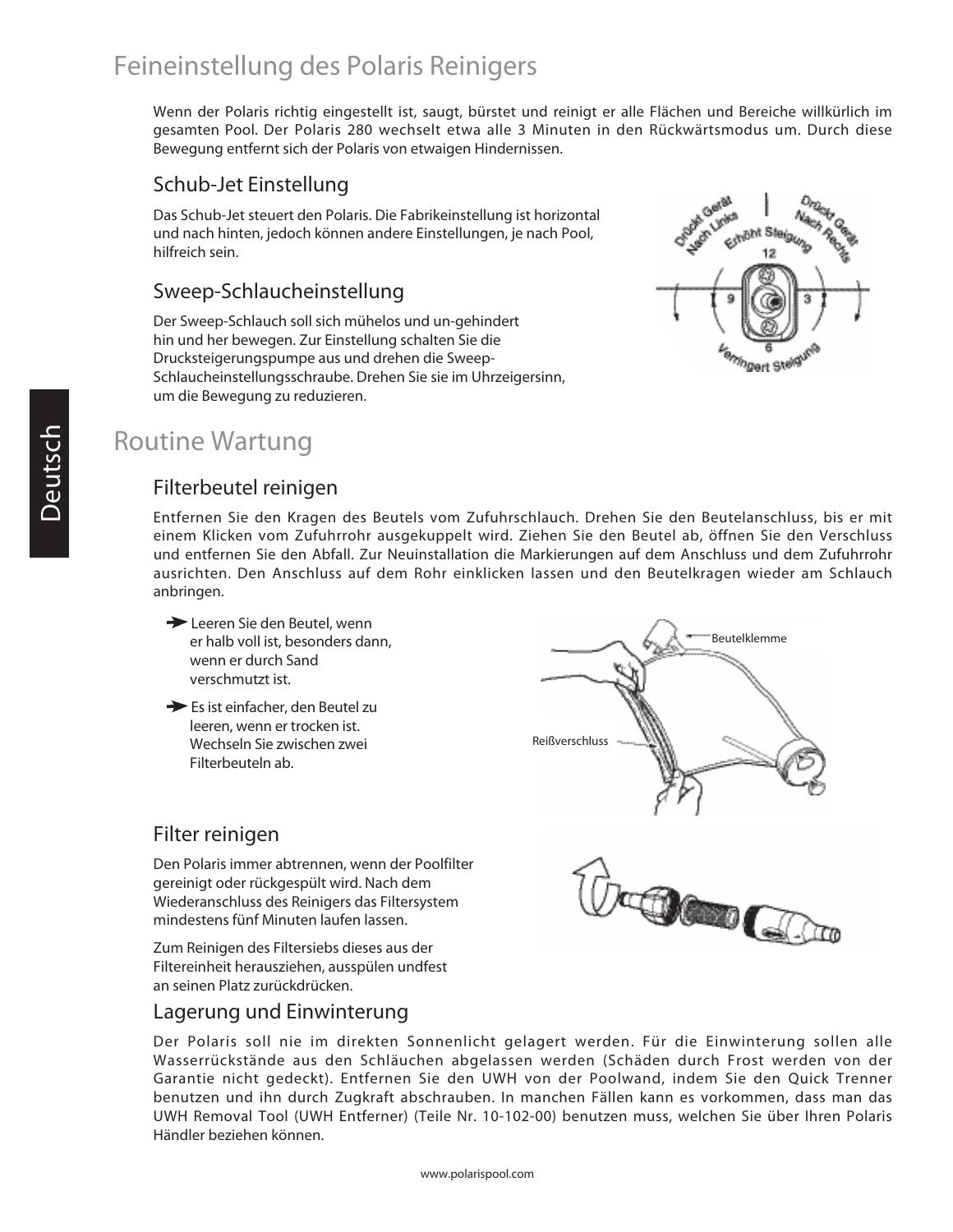

Explosionsdarstellung



| Nr.1 | Teile-Nr.      | Bezeichnung                         | Anzahl         | Nr.             | Teile-Nr.        | Bezeichnung                        | Anzahl | Nr. | Teile-Nr.       | Bezeichnung                               | Anzahl |
|------|----------------|-------------------------------------|----------------|-----------------|------------------|------------------------------------|--------|-----|-----------------|-------------------------------------------|--------|
|      | K13            | Allzweckbeutel*                     |                | 21              | C <sub>6</sub>   | Rad, Groß (ohne Kugellager) 3      |        | 42  |                 | 9-100-9001 UWH Verbindungsbausatz         |        |
|      | C40            | Schraube, 10-32 x 3/8 Zoll          | 20             | 22              | C65              | Welle, Groß (nur für hinteres Rad) |        | 43  | 10-108-00       | UWH Durchflussbegrenzerkit1               |        |
|      | K <sub>5</sub> | Reiniger Oberseite                  |                | 23              | C131             | Schub-Jet Kit                      |        | 44  | 6-505-00        | O-Ring, UWH/QT                            |        |
| 4    | A20            | Schwimmkörper, Kopf                 |                | 24              | C16              | Zwischenrad, klein                 |        | 45  | 9-100-9002      | Druckverminderungsventil, schwarz1        |        |
|      |                | 9-100-3105 Schlauchbürste*          |                | 25              | C30              | Schraube, 4-40 x 3/16 Zoll         |        | 46  | D29             | Quick-Trenner (QT), UWH                   |        |
| 6    | <b>B25</b>     | Mundlochspitze mit Spitzenschutz 26 |                |                 | C <sub>32</sub>  | Schraube, 6-32 x 1/2 Zoll          |        | 47  | D <sub>15</sub> | Düsenmutter, Zuleitungsschlau <b>Ch</b> 1 |        |
|      | <b>B5</b>      | Spülschlauch komplett*              |                | 27              | C <sub>25</sub>  | Feder für C36                      |        | 48  | **              | Adapterschlauch, 21,6 cm                  |        |
| 8    | <b>B10</b>     | Schleissringe*                      | 8              | 28              | C <sub>36</sub>  | Schwingachsenkit                   |        | 49  | 48-080          | Rohrleitungsfilter-Baugruppe 1            |        |
| 9    | <b>B15</b>     | Spülschlauchbausatzklammer1         |                | 29              | K10              | Basis mit Stütze                   |        | 50  | 48-222          | Sieb, Rohrleitungsfilter                  |        |
| l1 0 | <b>B20</b>     | Einstellschraube, Spülschlauch1     |                | 30 <sup>1</sup> | K <sub>25</sub>  | Wasserkontrollsystem (WKS) 1       |        | 51  | D <sub>10</sub> | Schwimmkörper,                            |        |
|      | K30            | Zufuhrleitung mit Ellbogen 1        |                | 31              | K145             | Rahmen                             |        |     |                 | Zuleitungsschlauch                        | 9      |
| 12   | K20            | Vakuumrohr                          |                | 32              | C80              | Kugellager, Turbine                |        | 52  | D <sub>45</sub> | Zuleitungsschlauch, 3 m                   |        |
| 13   | C66            | Welle, Groß (mit Sand               | 8              | 33              | C83              | Turbinenschaftrohre                |        | 53  | D <sub>20</sub> | Kippvorrichtung, Kugellager 2             |        |
|      |                | /Schotterschutz                     | $\overline{2}$ | 34              |                  | 9-100-7170 Schlauchklammer für WKS |        | 54  | D50             | Zuleitungsschlauch,                       |        |
| 14   | C76            | Schraube, 10-32 x 7/8 Zoll          | 10             | 35              | A40              | Turbinenschaftschutz               |        |     |                 | Hauptschlauch, 3 m                        |        |
| 15   | C45            | Sicherungsscheibe für C36           |                | 36              | C86              | Triebwellenbausatz                 |        | 55  | G52             | Rücklaufventil                            |        |
| 16   | C70            | Achsscheibe für C65/C66             | 3              | 37              | C <sub>120</sub> | Schlauch für C110, 19 cm           |        | 56  | G54             | Gehäusebausatz für G52                    |        |
| 17   | C60            | Kugellager, Räder                   | 8              | 38              | C <sub>110</sub> | Turbinenabdeckung mit Ellbogen57   |        |     | G57             | Verschluss, Rücklaufventil                |        |
| 18   | C55            | Radschraube, Plastik                | 4              | 39              | 9-100-1018       | Beutelverschluss                   |        | 58  | G53             | Mechanismus für G52                       |        |
| 19   | C64            | Radbeilagscheibe, Plastik           | 4              | 40              | 10-112-00        | Durchflussbegrenzer, rot und blau2 |        |     |                 |                                           |        |
| 20   | C10            | Rad, MaxTrax <sup>**</sup>          | 3              | 41              | 6-500-00         | Universale Wandhalterung (UWH)1    |        |     |                 |                                           |        |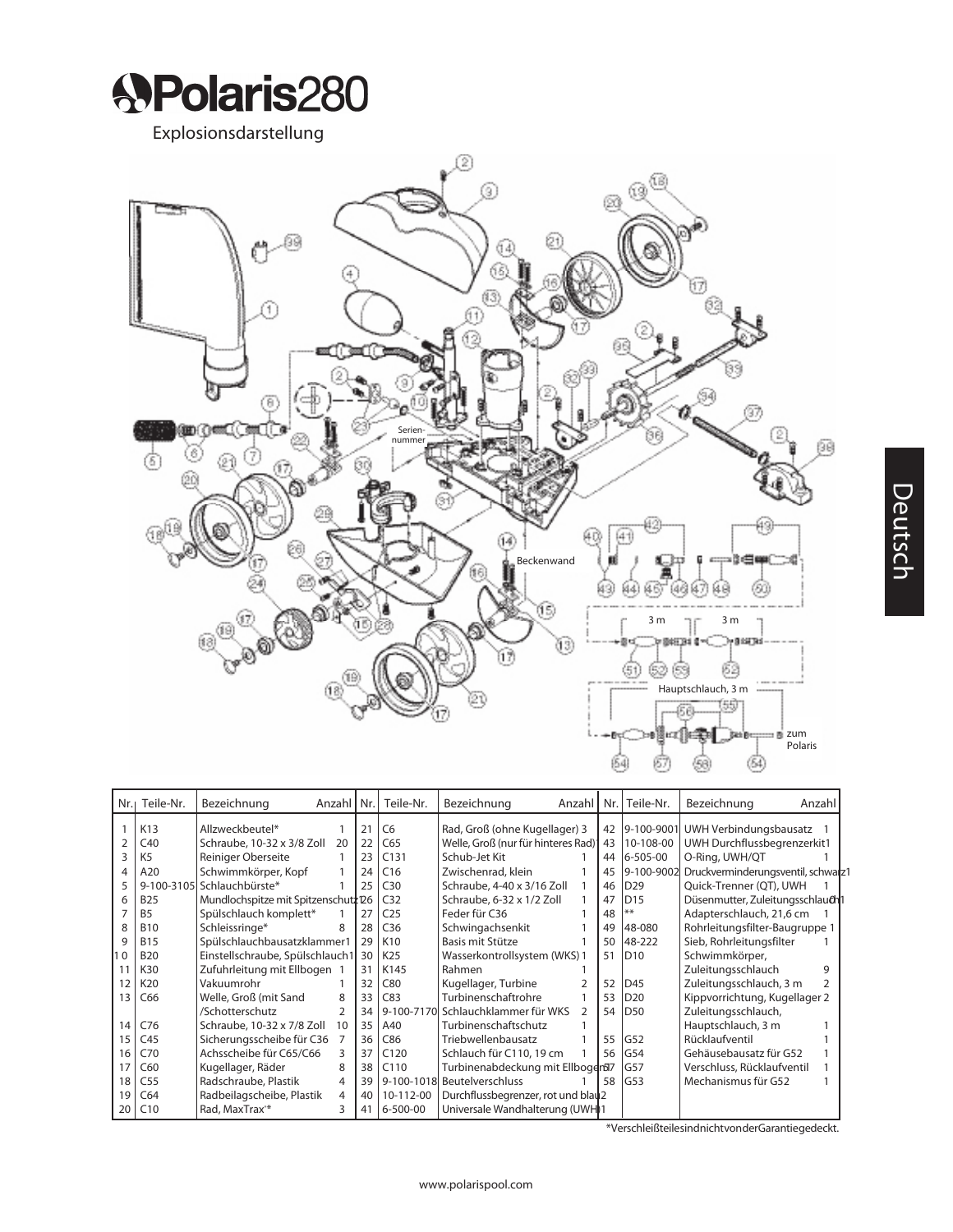**APolaris280TankTrax** 

Explosionsdarstellung



| Nr. | Teile-Nr.       | Bezeichnung<br>Anzahl   Nr. I      |    |    | Teile-Nr.        | Bezeichnung                                | Anzahl I | Nr. | Teile-Nr.       | Bezeichnung                        | Anzahl |
|-----|-----------------|------------------------------------|----|----|------------------|--------------------------------------------|----------|-----|-----------------|------------------------------------|--------|
|     | K13             | Allzweckbeutel*                    |    | 20 | C10              | Rad, MaxTrax <sup>**</sup>                 |          | 40  |                 | 9-100-9001 UWH Verbindungsbausatz  |        |
|     | C40             | Schraube, 10-32 x 3/8 Zoll         | 20 | 21 | C <sub>6</sub>   | Rad, Groß (ohne Kugellager) 3              |          | 41  | 10-108-00       | UWH Durchflussbegrenzerkit1        |        |
|     | K <sub>5</sub>  | Reiniger Oberseite                 |    | 22 | K26              | Welle - TankTrax®                          |          | 42  | 6-505-00        | O-Ring, UWH/QT                     |        |
|     | A20             | Schwimmkörper, Kopf                |    | 23 | C131             | Schub-Jet Kit                              |          | 43  | 9-100-9002      | Druckverminderungsventil, schwarz1 |        |
|     | 9-100-3105      | Schlauchbürste*                    |    | 24 | K27              | Zwischenrad - TankTrax®                    |          | 44  | D <sub>29</sub> | Quick-Trenner (QT), UWH            |        |
|     | <b>B25</b>      | Mundlochspitze mit Spitzenschutz25 |    |    | K28              | Schwingachsenkit - TankTrax <sup>®</sup> 1 |          | 45  | D <sub>15</sub> | Düsenmutter, Zuleitungsschlauch    |        |
|     | <b>B5</b>       | Spülschlauch komplett*             |    | 26 | C18              | Rad, TankTrax <sup>**</sup>                |          | 46  | **              | Adapterschlauch, 21,6 cm           |        |
|     | <b>B10</b>      | Schleissringe*                     | 8  | 27 | K29              | Basis mit Stütze - TankTrax®               |          | 47  | 48-080          | Rohrleitungsfilter-Baugruppe 1     |        |
|     | <b>B15</b>      | Spülschlauchbausatzklammer1        |    | 28 | K <sub>25</sub>  | Wasserkontrollsystem (WKS) 1               |          | 48  | 48-222          | Sieb, Rohrleitungsfilter           |        |
| 10  | <b>B20</b>      | Einstellschraube, Spülschlauch1    |    | 29 | K145             | Rahmen                                     |          | 49  | D10             | Schwimmkörper,                     |        |
|     | K30             | Zufuhrleitung mit Ellbogen         |    | 30 | C80              | Kugellager, Turbine                        |          |     |                 | Zuleitungsschlauch                 | 9      |
| 12  | K20             | Vakuumrohr                         |    | 31 | C83              | Turbinenschaftrohre                        |          | 50  | D45             | Zuleitungsschlauch, 3 m            |        |
| 13  | C66             | Welle, Groß (mit Sand              |    | 32 | 9-100-7170       | Schlauchklammer für WKS                    |          | 51  | D <sub>20</sub> | Kippvorrichtung, Kugellager 2      |        |
|     |                 | /Schotterschutz                    |    | 33 | A40              | Turbinenschaftschutz                       |          | 52  | D50             | Zuleitungsschlauch,                |        |
| 14  | C76             | Schraube, 10-32 x 7/8 Zoll         | 10 | 34 | C86              | Triebwellenbausatz                         |          |     |                 | Hauptschlauch, 3 m                 |        |
| 15  | C45             | Sicherungsscheibe für C36          |    | 35 | C <sub>120</sub> | Schlauch für C110, 19 cm                   |          | 53  | G52             | Rücklaufventil                     |        |
| 16  | C70             | Achsscheibe für C65/C66            | 3  | 36 | C <sub>110</sub> | Turbinenabdeckung mit Ellbogen54           |          |     | G54             | Gehäusebausatz für G52             |        |
|     | C60             | Kugellager, Räder                  | 8  | 37 |                  | 9-100-1018 Beutelverschluss                |          | 55  | G57             | Verschluss, Rücklaufventil         |        |
| 18  | C <sub>55</sub> | Radschraube, Plastik               | 4  | 38 | 10-112-00        | Durchflussbegrenzer, rot und blau 26       |          |     | G53             | Mechanismus für G52                |        |
| 19  | C64             | Radbeilagscheibe, Plastik          | 4  | 39 | 6-500-00         | Universale Wandhalterung (UWH)1            |          |     |                 |                                    |        |

\*VerschleißteilesindnichtvonderGarantiegedeckt.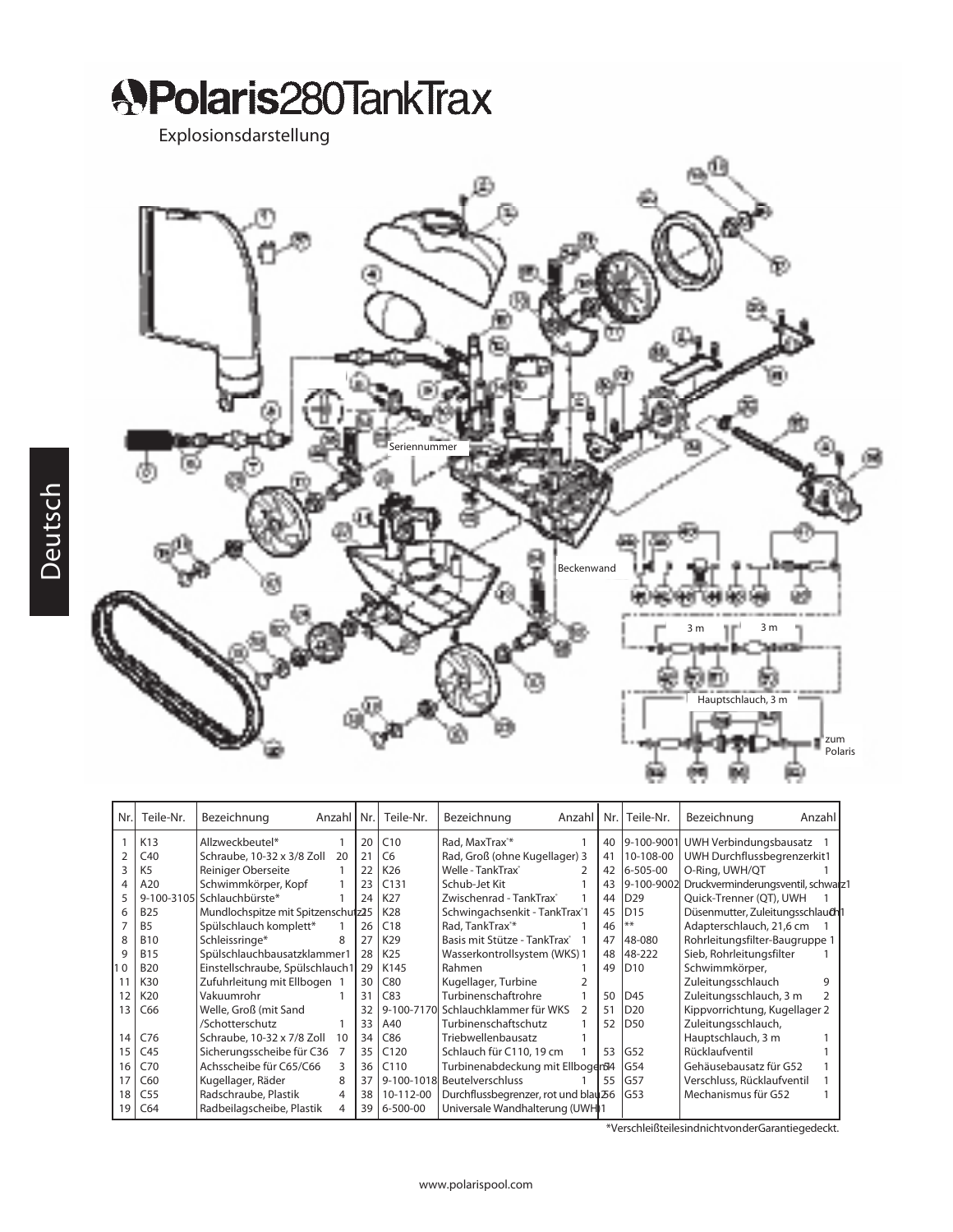#### Fehlerbehebung

Sollte der Polaris Reiniger des öfteren folgende Probleme zeigen, kann es sein, dass eine Neueinstellung notwendig sind, um die ursprüngliche Leistung wieder herzustellen. Für Zubehörteile siehe Explosionsdarstellung.

- Vorgang: Bleibt bei Stufen oderanderen Hindernissen länger als 3 Minuten hängen.
- Lösung: 1. Umdrehungszahl der Räder überprüfen.
	- 2. Sicherstellen, dass das Rücklaufventil richtig durchläuft.
	- 3. Schub-Jet justieren.
	- 4. Unnötige Hardware vom Pool entfernen oder ein Leiter-Schutzkit installieren (bestellen Sie Teilenummer G21, von Ihrem Polaris Händler).
- Vorgang: Der Polaris bewegt sich nur träge und läuft mit weniger Kraft als normal.
- Lösung: 1. Filtersieb im Rohrleitungsfilter prüfen und ggf. reinigen.
	- 2. Schaumlöffelkorb, Pumpenkorb und Poolfilter reinigen.
	- 3. Alle Schläuche, Verbindungen und Kippvorrichtungen auf Lecks, die zum Verlust von Wasserdruck führen können, überprüfen.
	- 4. Umdrehungszahl der Räder überprüfen.
- Vorgang: Der Polaris saust durch den Pool und/oder hat keinen Kontakt mit dem Boden.
- Lösung: 1. Stellen Sie sicher, dass der blaue Durchflussbegrenzer in die UWH installiert ist und den Wasserdurchfluss drosselt, oder installieren Sie den roten Durchflussbegrenzer um den Wasserdurchfluss noch mehr zu drosseln.
	- 2. Umdrehungszahl der Räder überprüfen. Bei mehr als 32 Umdrehungen pro Minute lockern Sie das Überdruckventil, um den Wasserfluss zum Reiniger zu verringern. Hinweis: Das Druckverminderungsventil darf nur eingestellt werden, wenn ein Begrenzer installiert ist.
	- 3. Sicherstellen, dass das Rücklaufventil richtig durchläuft. Nehmen Sie das Ventil aus dem Wasser und beobachten Sie das Jet. Es sollte ein- und ausschalten.
- Vorgang: Polaris Rücklauf funktioniert nicht.
- Lösung: 1. Sicherstellen, dass das Rücklaufventil richtig durchläuft.
	- 2. Umdrehungszahl der Räder überprüfen.
	- 3. Wenn der Beutel voll ist, bitte leeren.
	- 4. Wenn sich im Schwimmkopf Wasser befindet, bitte ersetzen.
	- 5. Stellen Sie sicher, dass der Zufuhrschlauch schwimmt.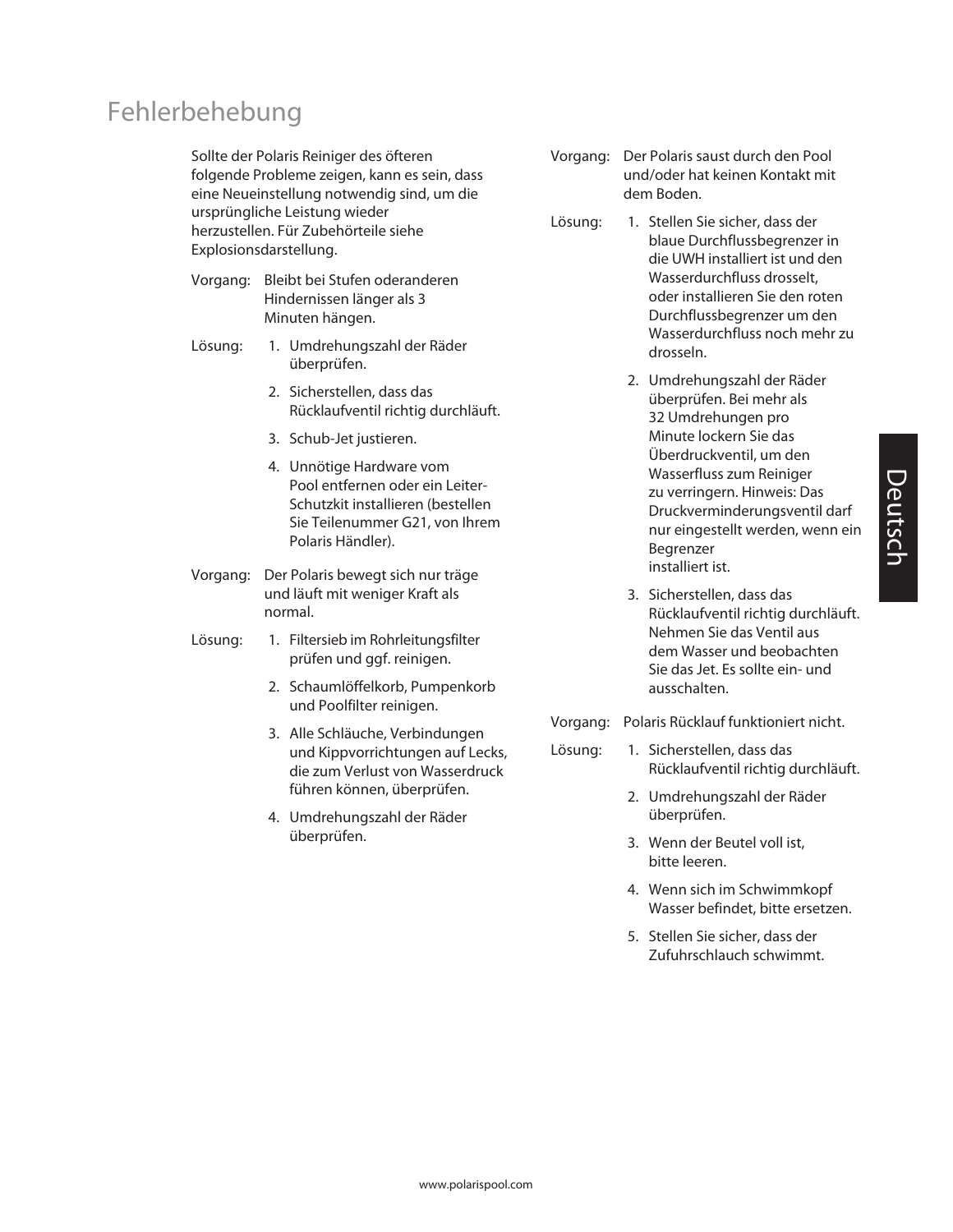- Vorgang: Der Polaris dreht sich nur in eine Richtung.
- Lösung: 1. Schub-Jet einstellen.
	- 2. Stellen Sie sicher, dass der Zufuhrschlauch schwimmt.
- Vorgang: Der Zufuhrschlauch verwickelt sich.
- Lösung: 1. Messen Sie erneut die Schlauchlänge um sicher zu stellen, dass die Länge des Schlauches für die Länge des Pools richtig ist.
	- 2. Mit dem Polaris in der "An" Position, überprüfen Sie, dass sich die Kippvorrichtungen, die zum Schlauch führen und dass sich die Schlauchverbindungen frei bewegen können.
	- 3. Stellen Sie sicher, dass der Zufuhrschlauch schwimmt.
	- 4. Mit dem Polaris in der "Aus" Position, überprüfen Sie, ob sich jedes Rad dreht. Alle Räder sollten sich gleichzeitig drehen.
- Vorgang: Der Sweep-Schlauch wird in das Saugrohr gesaugt.
- Lösung: 1. Stellen Sie sicher, dass das Ende des Sweep-Schlauches nicht von der Sweep-Schlauchbürste blockiert wird.
	- 2. Der Sweep-Schlauch soll so eingestellt sein, dass er sich mühelos und ungehindert hin und her bewegen kann.
- Vorgang: Der Sweep-Schlauch sprüht ständig Wasser aus dem Pool.
- Lösung: 1. Sweep-Schlauch Geschwindigkeit einstellen, indem Sie die justierbaren Schrauben anziehen.
	- 2. Ersetzen Sie die Sweep-Schlauchbürste wenn sie abgenutzt ist oder wenn sie fehlt.
- 3. Fügen Sie ein Sweep-Schlauch Gewicht hinzu (Teile Nr. B2 bestellen), um zu vermeiden, dass der Sweep-Schlauch Wasser aus dem Pool sprüht.
- Vorgang: Der Reiniger reinigt nicht den gesamten Pool.
- Lösung: 1. Stellen Sie sicher, dass der Schlauch bis auf 15,2 cm zum entferntesten Ende des Pools reicht.
	- 2. Prüfen Sie, ob das Schub-Jet in horizontaler Position steht und nach hinten zeigt, wodurch dann beliebige Drehungen optimiert werden können.
	- 3. Halten Sie den Reiniger, während er läuft, mit der Unterseite nach oben gerichtet und schauen Sie in das Vakuumrohr hinein. Es sollen dort zwei deutlich sichtbare Wasserstrahlen laufen. Sollte das nicht der Fall sein, dann setzen Sie sich bitte mit Ihrem Kundendienst oder mit einem von Polaris genehmigten Service Center in Verbindung.
- Vorgang: Der Reiniger liegt auf der Seite und dreht sich im Kreis.
- Lösung: 1. Filterbeutel prüfen. Wenn dieser voll ist kann es den Reiniger auf einer Seite nach unten ziehen.
	- 2. Den Schwimmkopf entfernen und schütteln. Wenn in den Schwimmkopf Wasser eingedrungen ist, muss dieser ersetzt, und ein neuer bestellt werden.
	- 3. Prüfen Sie, ob die Schlauchschwimmkörper gleichmäßig verteilt und voneinander getrennt sind.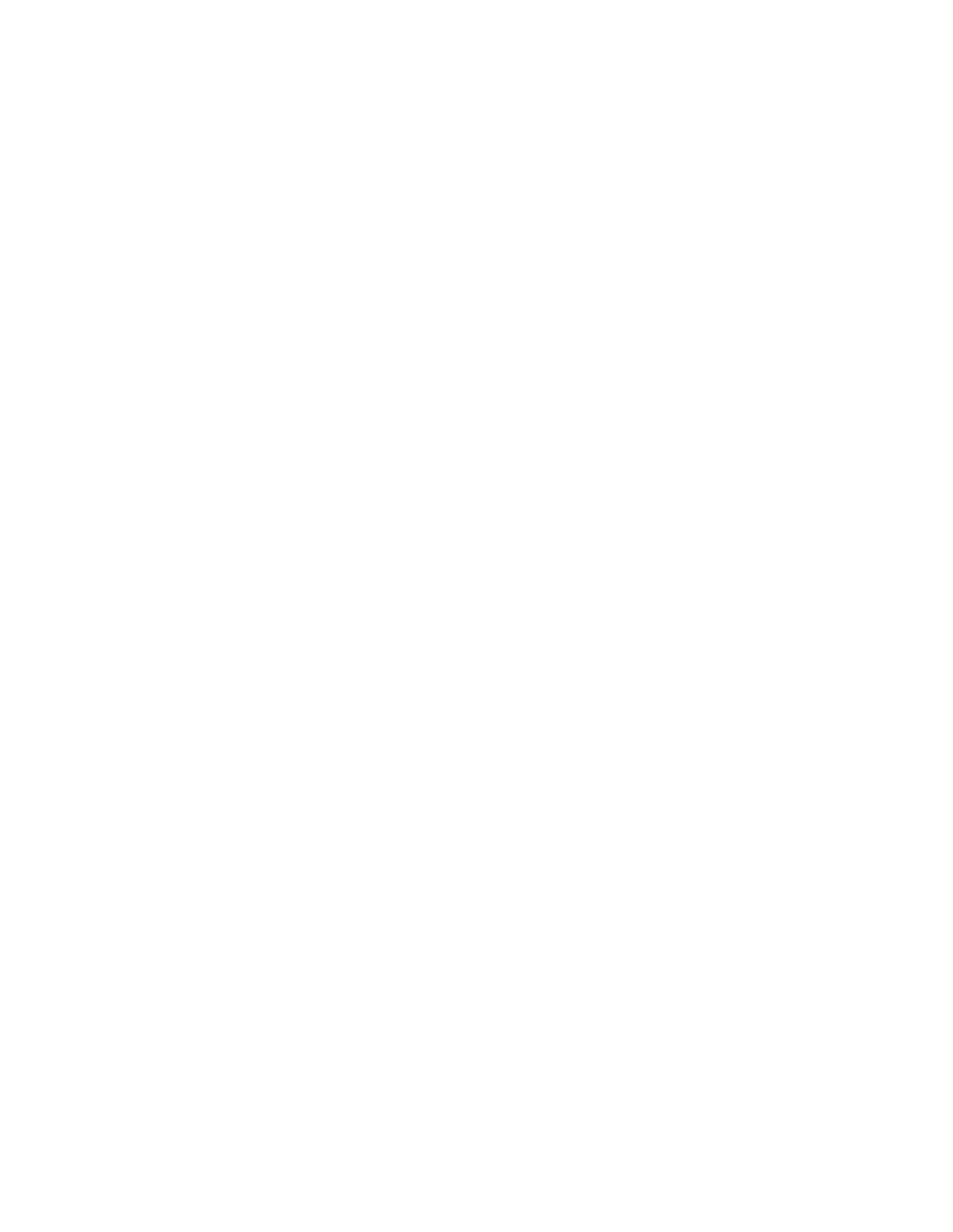#### Información importante

- • Antes de instalar el Polaris, asegúrese de que el filtro de la piscina esté limpio.
- • Si la tubería del agua es nueva, debiera purgarse antes de instalar el Polaris.
- • El Polaris no debiera utilizarse para aspirar el polvo de yeso en las piscinas nuevas.
- • A excepción de cuando compruebe las revoluciones de la rueda, no toque el Polaris mientras esté funcionando.
- • Quite siempre el Polaris antes de que los nadadores entren en la piscina.
- • Desconecte siempre el Polaris de la pared de la piscina cuando limpie o lave el filtro en contracorriente.
- • Retire siempre el Polaris de la piscina antes de efectuar un tratamiento químico intensivo del agua.
- • Después de limpiar o lavar el filtro en contracorriente, deje que le el sistema de filtración funcione al menos durante cinco minutos antes de volver a conectar el Polaris.

#### Atención a clientes o apoyo técnico:

- • Envíe inmediatamente por correo la tarjeta de garantía.
- Para apoyo técnico en línea: www.polarispool.com
- Para comunicarse con Polaris: US and Canada

 Customer Service 2620 Commerce Way Vista, CA 92081-8438 1-800-822-7933

#### Polaris Vac-Sweep® 280 Garantia

Ud. ha elegido la marca Polaris Vac-Sweep 280 y le agradecemos su confianza. Este producto se ha diseñado, fabricado y controlado con el mayor esmero para proporcionarle plena satisfacción

La garantía es válida para 2 años a partir de la fecha de facturación al primer usuario.

#### ADVERTENCIA: USO DEL POLARIS 280 EN UNA PISCINA REVESTIDA DE VINILO

Los dibujos en algunos revestimientos de vinilo son especialmente susceptibles a desgaste superficial o borrado del dibujo, como resultado de que entren en contacto con la superficie vinílica determinados objetos, tales como cepillos, juguetes de piscina, flotadores, fuentes, surtidores de cloro y limpiafondos automáticos. Los dibujos de algunos revestimientos de vinilo pueden rayarse o rasgarse de manera considerable simplemente al rozar la superficie con un cepillo de piscina. También puede borrarse la tinta del dibujo durante la instalación o al entrar en contacto con objetos en la piscina. Zodiac Pool Systems, Inc. no asume responsabilidad alguna por el borrado del dibujo o el rayado o rasgado del revestimiento de vinilo, ni la garantía limitada cubre estas contingencias.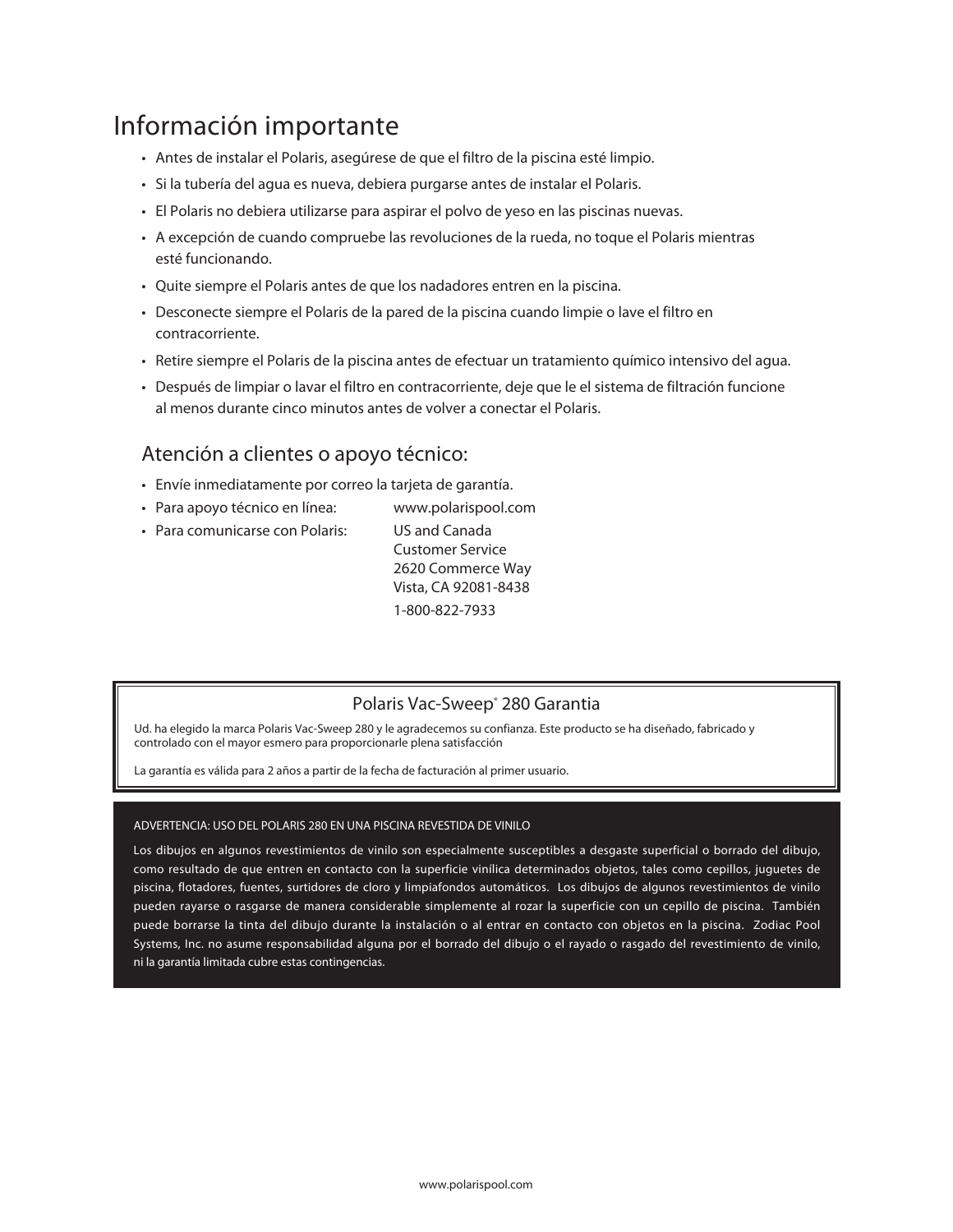#### Introducción

Reciba nuestras felicitaciones por la compra de su nuevo limpiafondos automático y gracias por preferir Polaris. El diseño del limpiafondos Polaris Vac-Sweep 280 le brindará muchos años de servicio confiable y eficiente.

Al igual que muchos dispositivos mecánicos, el Polaris requiere de ajustes y mantenimiento periódico, así como la reposición eventual de algunas piezas de uso muy intensivo. Asegúrese de que el Polaris sea revisado ocasionalmente por su distribuidor local de Polaris o por un centro de servicio autorizado.

Siempre insista en genuinas piezas de repuesto Polaris. Las piezas de otras marcas no están fabricadas a nuestras especificaciones. Podrían afectar adversamente el funcionamiento de su Polaris y hasta dañarlo.

Para lograr los mejores resultados, el Polaris 280 debe ser instalado por un técnico especializado en piscinas. Para personas con experiencia y confianza en el manejo de equipo mecánico y en fontanería, este manual describe el procedimiento de instalación.

#### Limpiafondos completo Polaris 280

- 1. Bolsa con cremallera multiuso
- 2. Flotador del cabezal
- 3. Manguera barredora
- 4. Restregador de la manguera barredora
- 5. Cuerpo del limpiafondos
- 06. Manguera alimentadora
- 7. Flotadores de la manguera
- 08. Válvula de retroceso
- 9. Conjunto de filtro en línea
- 10. Desconector rápido con conector universal de pared (CUP)
- 11. Discos restrictores (uno rojo y uno azul)

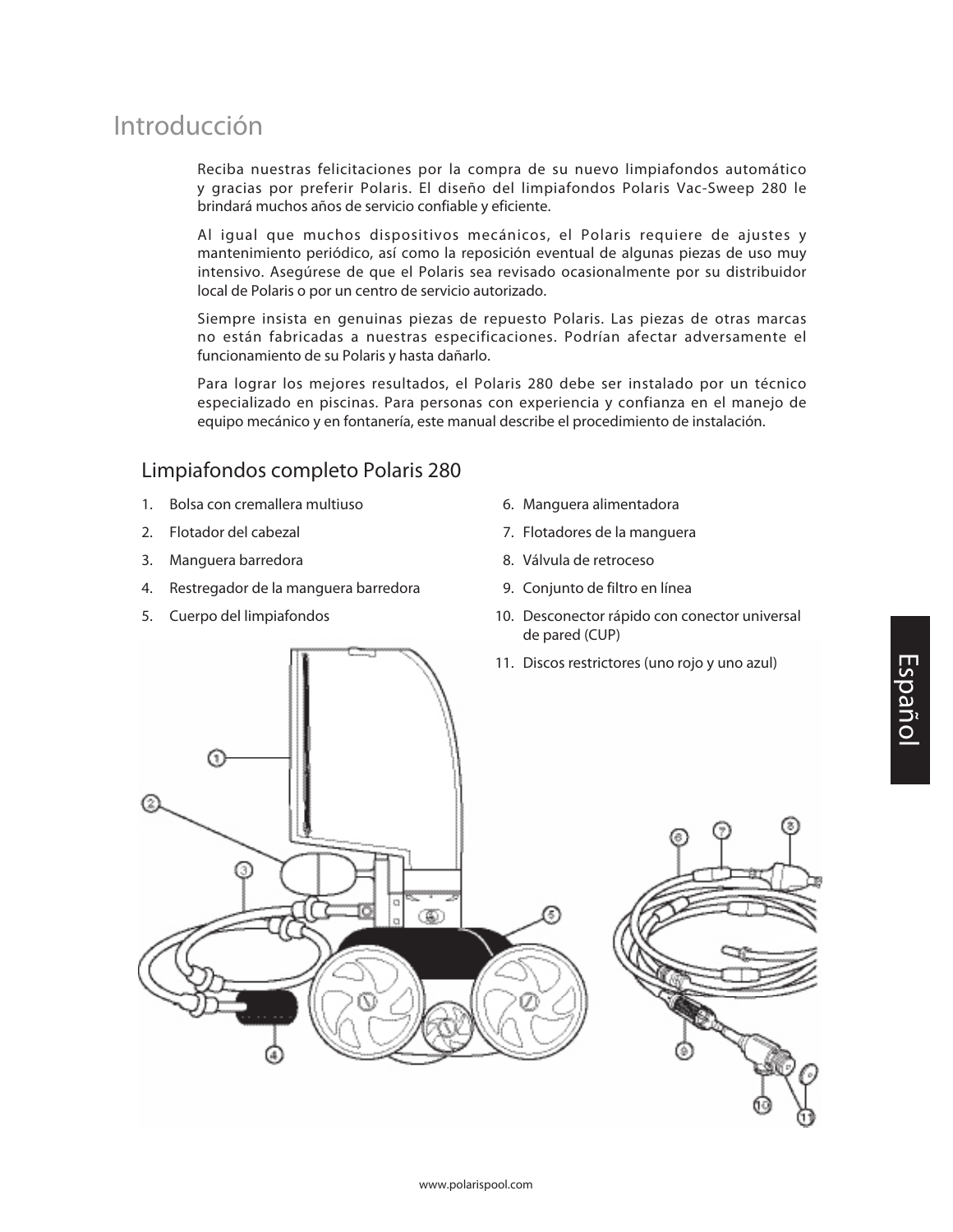#### Instrucciones para la instalación rápida

#### Instale el conector universal de pared

El conector universal de pared (CUP) se instala en minutos en piscinas que cuenten con línea exclusiva de retorno para la limpieza y un accesorio hembra de tubería 1-1/2 pulgadas (3,8 cm) con rosca.

- 1. Encienda la bomba de filtración y purque la tubería. Apaque la bomba.
- 2. Desatornille el CUP del desconector rápido y atornille el CUP con el restrictor azul en la abertura de retorno.
- 3. Gire el desconector rápido en el sentido horario para que entre en el CUP y tire hacia afuera para asegurarlo.



1

2

#### Ajuste la manguera alimentadora al tamaño de la piscina

Mida la parte más profunda de la piscina. Corte el tramo-guía de la manguera, en el extremo que se conecta a la manguera alimentadora, de manera que la extensión del tramo-guía sea igual a la profundidad máxima de la piscina.

Conecte el tramo-guía a la manguera alimentadora y conecte la manguera a la línea de retorno en la pared de la piscina. Extienda la manguera hasta el punto más alejado de la piscina. El extremo de la manguera debe quedar entre 15 cm antes de este punto y 15 cm más allá de este punto, tal como se muestra en el círculo punteado del dibujo.

¿Resulta demasiado larga la manguera? Separe la manguera donde se encuentra la conexión giratoria. Corte cantidades iguales del excedente de cada tramo de 3 m.

¿Queda corta la manguera? Compre de un representante autorizado de Polaris un tramo adicional de manguera (Pza. No 9-100-3104), una conexión giratoria (Pza. No D20) y dos tuercas para manguera (Pza. No D15).

Una vez ajustada la extensión de la manguera, coloque los flotadores de la manguera como se indica en el diagrama.



#### www.polarispool.com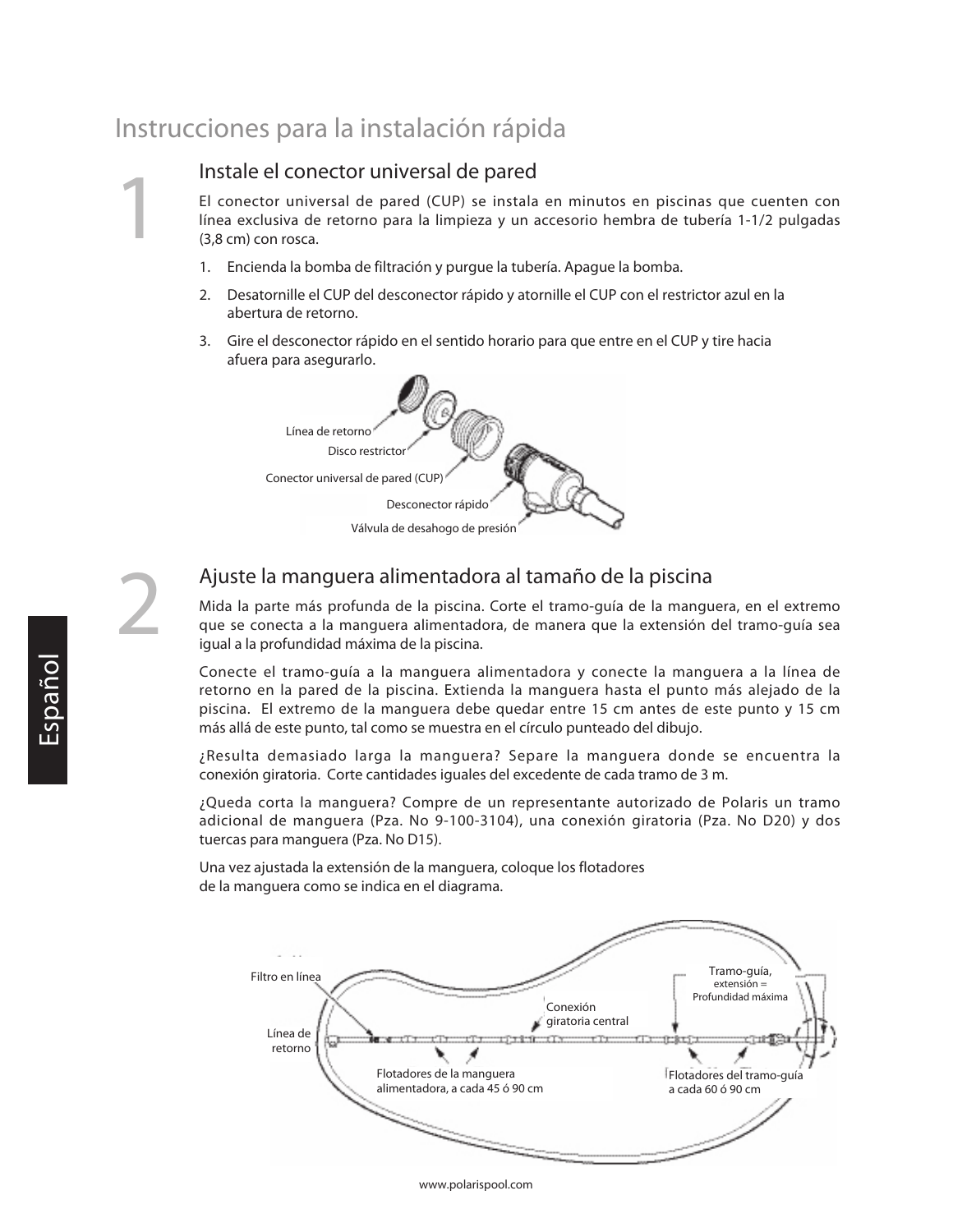#### Arme el limpiafondos

- 1. Use la tuerca para sujetar la manguera alimentadora al conducto de alimentación.
- 2. Saque la bolsa y sujete el collarín de la bolsa al tubo alimentador.
- 3. Coloque el flotador del cabezal 1,3 ó 2,5 cm detrás del conducto de alimentación.
- 4. Encienda la bomba de filtración de la piscina y permita que cebe antes de encender la bomba reforzadora.



Manguera barredora



#### Compruebe las RPM de la rueda

Antes de usar el Polaris, asegúrese de que la rueda gire a las revoluciones por minuto (RPM) correctas. Para lograr la máxima eficiencia, el Polaris debiera funcionar entre 28 y 32 RPM.

> Lado de la unidad con una sola rueda

- 1. Marque el neumático del lado del limpiafondos que tiene una sola rueda.
- 2. Encienda la bomba, sostenga el limpiafondos debajo del agua y cuente las revoluciones de la rueda durante un minuto.

Si gira a menos de 28 RPM:

- Inspeccione el tamiz del filtro en línea para ver si tiene suciedad que restrinja el flujo del agua.
- • Limpie el skimmer, el filtro y la cesta de la bomba.
- Inspeccione las mangueras, conexiones y rótulas en busca de fugas.
- Ouite el disco restrictor azul del CUP.
- • Si la bomba reforzadora o línea del limpiafondos cuenta con válvula de desagüe, ábrala por completo para que el agua llegue libremente al Polaris.

Si gira a más de 32 RPM:

- • Reemplace el disco reductor azul en el Conector Universal de Pared (CUP) por el reductor rojo. Si el caudal es demasiado alto, desenrosque la válvula reguladora de presión hasta alcanzar las RPM adecuadas. Nota: La válvula reguladora de presión sólo se debe ajustar si se encuentra instalado un reductor.
- Si se instala una válvula ajustable en la bomba de refuerzo, ajústela para reducir el caudal de agua al limpiador.

www.polarispool.com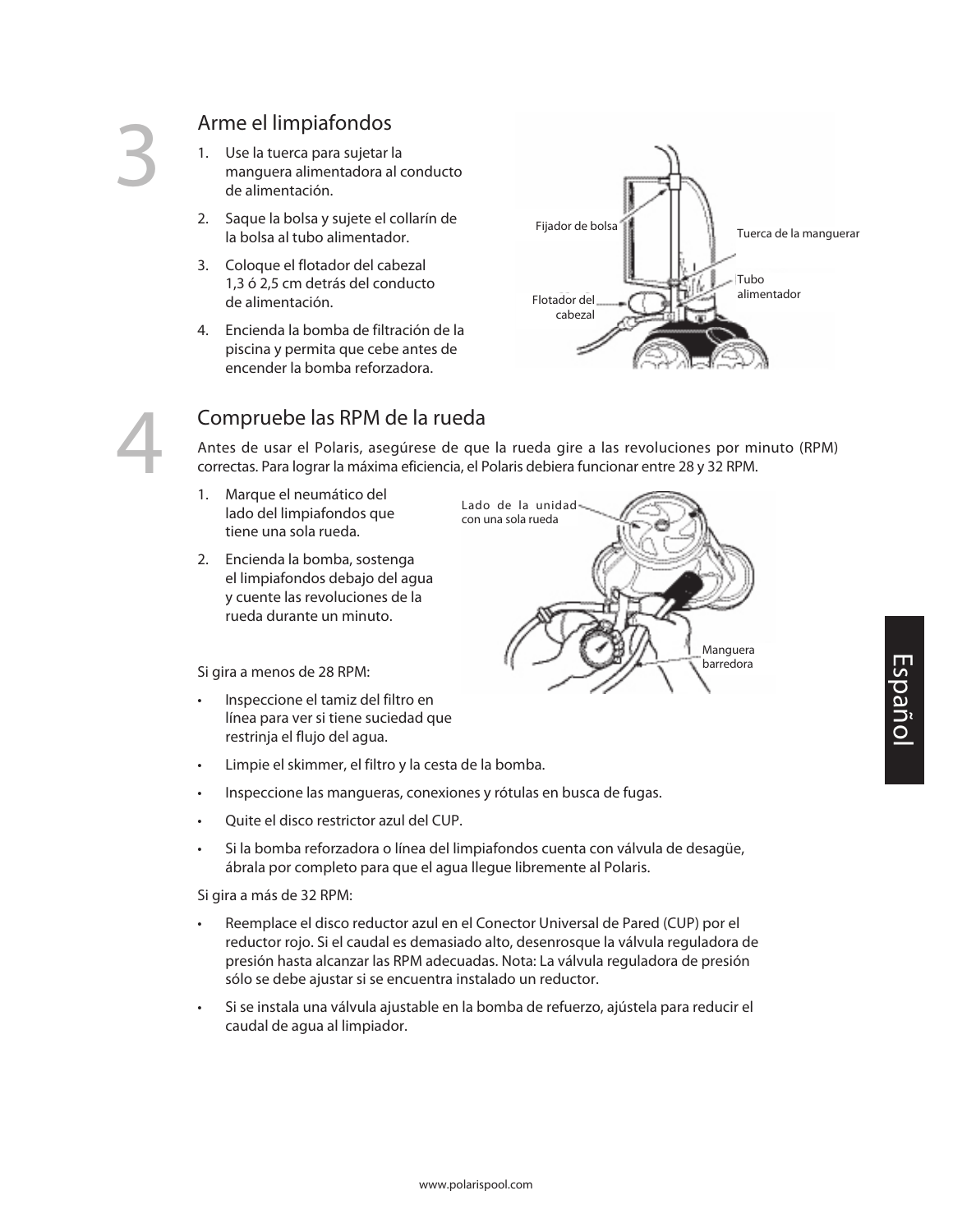#### Ajustes menores del limpiafondos Polaris

Al funcionar correctamente, el Polaris aspira, barre y restrega, al azar, todas las superficies de la piscina. Aproximadamente cada 3 minutos, el Polaris 280 entra en reversa. Esta acción aleja el Polaris de obstáculos en la piscina.

#### Ajuste del chorro impulsor

El chorro impulsor determina la dirección del Polaris. La posición fijada en la fábrica es la central, pero otras posiciones podrían resultar útiles, según la configuración de la piscina.

#### Ajuste de la manguera barredora

La manguera barredora debiera moverse en una forma de barrido suave. Para ajustarla, apague la bomba de refuerzo y gire el tornillo de ajuste de la manguera barredora. Para disminuir el movimiento, gire en sentido de las agujas del reloj.



Fijador de bolsa

#### Mantenimiento periódico

#### Limpieza de la bolsa del filtro

Quite el collarín de la bolsa de la manguera alimentadora. Tuerza el conector de la bolsa hasta que se desconecte con un sonido de clic del tubo alimentador. Quite la bolsa, abra el cierre y deseche los residuos. Para reinstalarla, alinee las marcas en el conector y el tubo alimentador. Presione el conector en posición del tubo y vuelva a sujetar el collarín de la bolsa a la manguera.

> Cierre de la bolsa

- Vacíe la bolsa cuando se encuentre llena hasta la mitad, especialmente si contiene arena.
- Es más fácil vaciar la bolsa cuando está seca. Alterne entre dos bolsas.

#### Limpieza del filtro

Siempre desconecte el Polaris antes de limpiar o lavar en contracorriente el filtro de la piscina y deje que el sistema de filtración funcione durante al menos cinco minutos antes de volver a conectar el limpiador.

Para limpiar la criba del filtro en línea, retírela del sistema de filtro, enjuáguela y vuélvala a presionar firmemente en su lugar.

#### Almacenaje y preparación para el invierno

Nunca guarde el Polaris exponiéndolo a los rayos directos del Sol. Antes de almacenar el Polaris para el invierno, drene todo el agua del Polaris (La garantía no cubre daños por congelación). Quite el conector universal de pared (CUP) de la pared de la piscina, colocando el desconector rápido y tirando con presión para desenroscarlo. Si es necesario, utilice la herramienta para quitar el CUP (número de pieza 10-102-00) que puede obtener de cualquier distribuidor Polaris autorizado.

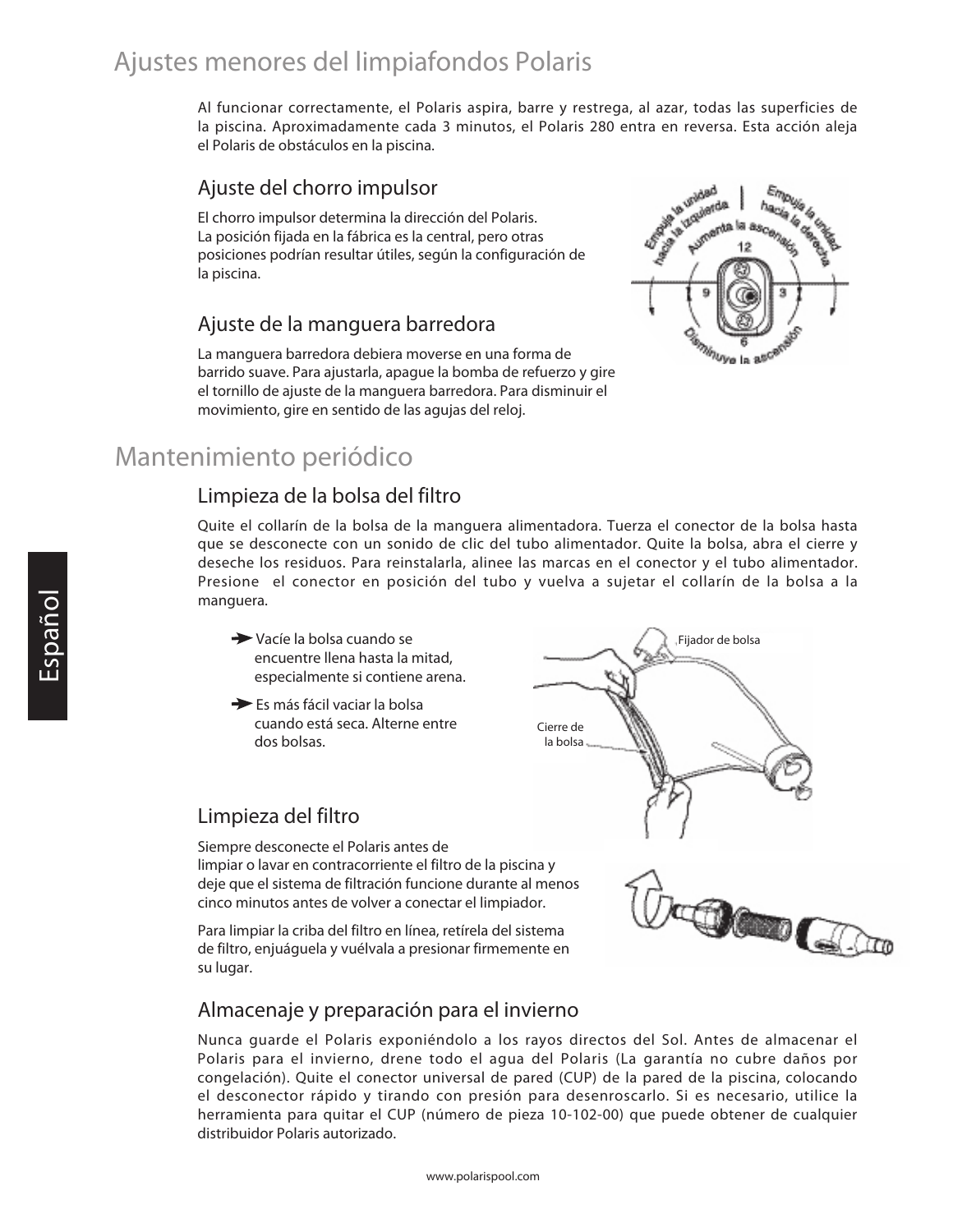

Diagrama expandido de piezas



|    | No. No. pieza  | Descripción<br>Cant. No.               |                 | No. pieza        | Descripción                         | Cant. |    | No. No. pieza   | Descripción<br>Cant.                |  |
|----|----------------|----------------------------------------|-----------------|------------------|-------------------------------------|-------|----|-----------------|-------------------------------------|--|
|    | K13            | Bolsa con cremallera multiuso*1 21     |                 | C <sub>6</sub>   | Rueda grande (no incluye            |       | 40 | 10-112-00       | Disco restrictor, CUP, rojo y azulp |  |
|    | C40            | Tornillo, 10-32 x 3/8"<br>20           |                 |                  | rodamientos)                        |       | 41 | 6-500-00        | Conector universal de               |  |
|    | K <sub>5</sub> | Carcasa superior                       | 22              | C65              | Eje largo (sólo rueda posterior)1   |       |    |                 | pared (CUP)                         |  |
|    | A20            | Flotador, cabezal                      | 23              | C131             | Juego del chorro impulsor           |       | 42 | 9-100-9001      | Conjunto de CUP                     |  |
|    |                | 9-100-3105 Frotador, cola barredora*   | 24              | C16              | Rueda pequeña                       |       | 43 | 10-108-00       | Juego de restrictores, CUP          |  |
| 6  | <b>B25</b>     | Casquillo de orificio con protector 25 |                 | C30              | Tornillo, 4-40 x 3/16"              |       | 44 | 6-505-00        | Anillo espaciador, CUP/DR           |  |
|    | <b>B5</b>      | Manguera barredora completa*           | 26              | C <sub>32</sub>  | Tornillo, 6-32 x 1/2"               |       | 45 | 9-100-9002      | Válvula reguladora de               |  |
|    | <b>B10</b>     | Anillo protector*<br>8                 | 27              | C <sub>25</sub>  | Muelle para C36                     |       |    |                 | presión, negra                      |  |
| q  | <b>B15</b>     | Abrazadera, manguera barredora 128     |                 | C <sub>36</sub>  | Juego de eje oscilador              |       | 46 | D <sub>29</sub> | Desconector rápido (DR), CUP1       |  |
| 10 | <b>B20</b>     | Rosca de ajuste, manguera              | 29              | K10              | Carcasa inferior con abrazadera     |       | 47 | D15             | Tuerca, manguera alimentado@1       |  |
|    |                | barredora                              | 30              | K <sub>25</sub>  | Sistema distribuidor de             |       | 48 | $***$           | Manguera adaptadora, 21,6 cm        |  |
| 11 | K30            | Conducto de alimentación con codo1     |                 |                  | agua (SDA)                          |       | 49 | 48-080          | Conjunto de filtro en línea         |  |
| 12 | K20            | Tubo de vacío                          | 31              | K145             | Carcasa completa                    |       | 50 | 48-222          | Tamiz, filtro en línea              |  |
| 13 | C66            | Eje largo (con protector de            | 32              | C80              | Rodamiento, turbina                 |       | 51 | D <sub>10</sub> | Flotador, manguera alimentadora9    |  |
|    |                | arena y grava)<br>$\mathcal{P}$        | 33              | C83              | Cilindro de eje de turbina          |       | 52 | D45             | Manguera alimentadora, 3 m2         |  |
| 14 | C76            | Tornillo, 10-32 x 7/8"<br>10           | 34              | 9-100-7170       | Abrazadera de manquera              |       | 53 | D <sub>20</sub> | Conexión giratoria, rodamientoß     |  |
| 15 | C45            | Arandela de cierre para C36 7          |                 |                  | para el SDA                         |       | 54 | D50             | Manguera alimentadora,              |  |
| 16 | C70            | Placa de eje para C65 y C66 3          | 35              | A40              | Protector del eje de la turbina 1   |       |    |                 | tramo-quía, 3 m                     |  |
| 17 | C60            | Rodamiento, rueda<br>8                 | 36              | C86              | Conjunto del eje de transmisión 155 |       |    | G52             | Conjunto de válvula de retroceso1   |  |
| 18 | C55            | Tornillo de rueda, plástico<br>4       | 37              | C120             | Manguera para C110, 19 cm 1         |       | 56 | G54             | Juego de estuche para G52 1         |  |
| 19 | C64            | Arandela de rueda, plástico 4          | 38              | C <sub>110</sub> | TCubierta de turbina con codo 1     |       | 57 | G57             | Collarín, válvula de retroceso1     |  |
| 20 | C10            | Neumático, MaxTrax <sup>®*</sup>       | 39 <sup>1</sup> |                  | 9-100-1018 Fijador para bolsa       |       | 58 | G53             | Mecanismo para G52                  |  |

\*Loscomponentessujetosadesgastenoquedancomprendidosporlagarantía.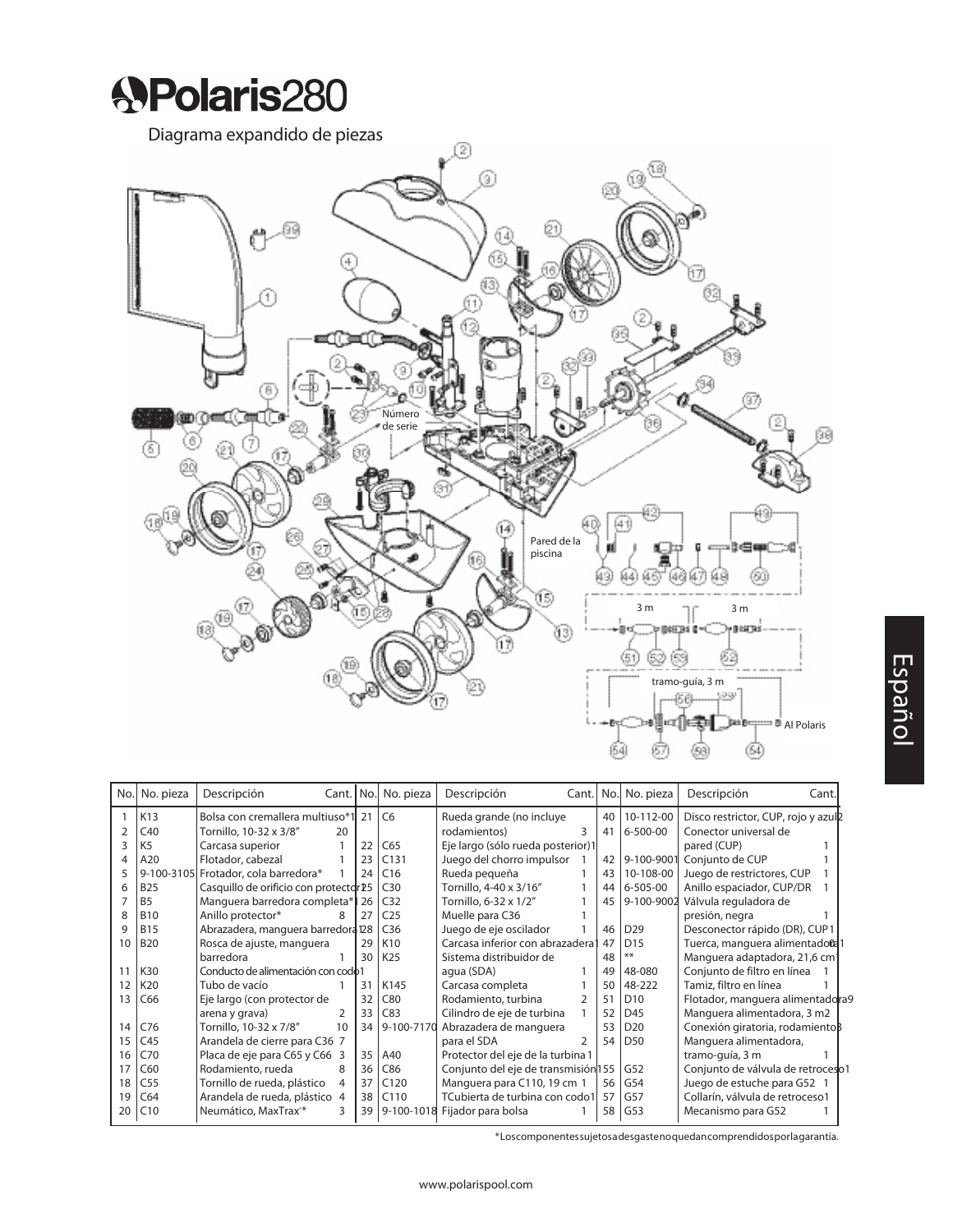**APolaris280TankTrax** 

Diagrama expandido de piezas



\*Loscomponentessujetosadesgastenoquedancomprendidosporlagarantía.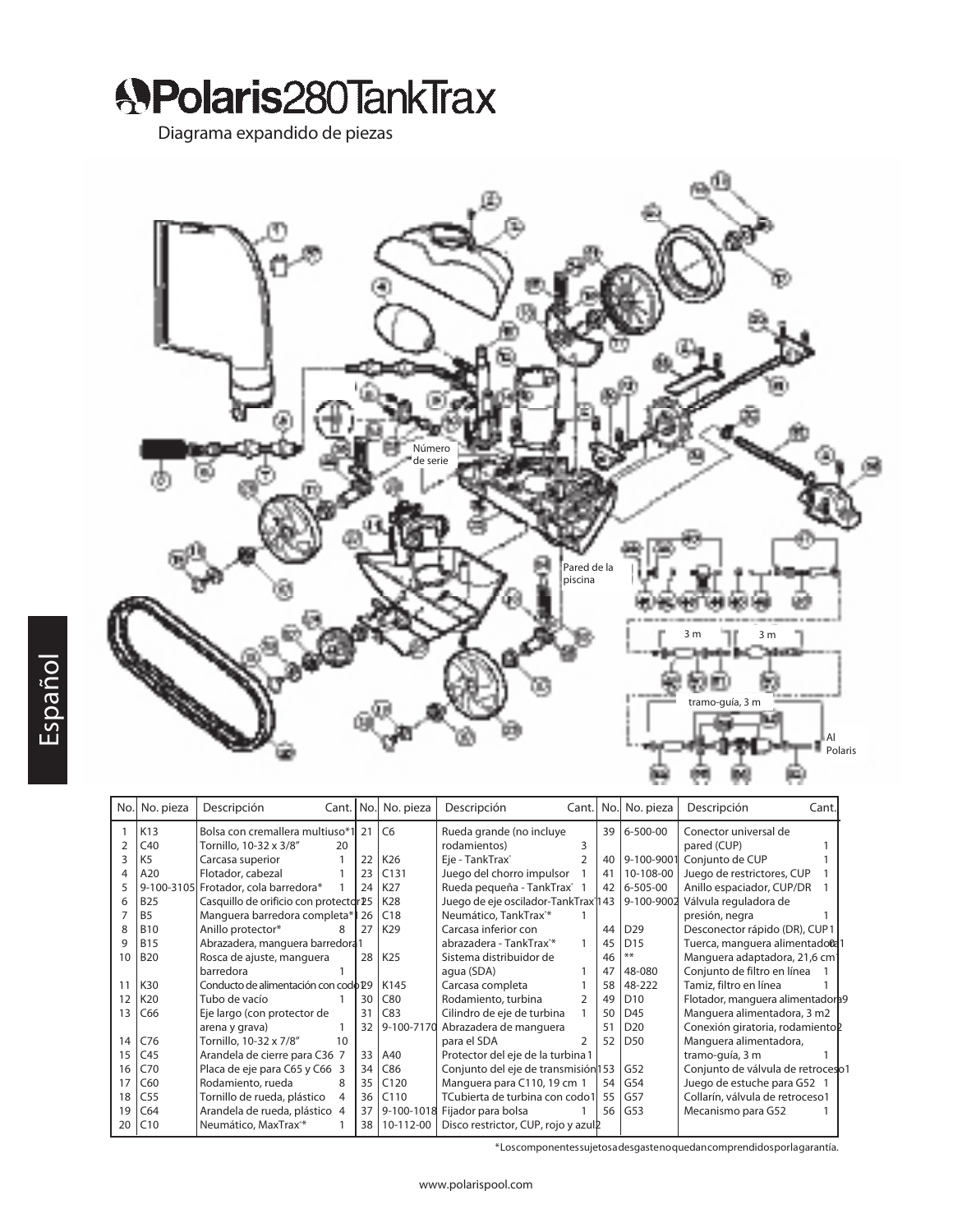#### Resolución de problemas

Si el limpiafondos Polaris muestra cualquiera de las siguientes acciones, podrían resultar necesarios algunos ajustes para lograr el máximo rendimiento. Consulte el diagrama detallado de las piezas para obtener las referencias de éstas.

- Acción: Se atasca más de 3 minutos en los escalones u otros obstáculos.
- Solución: 1. Compruebe las RPM de la rueda.
	- 2. Verifique que la válvula de retroceso esté ciclando.
	- 3. Ajuste el chorro impulsor.
	- 4. Retire de la piscina los aditamentos innecesarios o instale placas protectoras para escalerilla (Pida de un distribuidor Polaris la pieza G-21).
- Acción: El Polaris se muestra muy lento, con menos potencia que lo normal.
- Solución: 1. Inspeccione el tamiz del filtro en el conjunto del filtro en línea y, de ser necesario, límpielo.
	- 2. Limpie la cesta del skimmer, la cesta de la bomba y el filtro de la piscina.
	- 3. Inspeccione todas las mangueras, conexiones y rótulas para ver si hay fugas que pudieran provocar una pérdida de presión del agua.
	- 4. Compruebe las RPM de la rueda.
- Acción: El Polaris corre por la piscina a velocidad excesiva o no hace contacto con el fondo.
- Solución: 1. Verifique que el disco restrictor color azul se encuentre instalado en el CUP para reducir el flujo del agua. O instale el disco restrictor rojo para reducir el flujo aún más.
	- 2. Compruebe las RPM de la rueda. Si exceden de 32 RPM, desenrosque la válvula de desahogo de presión para reducir la cantidad de agua que llega al limpiafondos. Nota: La válvula reguladora de presión sólo se debe ajustar si se encuentra instalado un reductor.
	- 3. Verifique que la válvula de retroceso esté ciclando. Sostenga la válvula fuera del agua y observe el chorro. Debe salir y desaparecer en forma intermitente.
- Acción: El Polaris no retrocede.
- Solución: 1. Verifique que la válvula de retroceso esté ciclando.
	- 2. Compruebe las RPM de la rueda.
	- 3. Si la bolsa se encuentra llena, vacíela.
	- 4. Si el flotador de la cabeza tiene agua, reemplácelo.
	- 5. Asegúrese que la manguera alimentadora esté flotando.
- Acción: El Polaris gira siempre en el mismo sentido.
- Solución: 1. Ajuste el chorro impulsor.
	- 2. Asegúrese que la manguera alimentadora esté flotando.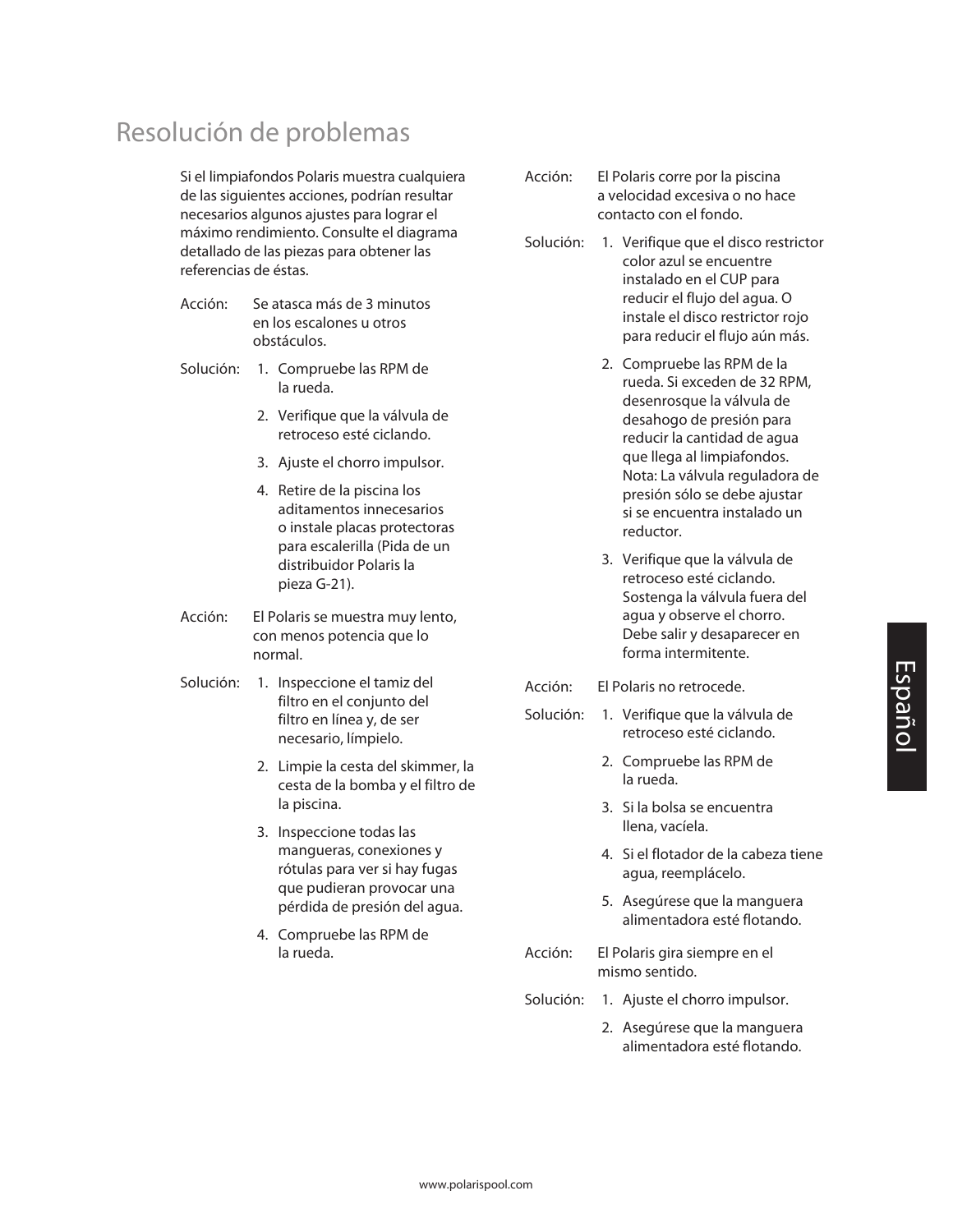- Acción: La manguera alimentadora se atasca.
- Solución: 1. Vuelva a medir la manguera para verificar que se ha ajustado al tamaño correcto, de acuerdo con la configuración de la piscina.
	- 2. Con el Polaris funcionando, verifique que las rótulas en la manguera y las conexiones de la manguera giran libremente.
	- 3. Asegúrese que la manguera alimentadora esté flotando.
	- 4. Con el Polaris apagado, haga girar cada una de las ruedas. Todas deben girar al mismo tiempo.
- Acción: La manguera barredora es succionada por el tubo de aspiración.
- Solución: 1. Verifique que el restregador no ha obstruido la abertura al final de la manguera barredora.
	- 2. Ajuste la manguera barredora hasta lograr movimientos amplios y suaves.
- Acción: La manguera barredora constantemente rocía agua fuera de la piscina.
- Solución: 1. Ajuste la velocidad de la manguera barredora, apretando el tornillo de ajuste.
	- 2. Reemplace el restregador de la manguera barredora si falta o se encuentra desgastado.
	- 3. Agregue una pesa para la manguera barredora (pida la pieza B-2) para impedir que la manguera rocíe agua.
- Acción: El limpiafondos no limpia toda la piscina.
- Solución: 1. Verifique que la extensión de la manguera quede dentro de 15 cm del punto más alejado de la piscina.
	- 2. Vea si el chorro impulsor se encuentra en la posición central, que es la óptima para realizar giros al azar.
	- 3. Sostenga el limpiafondos boca abajo mientras se encuentre funcionando e inspeccione el tubo de aspiración. Deben verse claramente dos chorros parejos de agua. De lo contrario, comuníquese con la oficina de atención a clientes o con un centro de servicio autorizado de Polaris.
- Acción: El limpiafondos está de lado, girando en círculos.
- Solución: 1. Inspeccione la bolsa del filtro. Si está llena, puede desequilibrar el limpiafondos.
	- 2. Quite el flotador del cabezal y sacúdalo. Si hay agua en el flotador, pida un flotador nuevo.
	- 3. Inspeccione los flotadores de la manguera para asegurar que se encuentren separados uniformemente.

.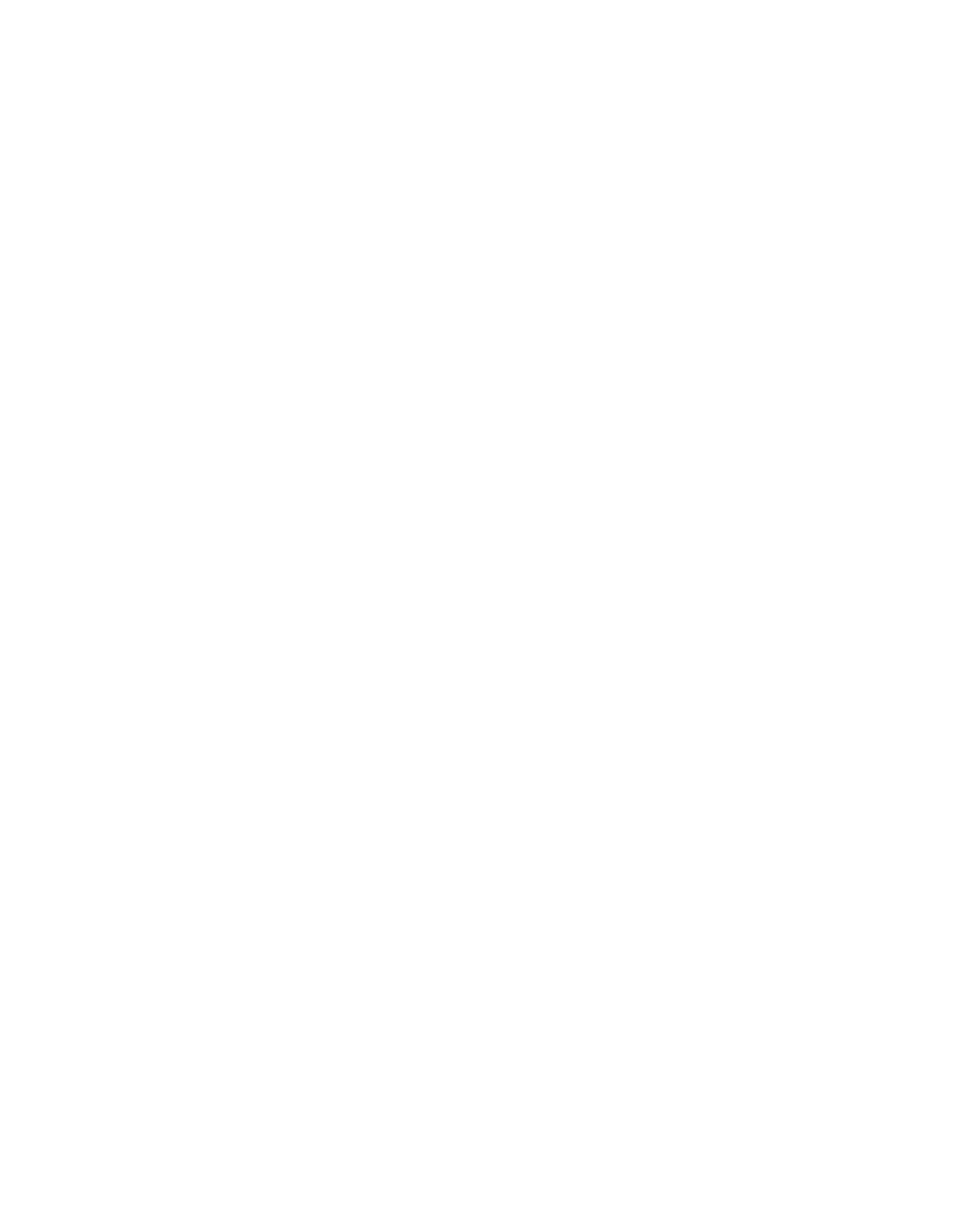#### Informazioni importanti

- • Prima di installare il Polaris, accertarsi che il filtro della piscina sia pulito.
- • Le tubature nuove devono essere lavate a fondo prima di installare il Polaris.
- • Il Polaris non va utilizzato per rimuovere la polvere dell'intonaco di una piscina nuova.
- • Non maneggiare mai il Polaris quando è in funzione a meno che non si debba controllare l'RPM (numero di giri al minuto) delle ruote.
- • Togliere sempre il Polaris dalla piscina prima che vi entrino i bagnanti.
- • Scollegare sempre il Polaris dalla parete della piscina quando si pulisce o si lava il suo filtro.
- • Togliere sempre il Polaris dalla piscina prima di trattare l'acqua con agenti chimici.
- • Dopo avere pulito o lavato il filtro, lasciare che l'impianto di filtrazione funzioni per almeno cinque minuti prima di ricollegare il Polaris.

#### Per assistenza clienti o supporto

- • Si prega di inviare immediatamente la cartolina della garanzia
- Per supporto on-line **WWW.polarispool.com**
- Per contattare la Polaris: US and Canada

 Customer Service 2620 Commerce Way Vista, CA 92081-8438 1-800-822-7933

#### Polaris Vac-Sweep<sup>®</sup> 280 Garanzia

Lei ha scelto la marca Polars Vac-Sweep 280 e noi perciò la ringraziamo per la sua fiducia. Questo prodotto è stato ideato, prodotto e controllato con la massima cura per garantirne la completa soddisfazione.

La durata della garanzia è fissata ad 2 annos a partire dalla data di fatturazione al primo utente..

#### AVVERTENZA: USO DEL POLARIS IN UNA PISCINA CON RIVESTIMENTO IN VINILE

Certi rivestimenti in vinile hanno dei disegni che sono particolarmente suscettibili a usura superficiale rapida o a cancellazione del disegno causati dal contatto con vari oggetti, compreso spazzole, giocattoli acquatici, galleggianti, fontane, distributori per la clorazione e dispositivi automatici per la pulizia di piscine. I disegni di alcuni rivestimenti in vinile possono venire seriamente danneggiati con graffiature semplicemente strofinando la superficie con una spazzola per piscine. L'inchiostro del disegno può anche cancellarsi durante l'installazione o quando viene a contatto di oggetti posti nella piscina. La Zodiac Pool Systems, Inc. non assume responsabilità per la cancellazione, abrasione o segnatura di un rivestimento in vinile e tali danni non sono coperti dalla garanzia limitata.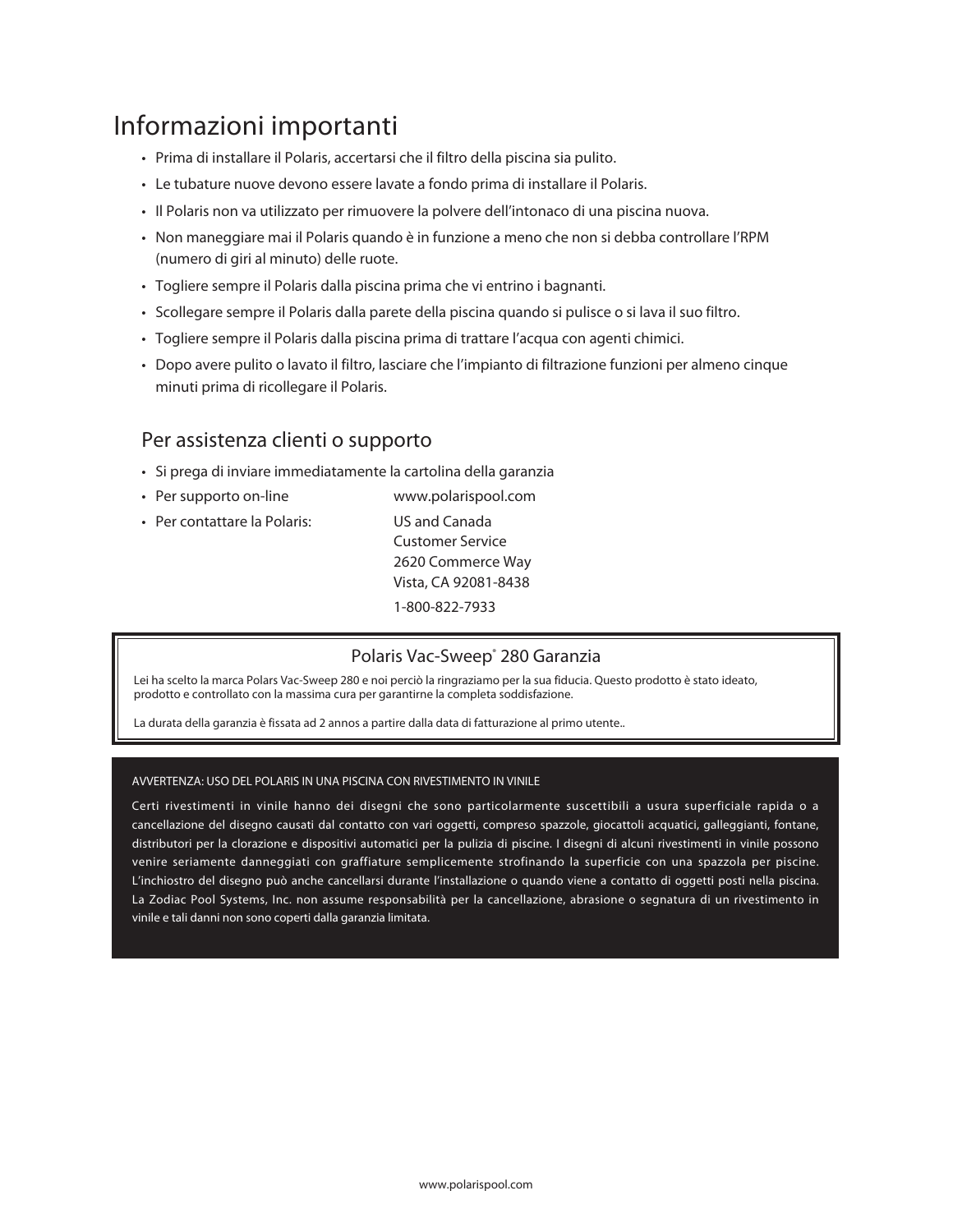#### Introduzione

Congratulazioni per l'acquisto di un nuovo dispositivo di pulizia automatica per piscine e grazie di avere scelto un Polaris. Il Polaris Vac-Sweep 280 è stato progettato per fornire anni di servizio affidabile ed efficiente.

Come tutti i dispositivi meccanici, il Polaris richiede regolazioni periodiche, una manutenzione regolare e la sostituzione di certe parti sottoposte a lavoro pesante. Accertarsi che il Polaris venga controllato di tanto in tanto da parte del rivenditore Polaris locale o di un centro di servizio autorizzato.

Richiedere sempre che vengano usate parti di ricambio originali Polaris. Pezzi di ricambio di altre marche non sono prodotti secondo le specifiche della fabbrica. Tali pezzi possono influire in modo negativo sulle prestazioni del Polaris e possono anche danneggiarlo.

Per ottenere i risultati migliori, il Polaris 280 deve essere installato da un tecnico specializzato. Questo manuale descrive come installare il dispositivo per persone che hanno esperienza e dimestichezza con impiegati idraulici e attrezzature meccaniche.

#### Il dispositivo di pulizia completo Polaris 280

- 1. Sacco d'impiego generale provvisto di chiusura zip
- 2. Galleggiante di testa
- 3. Tubo flessibile di pulizia
- 4. Spazzola del tubo flessibile di pulizia
- 5. Corpo del dispositivo di pulizia
- 06. Tubo flessibile di alimentazione
- 07. Galleggianti dei tubi flessibili
- 8. Valvola di rigurgito
- 9. Gruppo filtro in linea
- 10. Dispositivo di sconnessione rapida con raccordo a parete universale
- 11. Dischi limitatori del flusso (uno rosso e uno blu)



# Italiano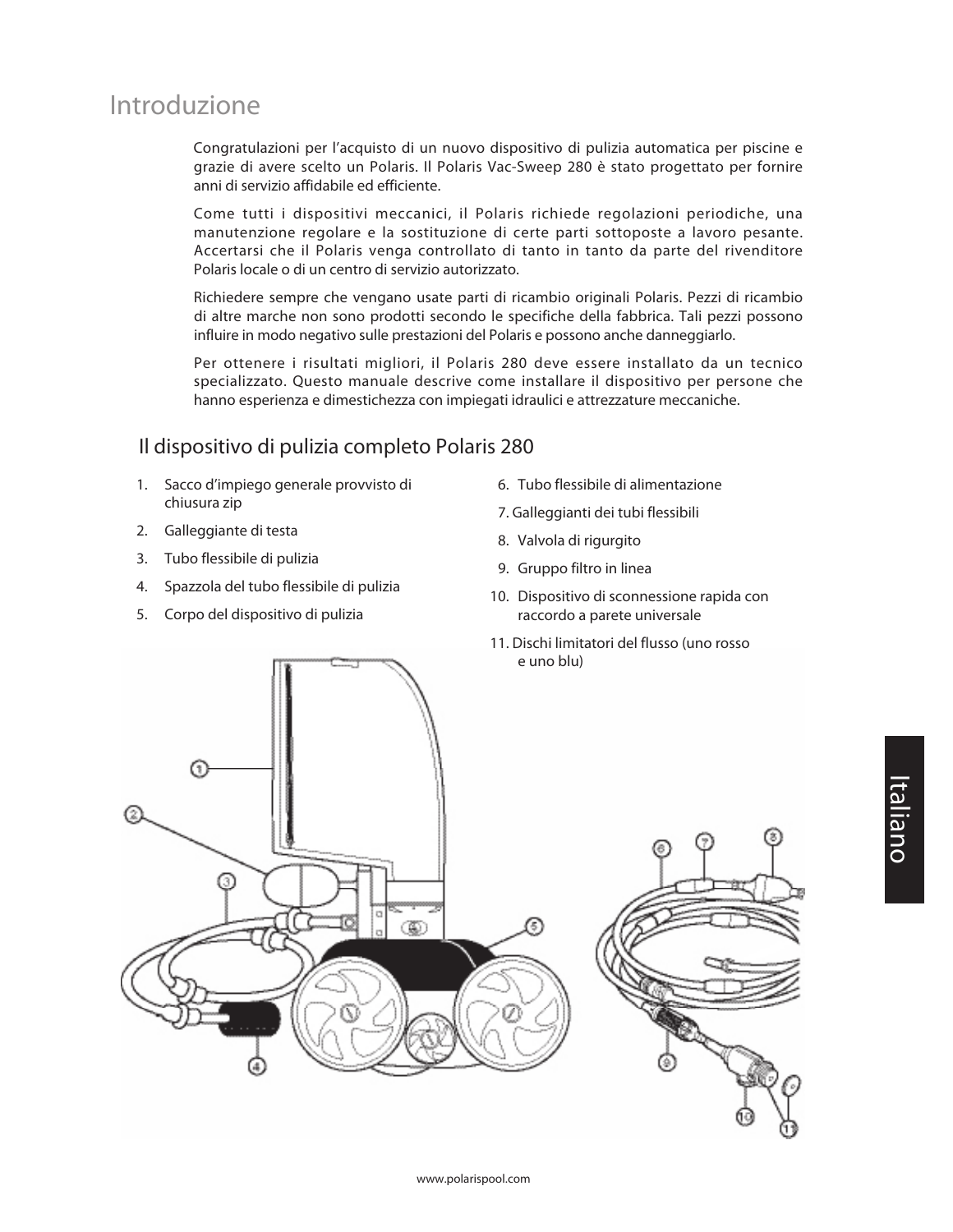#### Istruzioni per una rapida installazione

1

2

#### Installazione del raccordo a parete universale

Si installa nel giro di pochi minuti nelle piscine dotate di linea di ritorno dedicate per il dispositivo di pulizia e di un raccordo filettato femmina da 1 pollice e 1/2 (3,8 cm).

- 1. Accendere la pompa di filtraggio della piscine e lavare a fondo la tubatura. Spegnere la pompa.
- 2. Rimuovere il raccordo a parete universale (UWF) dal dispositivo di sconnessione rapida e avvitarlo con il disco limitatore blu inserito nella porta di ritorno.
- 3. Inserire il dispositivo di sconnessione rapida nell'UWF girando in senso orario e tirare verso di sé per fissare.



#### Regolazione della lunghezza del tubo di alimentazione in modo che si adatti a quella della piscina

Misurare dalla parte più profonda della piscina. Tagliare il tubo adduttore dall'estremità che si collega al tubo di alimentazione, in modo che la sua lunghezza sia uguale a quella della parte più profonda della piscina.

Collegare il tubo adduttore a quello di alimentazione e quindi collegare l'insieme alla parete della piscina in corrispondenza della linea di ritorno. Estendere il tubo al punto più distante della piscina. L'estremità del tubo deve rientrare entro 15 cm, più o meno, del punto più distante. Vedere il cerchio punteggiato.

Il tubo è troppo lungo? Separare il tubo in corrispondenza del punto di perno. Tagliare lunghezze uguali dell'eccedenza da ognuna delle sezioni di 10 piedi (3 m).

Il tubo è troppo corto? Acquistare presso il rivenditore Polaris autorizzato una sezione supplementare di tubo di alimentazione (parte n. 9-100-3104), una parte di perno (parte n. D20) e due dadi da tubo (parte n. D15).

Dopo avere regolato la lunghezza del tubo flessibile, posizionare i galleggianti nel modo indicato.

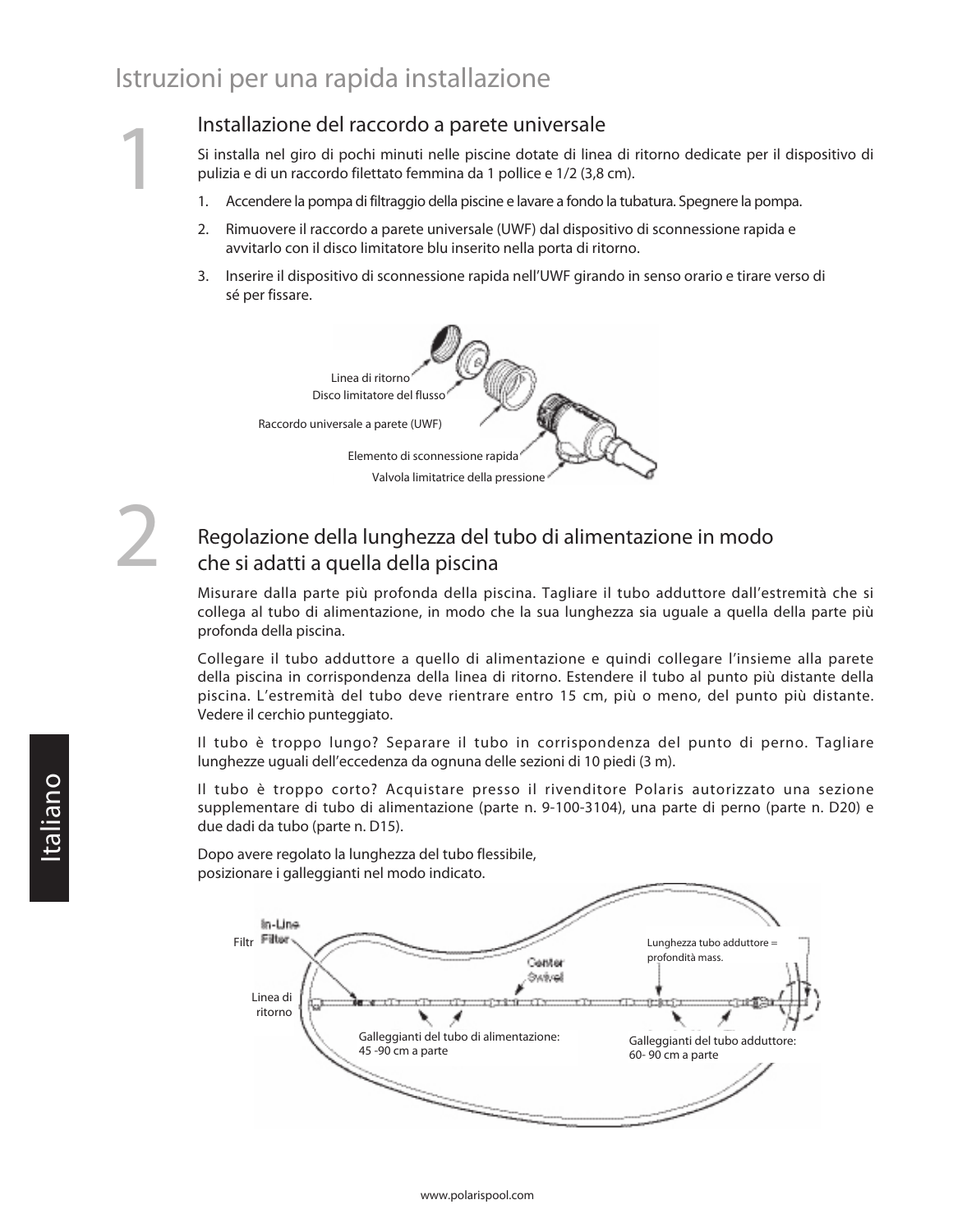4

#### Montaggio del dispositivo di pulizia

- 1. Usare il dado per collegare il tubo di alimentazione alla tubatura di alimentazione.
- 2. Estrarre il sacco e serrare il suo cinturino sul tubo di alimentazione.
- 3. Sistemare il galleggiante di testa alla di stanza di 1,30-2,5 cm dalla tubazione di alimentazione.
- 4. Accendere la pompa di filtrazione della piscina e lasciare che si adeschi prima di accendere la pompa ausiliaria.



#### Controllo dell'RPM delle ruote

Prima di mettere in funzione il Polaris, controllare che il numero di giri al minuto (RPM) delle ruote sia corretto. Per ottenere i risultati migliori, il Polaris deve operare con un RPM tra 28 e 32.

- 1. Marcare la gomma della ruota a un solo lato.
- 2. Accendere la pompa, tenere il dispositivo di pulizia sotto il livello dell'acqua e contare il numero di giri per la durata di un minuto.

Se il conteggio risulta inferiore a 28:

- • Controllare il retino nel filtro in linea per verificare che non ci siano detriti che possono influire sul libero deflusso dell'acqua.
- • Pulire lo skimmer, il filtro e il cestello della pompa.
- Controllare il tubo flessibile, le connessioni e gli snodi per accertarsi che non ci siano perdite.
- Togliere il disco limitatore del flusso blu dall'UWF.
- • Se è stata installata una valvola a saracinesca regolabile sulla pompa ausiliaria o sulla linea del dispositivo di pulizia, aprirla completamente in modo che l'acqua fluisca liberamente nel Polaris.

Se il conteggio risulta superiore a 32:

- Nel raccordo a parete universale (UWF), sostituire il disco limitatore del flusso blu con quello rosso. Se la portata è ancora troppo alta, svitare la valvola di sfogo della pressione fino a ottenere il valore di RPM giusto. Nota: la valvola di sfogo della pressione deve essere regolata solo se si è installato un limitatore di flusso.
- • Se si è installata una valvola regolabile sulla pompa ausiliaria, regolarla in modo da ridurre la portata d'acqua al dispositivo di pulizia.

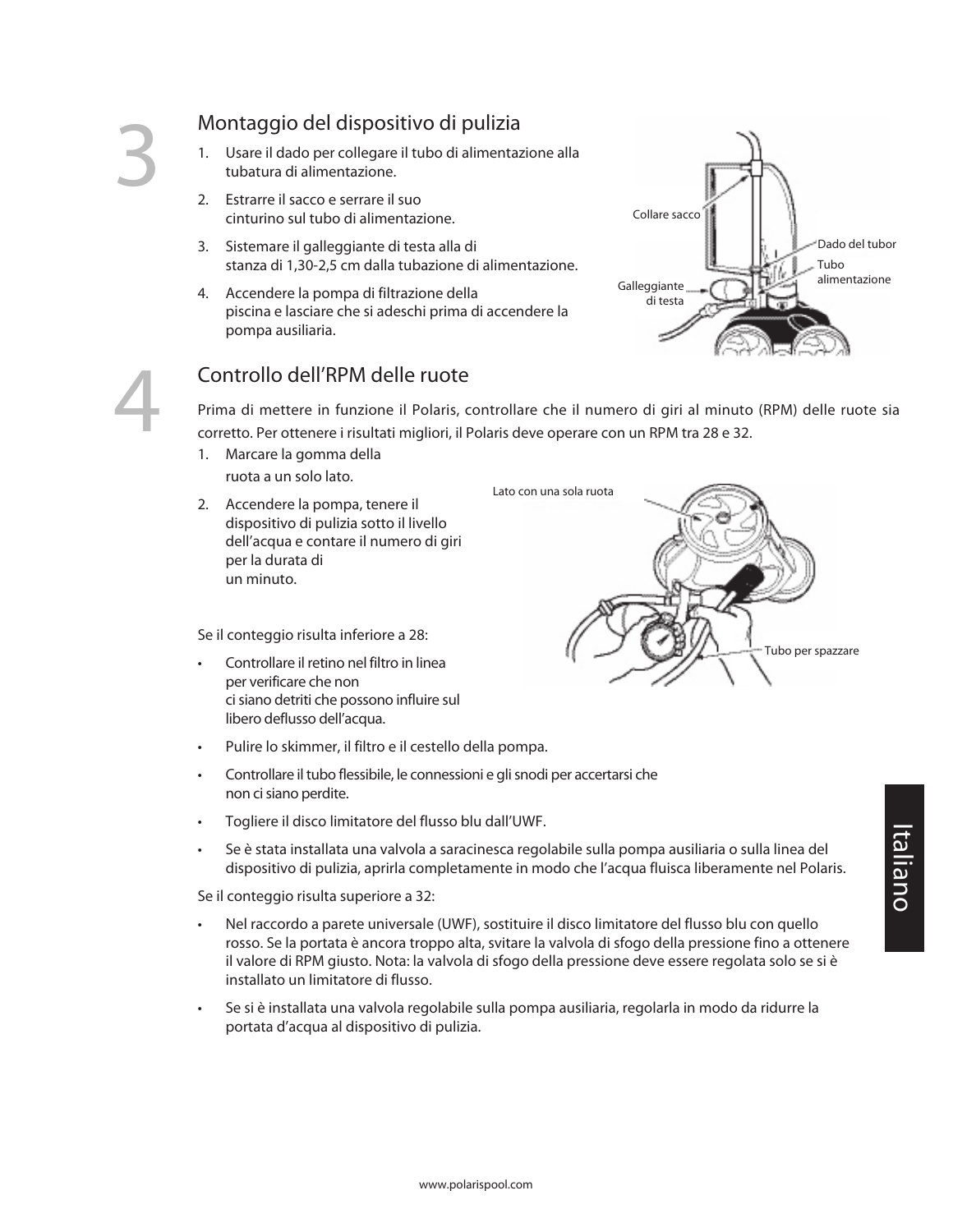#### Ottimizzazione della messa a punto del Polaris

Quando funziona in modo corretto, il Polaris aspira, pulisce e spazza tutta la superficie della piscina con movimento casuale. Il Polaris 280 si mette in retromarcia circa ogni 3 minuti. Ciò permette al Polaris di togliersi via da eventuali ostacoli.

#### Regolazione del getto di manovra

Il getto di manovra spinge il Polaris nella sua direzione. La posizione predefinita alla fabbrica è diritto verso il retro, però altre impostazioni possono dimostrarsi più convenienti secondo la piscina.

#### Regolazione del tubo flessibile di pulizia

Il tubo flessibile di pulizia deve muoversi con un gentile movimento. Per regolare, spegnere la pompa ausiliaria e girare la vite di regolazione del tubo di pulizia. Girare in senso antiorario per diminuire il movimento.

## **Furth** anato **Aumenta** la 12

#### Pulizia del sacco del filtro Manutenzione regolare

Rimuovere il collare del sacco dal tubo di alimentazione. Girare il connettore del sacco finché non si disimpegna con un clic dalla tubatura di alimentazione. Staccare il sacco, aprire la chiusura e scartare i detriti. Per rimontare, allineare i segni sul connettore con quelli sulla tubatura di alimentazione. Fare scattare in posizione il connettore sulla tubatura e riattaccare il collare del sacco al tubo flessibile.

- Svuotare il sacco quando è pieno a metà, specialmente se lo sporco all'interno consiste di sabbia.
- $\rightarrow$  È più facile svuotare il sacco quando è asciutto. Usare due sacchi alternandoli.

#### Pulizia del filtro

Prima di pulire o lavare il filtro della piscina in controcorrente, scollegare sempre il Polaris e lasciare che il sistema di filtrazione funzioni per almeno cinque minuti prima di ricollegare il dispositivo di pulizia.

Per pulire il retino del filtro in linea, estrarlo dal gruppo del filtro, risciacquare e rimettere a posto in modo sicuro.





#### Conservazione e preparazione per l'inverno

Non conservare mai il Polaris alla luce diretta del sole. Quando si ripone per l'inverno, togliere completamente dall'acqua (i danni dovuti al ghiaccio non sono coperti dalla garanzia). Togliere lUWF dalla parete della piscine collegando il dispositivo di sconnessione rapida e tirando per svitare. Se necessario, usare l'utensile di rimozione raccordo a parete universale (UWF) (n. parte 1-102-00) disponibile presso ogni rivenditore autorizzato Polaris.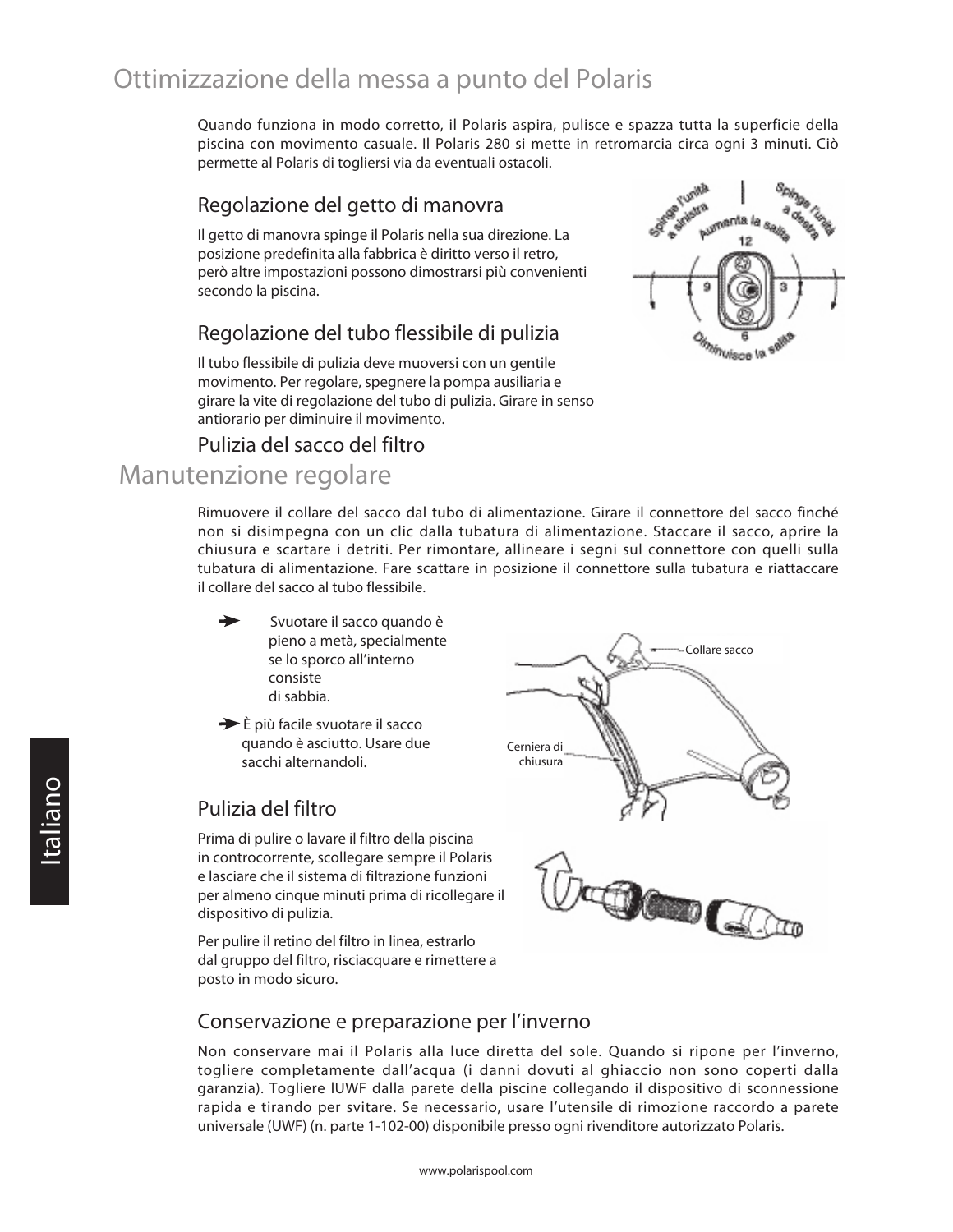

Schema esploso dei pezzi



| No. | Matricola      | Descrizione<br>Quantità               | No. | Matricola        | Descrizione<br>Quantità              |               | lNo. | Matricola       | Descrizione<br>Quantità                         |  |
|-----|----------------|---------------------------------------|-----|------------------|--------------------------------------|---------------|------|-----------------|-------------------------------------------------|--|
|     | K13            | Sacco d'impiego generale*             | 21  | C <sub>6</sub>   | Ruota, grande (senza cuscinetto) 842 |               |      |                 | 9-100-9001 Gruppo connettore dell'UWF1          |  |
|     | C40            | Vite, 10-32 x 3/8 di pollice<br>20    | 22  | C65              | Asse, grande (solo ruota posteriore) |               | 43   | 10-108-00       | Kit di limitazione dell'UWF                     |  |
| 3   | K <sub>5</sub> | Parte superiore                       | 23  | C131             | Kit getto di manovra                 |               | 44   | 6-505-00        | O-Ring, UWF/sconnessione                        |  |
| 4   | A20            | Galleggiante di testa                 | 24  | C16              | Ruota di trascinamento, piccola      |               |      |                 | rapida                                          |  |
| 5   | 9-100-3105     | Spazzola del tubo di pulizia*1        | 25  | C30              | Vite, 4-40 x 3/16 di pollice         |               | 45   |                 | 9-100-9002 Valvola limitatrice della pressione1 |  |
| 6   | <b>B25</b>     | Punta dell'orifizio con protezione 26 |     | C <sub>32</sub>  | Vite, 6-32 x 1/2 di pollice          |               | 46   | D <sub>29</sub> | Dispositivo di sconnessione                     |  |
|     | <b>B5</b>      | Tubo di pulizia completo*             | 27  | C <sub>25</sub>  | Molla per C36                        |               |      |                 | rapida                                          |  |
| 8   | <b>B10</b>     | Anelli di consumo*<br>8               | 28  | C <sub>36</sub>  | Kit asse di oscillazione             |               | 47   | D <sub>15</sub> | Dado, tubo di alimentazione10                   |  |
| 9   | <b>B15</b>     | Morsetto di attacco del tubo          | 29  | K10              | Base con staffa                      |               | 48   | $***$           | Tubo adattatore, 8 pollici e 1/2                |  |
|     |                | di pulizia                            | 30  | K25              | Sistema di gestione                  |               | 49   | 48-080          | Gruppo filtro in linea                          |  |
| 10  | <b>B20</b>     | Vite di regolazione, tubo di pulizia1 |     |                  | dell'acqua (WMS)                     |               | 50   | 48-222          | Retino, filtro in linea                         |  |
| 11  | K30            | Tubo di alimentazione con gomito31    |     | K145             | Telaio                               |               | 51   | D <sub>10</sub> | Galleggiante, tubo di                           |  |
| 12  | K20            | Tubo di aspirazione                   | 32  | C80              | Cuscinetti a sfere, turbina          | $\mathcal{P}$ |      |                 | alimentazione                                   |  |
| 13  | C66            | Asse, grande (con protezione per      | 33  | C83              | Tubature albero turbina              |               | 52   | D45             | Tubo di alimentazione, 3 m 2                    |  |
|     |                | sabbia/ghiaia)<br>$\mathcal{P}$       | 34  |                  | 9-100-7170 Morsetto tubo per WMS     | 2             | 53   | D <sub>20</sub> | Parte girevole, cuscinetto a sfere2             |  |
| 14  | C76            | Vite, 10-32 x 7/8 di pollice<br>10    | 35  | A40              | Schermo albero turbina               |               | 54   | D50             | Tubo di alimentazione,                          |  |
| 15  | C45            | Rosetta di sicurezza per C36 7        | 36  | C86              | Gruppo albero motore                 |               |      |                 | adduttore, 3 m                                  |  |
| 16  | C70            | Piastra dell'asse per C65/C663        | 37  | C120             | Tubo per C110, 7 pollici e 1/21      |               | 55   | G52             | Kit valvola di rigurgito                        |  |
| 17  | C60            | Cuscinetti a sfere, ruote<br>8        | 38  | C <sub>110</sub> | Copertura turbina con gomito 1       |               | 56   | G54             | Kit astuccio per G52                            |  |
| 18  | C55            | 4<br>Vite ruota, plastica             | 39  |                  | 9-100-1018 Collare sacco             |               | 57   | G57             | Collare, valvola di rigurgito                   |  |
| 19  | C64            | Rosetta ruota, plastica<br>4          | 40  | 10-112-00        | Dischi restrizione, rosso e blu2     |               | 58   | G53             | Meccanismo per G52                              |  |
| 20  | C10            | 3<br>Pneumatico, MaxTrax <sup>*</sup> | 41  | 6-500-00         | Raccordo a parete universale (UWF)1  |               |      |                 |                                                 |  |

\* Gli articoli di consumo sono esclusi dalla garanzia.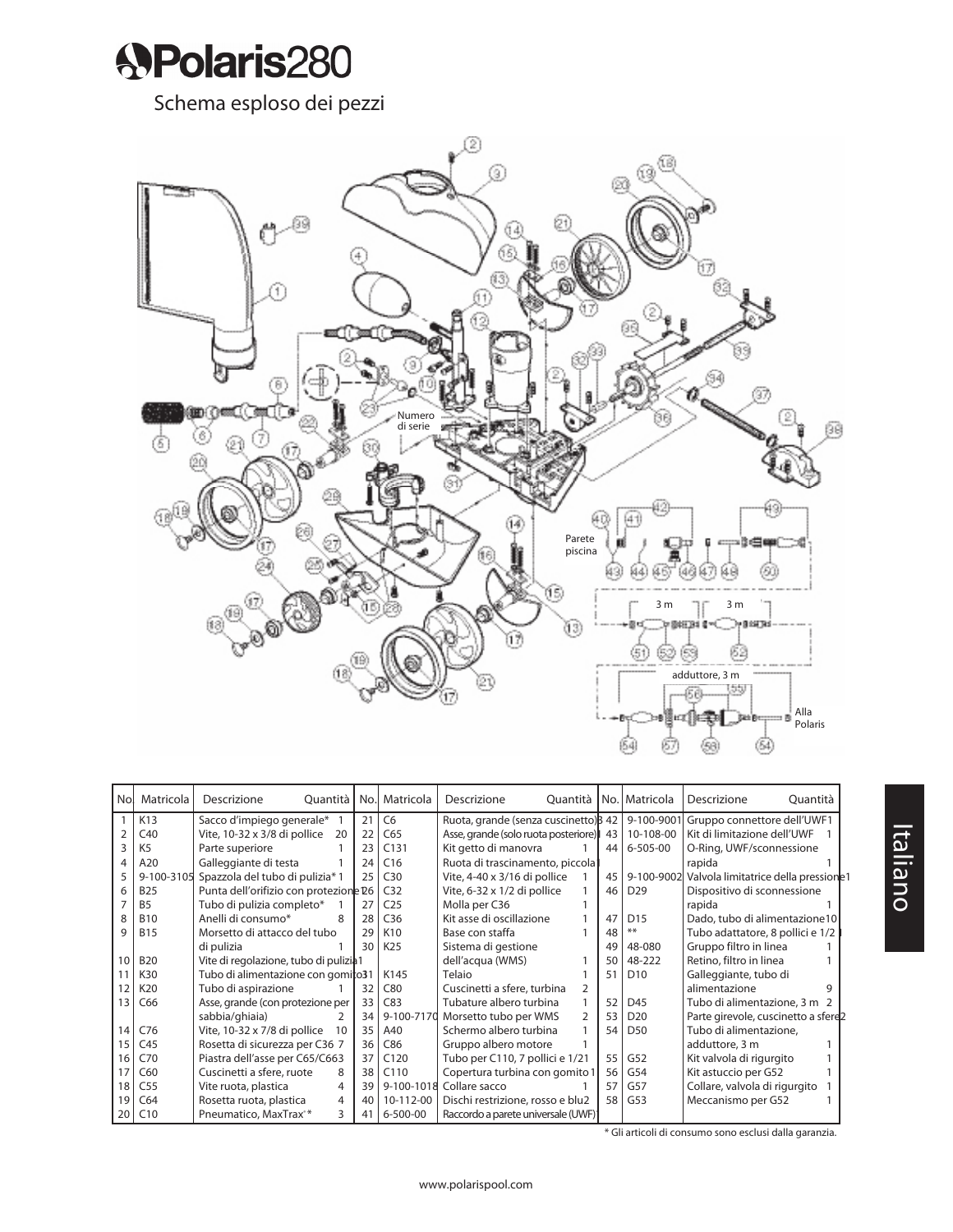# **APolaris280TankTrax** Schema esploso dei pezzi Numero di serie Parete piscina 3 m = 1 m adduttore, 3 m Alla Polaris

| No. | Matricola       | Descrizione<br>Ouantità                  | No. | Matricola       | Descrizione<br>Ouantità                         |   |      | No.   Matricola | Descrizione<br>Quantità              |  |
|-----|-----------------|------------------------------------------|-----|-----------------|-------------------------------------------------|---|------|-----------------|--------------------------------------|--|
|     | K13             | Sacco d'impiego generale*                | 21  | C <sub>6</sub>  | Ruota, grande (senza cuscinetto) 842            |   |      | 6-505-00        | O-Ring, UWF/sconnessione             |  |
|     | C40             | Vite, 10-32 x 3/8 di pollice<br>20       | 22  | K26             | Asse, TankTrax <sup>®</sup>                     |   |      |                 | rapida                               |  |
|     | K <sub>5</sub>  | Parte superiore                          | 23  | C131            | Kit getto di manovra                            |   | 43   | 9-100-9002      | Valvola limitatrice della pressione1 |  |
|     | A20             | Galleggiante di testa                    | 24  | K27             | Ruota di trascinamento, TankTrax <sup>144</sup> |   |      | D <sub>29</sub> | Dispositivo di sconnessione          |  |
| 5   | 9-100-3105      | Spazzola del tubo di pulizia*1           | 25  | K28             | Kit asse di oscillazione, TankTrax <sup>®</sup> |   |      |                 | rapida                               |  |
| 6   | <b>B25</b>      | Punta dell'orifizio con protezione 26    |     | C18             | Pneumatico, TankTrax <sup>*</sup>               |   | 45   | D <sub>15</sub> | Dado, tubo di alimentazione10        |  |
|     | B <sub>5</sub>  | Tubo di pulizia completo*                | 27  | K29             | Base con staffa, TankTrax®                      |   | 46   | $***$           | Tubo adattatore, 8 pollici e 1/2     |  |
| 8   | <b>B10</b>      | Anelli di consumo*<br>8                  | 28  | K <sub>25</sub> | Sistema di gestione                             |   | 47   | 48-080          | Gruppo filtro in linea               |  |
| 9   | <b>B15</b>      | Morsetto di attacco del tubo             |     |                 | dell'acqua (WMS)                                |   | 48   | 48-222          | Retino, filtro in linea              |  |
|     |                 | di pulizia                               | 29  | K145            | Telaio                                          |   | 49   | D <sub>10</sub> | Galleggiante, tubo di                |  |
| 10  | <b>B20</b>      | Vite di regolazione, tubo di pulizia 130 |     | C80             | Cuscinetti a sfere, turbina                     | 2 |      |                 | alimentazione                        |  |
| 11  | K30             | Tubo di alimentazione con gomito31       |     | C83             | Tubature albero turbina                         |   | 50   | D45             | Tubo di alimentazione, 3 m 2         |  |
| 12  | K20             | Tubo di aspirazione                      | 32  | 9-100-7170      | Morsetto tubo per WMS                           | 2 | 51   | D <sub>20</sub> | Parte girevole, cuscinetto a sfere2  |  |
| 13  | C66             | Asse, grande (con protezione per         | 33  | A40             | Schermo albero turbina                          |   | 52   | D <sub>50</sub> | Tubo di alimentazione,               |  |
|     |                 | sabbia/ghiaia)                           | 34  | C86             | Gruppo albero motore                            |   |      |                 | adduttore, 3 m                       |  |
| 14  | C76             | Vite, 10-32 x 7/8 di pollice<br>10       | 35  | C120            | Tubo per C110, 7 pollici e 1/21                 |   | 53   | G52             | Kit valvola di rigurgito             |  |
| 15  | C45             | Rosetta di sicurezza per C36 7           | 36  | C110            | Copertura turbina con gomito 1                  |   | 54   | G54             | Kit astuccio per G52                 |  |
| 16  | C70             | Piastra dell'asse per C65/C663           | 37  | 9-100-1018      | Collare sacco                                   |   | 55   | G57             | Collare, valvola di rigurgito        |  |
| 17  | C60             | Cuscinetti a sfere, ruote<br>8           | 38  | 10-112-00       | Dischi restrizione, rosso e blu2                |   | 56 l | G53             | Meccanismo per G52                   |  |
| 18  | C <sub>55</sub> | Vite ruota, plastica<br>4                | 39  | 6-500-00        | Raccordo a parete universale (UWF)              |   |      |                 |                                      |  |
| 19  | C64             | Rosetta ruota, plastica<br>4             | 40  | 9-100-9001      | Gruppo connettore dell'UWF1                     |   |      |                 |                                      |  |
| 20  | C10             | Pneumatico, MaxTrax <sup>*</sup>         | 41  | 10-108-00       | Kit di limitazione dell'UWF                     |   |      |                 |                                      |  |

\* Gli articoli di consumo sono esclusi dalla garanzia.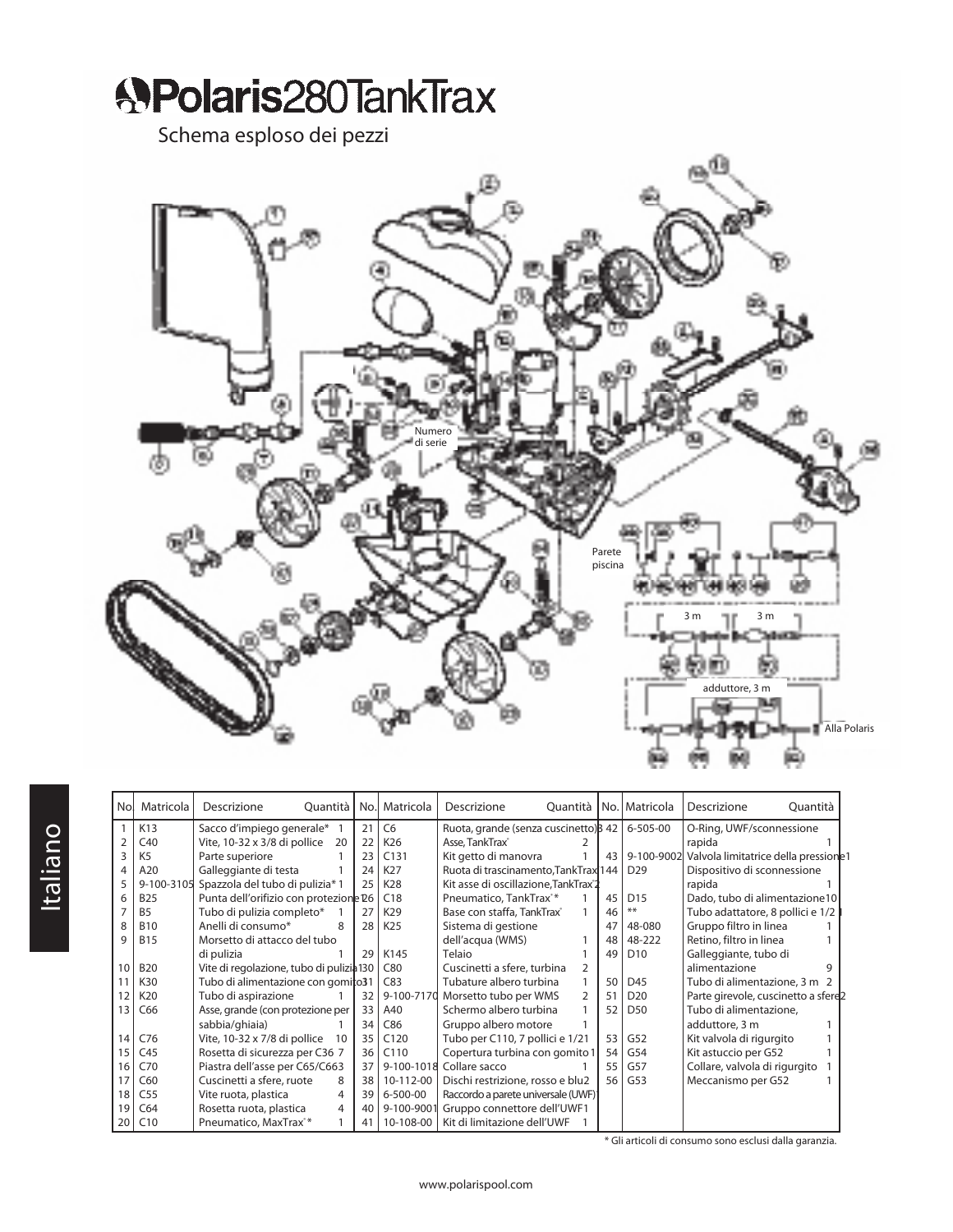#### Individuazione e soluzione dei problemi

Se il dispositivo di pulizia Polaris presenta spesso un numero qualsiasi dei sintomi seguenti, può rendersi necessario eseguire delle regolazioni per ripristinare le prestazioni. Per riferimento, vedere lo schema esploso dei pezzi.

- Azione: si ferma contro un gradino o altro ostacolo per più di 3 minuti.
- Soluzione: 1. Controllare l'RPM.
	- 2. Verificare che la valvola di rigurgito funzioni.
	- 3. Regolare il getto di manovra.
	- 4. Togliere dalla piscine tutti gli oggetti estranei o installare un kit di protezione scaletta (ordinare la parte n. G21 presso il rivenditore Polaris).
- Azione: l Polaris è lento e si muove con meno potenza del solito.
- Soluzione: 1. Controllare il retino nel gruppo del filtro in linea e pulire se necessario.
	- 2. Pulire il cesto dello skimmer, quello della pompa e il filtro della piscina.
	- 3. Controllare tutti i tubi flessibili, le connessioni e gli snodi per accertarsi che non ci siano perdite che potrebbero causare una perdita di pressione dell'acqua.
	- 4. Controllare l'RPM.
- Azione: il Polaris vola in giro per la piscina e/o non viene in contatto con il fondo.
- Soluzione: 1. Controllare che il disco limitatore del flusso sia stato installato nellUWF in modo da ridurre la portata. Oppure, installare il disco limitatore rosso per ridurre ulteriormente il flusso.
	- 2. Controllare l'RPM. Se l'RPM è superiore a 32, svitare la valvola limitatrice della pressione e ridurre la porta dell'acqua nel dispositivo di pulizia. Nota: la valvola di sfogo della pressione deve essere regolata solo se si è installato un limitatore di flusso.
	- 3. Verificare che la valvola di rigurgito funzioni. Tenere la valvola fuori dell'acqua e osservare il getto. Il getto dovrebbe uscire un momento sì e uno no.
- Azione: il Polaris non va in retromarcia.
- Soluzione: 1. Verificare che la valvola di rigurgito funzioni.
	- 2. Controllare l'RPM.
	- 3. Svuotare il sacco se è pieno.
	- 4. Sostituire il galleggiante di testa se ha acqua all'interno.
	- 5. Accertarsi che il tubo di alimentazione galleggi.
- Azione: il Polaris si gira solo in una direzione.
- Soluzione: 1. Regolare il getto di manovra.
	- 2. Accertarsi che il tubo di alimentazione galleggi.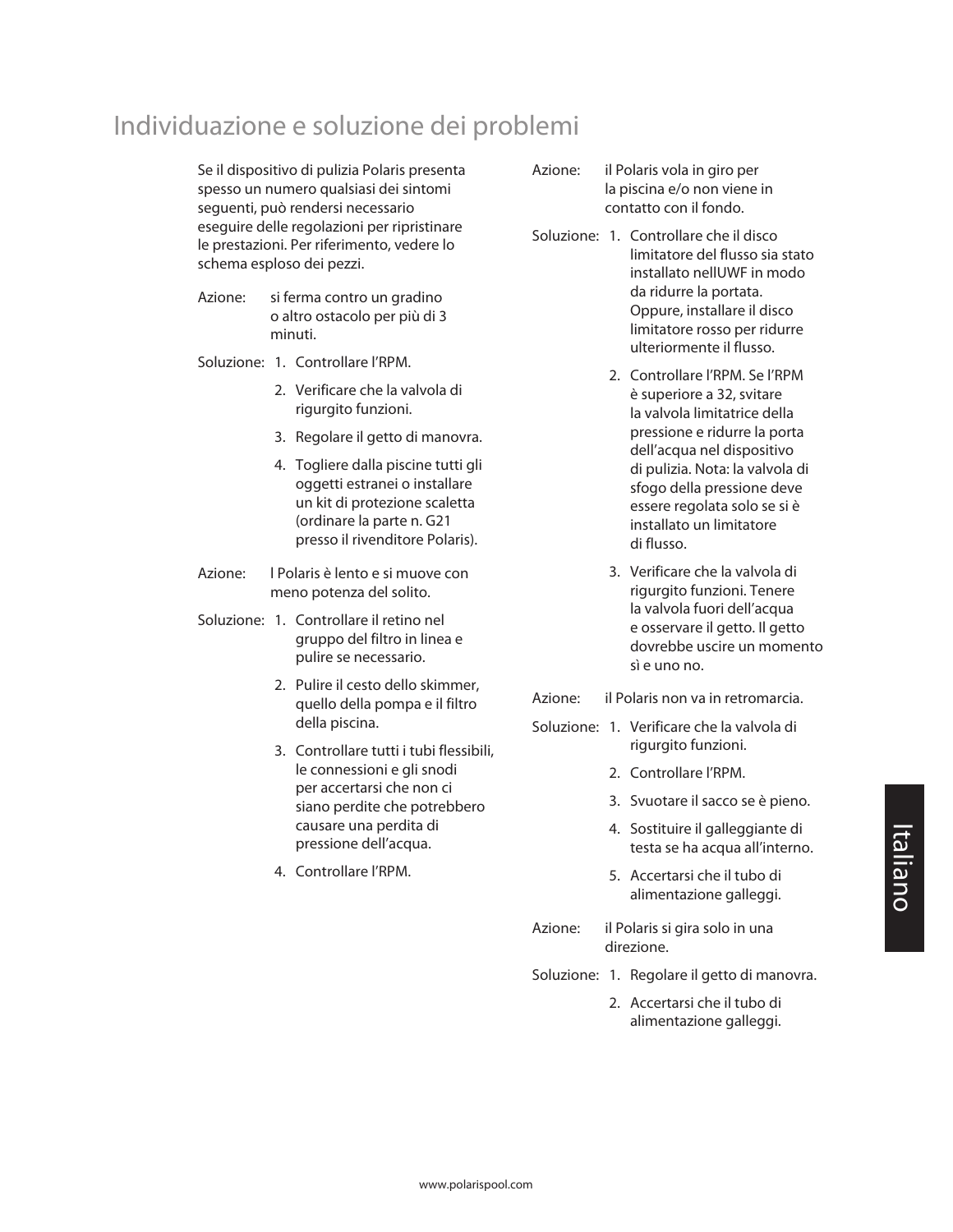| Azione: | il tubo di alimentazione si |
|---------|-----------------------------|
|         | ingarbuglia.                |

- Soluzione: 1. Misurare di nuovo la lunghezza del tubo per controllare che sia corretta per il tipo di piscina.
	- 2. Con il Polaris in funzione, controllare che gli snodi e le connessioni del tubo girino liberamente.
	- 3. Accertarsi che il tubo di alimentazione galleggi.
	- 4. Girare tutte le ruote con il Polaris spento. Le ruote devono girare tutte assieme.
- Azione: il tubo di pulizia viene succhiato nel tubo di aspirazione.
- Soluzione: 1 Accertarsi che l'apertura all'estremità del tubo di pulizia non sia bloccata dalla spazzola.
	- 2. Regolare il tubo di pulizia in modo che si sposti con movimento gentile.
- Azione: il tubo di pulizia continua a spruzzare acqua fuori della piscina.
- Soluzione: 1. Regolare la velocità del tubo di pulizia stringendo la vite di regolazione.
	- 2. Sostituire la spazzola del tubo di pulizia se si fosse consumata o persa.
	- 3. Aggiungere un peso (ordinare la parte n. B2) per impedire che il tubo di pulizia spruzzi.
- Azione: il dispositivo di pulizia non pulisce l'intera piscina.
- Soluzione: 1. Controllare che la lunghezza del tubo sia entro 15,2 cm del punto più lontano della piscina.
	- 2. Per ottimizzare la casualità di spostamento, controllare che il getto di manovra sia in posizione diritta verso il retro.
	- 3. Tenere il dispositivo di pulizia capovolto mentre è in funzione e guardare nel tubo di aspirazione. Dovrebbero esserci due getti d'acqua uguali e distinti. Se non ci fossero, mettersi in contatto con l'Assistenza Clienti o con un Centro di Assistenza Polaris.
- Azione: il dispositivo di pulizia si sposta in circolo su di un lato.
- Soluzione: 1. Controllare il sacco del filtro: se è pieno può appesantire troppo il dispositivo di pulizia su di un lato.
	- 2. Togliere il galleggiante di testa e scuoterlo. Se vi è entrata acqua, ordinare un galleggiante nuovo.
	- 3. Controllare i galleggianti del tubo flessibile per accertarsi che siano equidistanti.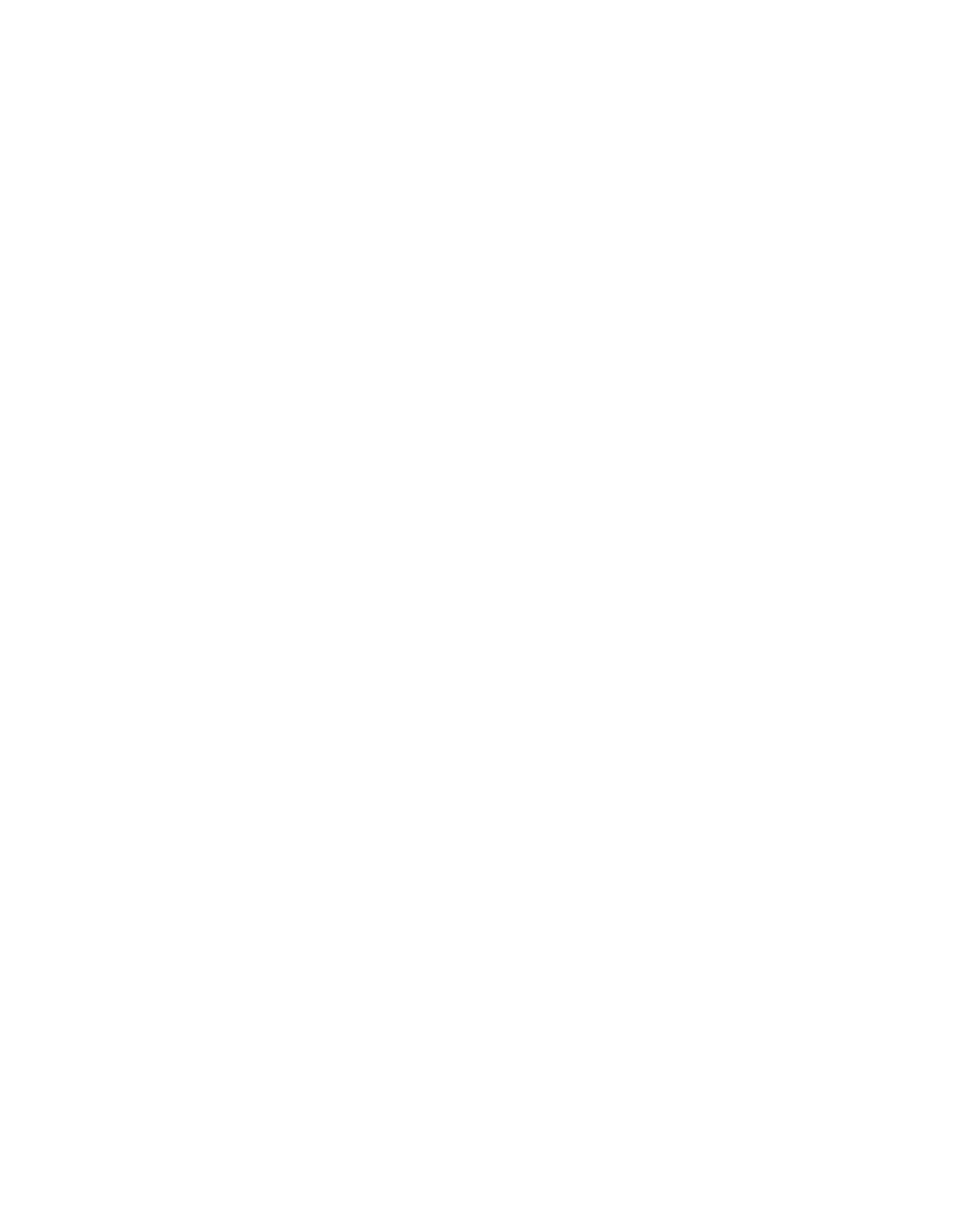#### Informações importantes

- • Antes de instalar o Polaris, assegure-se de que o filtro da piscina está limpo.
- • Purgue a tubulação nova antes de instalar o Polaris.
- • Não use o Polaris para retirar resíduos de argamassa de piscinas novas.
- • Excepto quando medir a rotação (rpm) da roda, não mexa no Polaris durante o seu funcionamento.
- Retire sempre o Polaris antes que alguém use a piscina para nadar.
- • Sempre que limpar ou retrolavar o filtro da piscina, desconecte o Polaris da parede da piscina.
- • Retire sempre o Polaris da piscina antes de qualquer tratamento químico intensivo (choque).
- Depois de limpar ou retrolavar, deixe o sistema de filtro funcionar durante, pelo menos, 5 minutos antes de voltar a conectar o Polaris.

#### Para contactar o serviço técnico ou a assistência ao cliente:

- • Envie o cartão da garantia imediatamente.
- Assistência on-line: www.polarispool.com
- Para entrar em contacto com a Polaris: US and Canada

 Customer Service 2620 Commerce Way Vista, CA 92081-8438 1-800-822-7933 

#### Polaris Vac-Sweep<sup>®</sup> 280 Garantia

Agradecemos a sua escolha e confiança depositada na marca Polaris Vac-Sweep 280. Este produto foi concebido, fabricado e verificado usando do maior cuidado para assegurar completa satisfação.

A garantia é válida por 2 anos a partir da data de facturação ao primeiro utilizador.

#### ATENÇÃO: UTILIZAÇÃO DO POLARIS 280 EM PISCINAS DE VINIL

Alguns padrões de revestimento de vinil são particularmente susceptíveis a um desgaste rápido da superfície ou ao desaparecimento do padrão causado por objectos que entram em contacto com a superfície de vinil, incluindo escovas de piscina, brinquedos, bóias, fontes, distribuidores flutuantes de cloro e aspiradores automáticos de piscinas. Alguns padrões de revestimento de vinil podem ficar bastante arranhados ou gastos devido à simples acção de escovar a superfície com uma escova de limpar piscinas. A tinta do acabamento do padrão também pode sair durante o processo de instalação ou quando entra em contacto com objectos na piscina. A Zodiac Pool Systems, Inc. não assume responsabilidade nem a Garantia Limitada cobre remoções do acabamento, abrasões ou marcas no revestimento de vinil.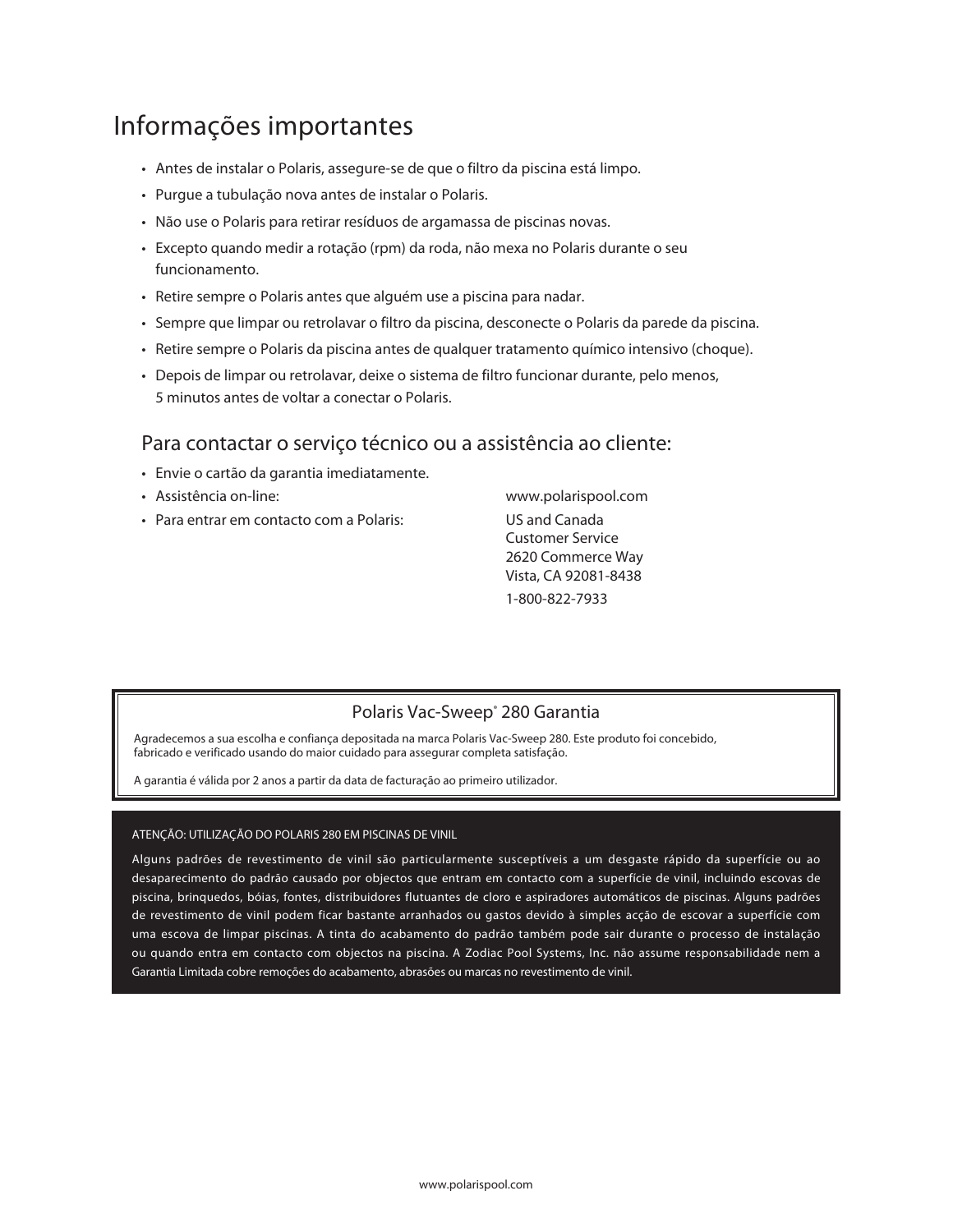#### Introduçao

Parabéns pela aquisição do seu novo aspirador automático de piscina. Agradecemos a sua escolha do Polaris. O Polaris Vac-Sweep 280 foi concebido para funcionar de modo eficiente e seguro durante muitos anos.

Como a maioria dos aparelhos mecânicos, o Polaris necessita de ajustes periódicos, manutenção de rotina e substituição de certas peças muito usadas. O Polaris deve ocasionalmente passar por uma revisão no distribuidor local da Polaris ou numa oficina autorizada.

Insista sempre na aplicação de peças originais Polaris. As peças não-originais da Polaris não são fabricadas de acordo com nossas especificações. Tais peças podem prejudicar o funcionamento do Polaris ou até mesmo danificá-lo.

Para se obter melhores resultados, o Polaris 280 deverá ser instalado por um profissional especializado em piscinas. Os indivíduos com experiência e destreza no que respeita a trabalhos de canalização e equipamento mecânico, poderão recorrer ao manual onde a respectiva instalação se encontra descrita.

#### Aspirador completo Polaris 280

- 1. Saco para todo o serviço, com fecho ecler
- 2. Bóia do cabeçote
- 3. Mangueira de aspiração
- 4. Escova da mangueira de aspiração
- 5. Corpo do aspirador
- 06. Mangueira de alimentação
- 7. Bóias da mangueira
- 08. Válvula de retrocesso
- 09. Unidade do filtro em linha
- 10. Desconexão rápida com conexão universal de parede
- 11. Discos restritores (um vermelho e um azul)

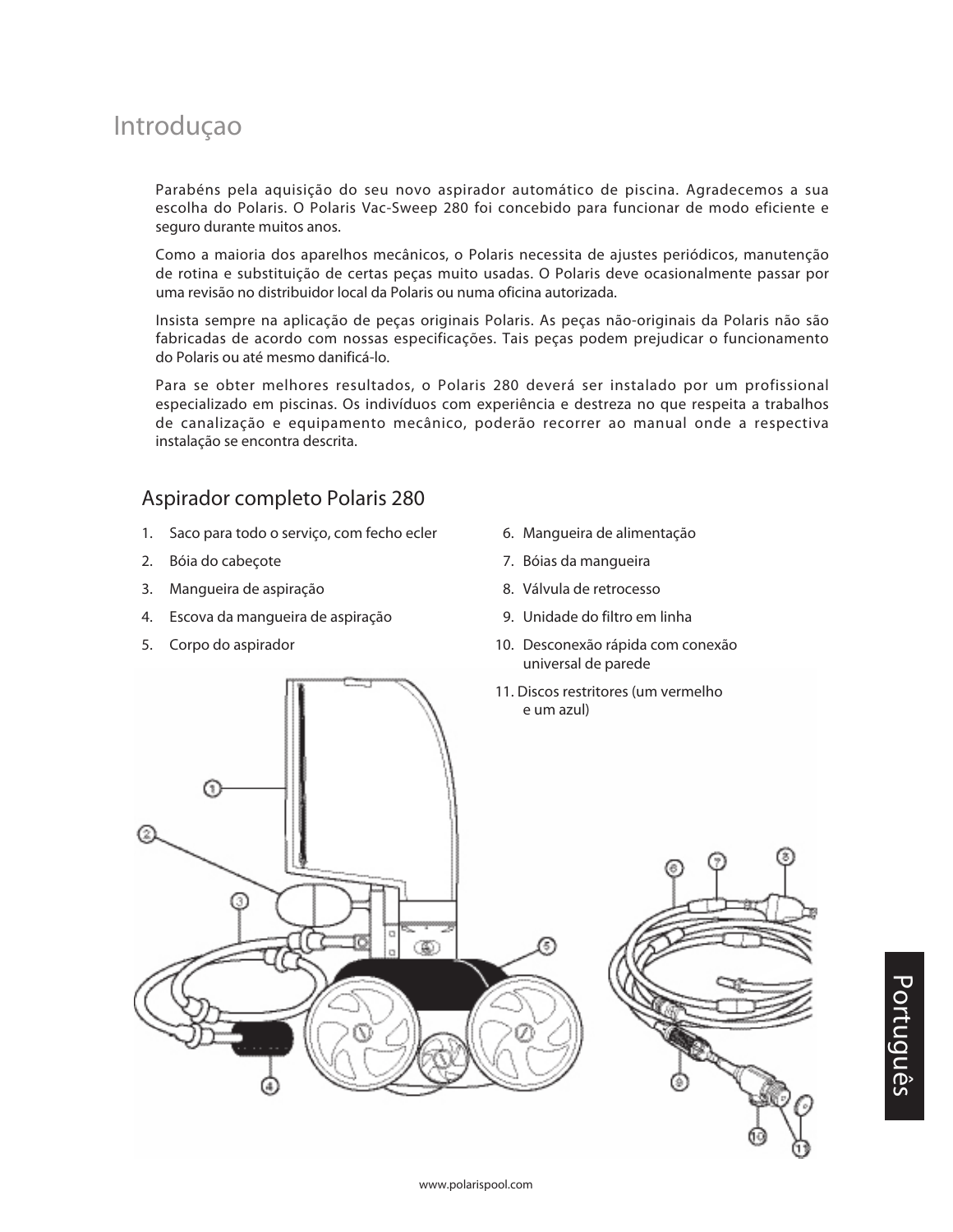#### Instruções para instalação rápida

1

2

#### Instale a conexão universal de parede

Pode ser instalado em poucos minutos em piscinas com uma linha exclusiva de retorno do aspirador e um encaixe de tubagem fêmea roscado de 3,8 cm (1,5 pol.).

- 1. Ligue a bomba de filtragem da piscina e purgue a canalização. Desligue a bomba.
- 2. Retire a conexão universal de parede da desconexão rápida e enrosque a conexão universal de parede com o disco restritor azul na abertura de retorno.
- 3. Rode a desconexão rápida no sentido dos ponteiros dum relógio dentro da conexão universal e puxe para fora para prender a conexão.



#### Ajuste a mangueira de alimentação de acordo com o comprimento da piscina

Meça a parte mais funda da piscina. Corte a mangueira-guia, na extremidade que se conecta à mangueira de alimentação, de maneira que o comprimento seja igual à maior profundidade da piscina.

Conecte a mangueira-guia à mangueira de alimentação e conecte a mangueira à parede da piscina na linha de retorno. Estenda a mangueira até ao ponto mais afastado da piscina. A extremidade da mangueira deve ficar a 15 cm – um pouco mais comprida ou mais curta – do ponto mais afastado. Veja o círculo pontilhado.

Mangueira comprida demais? Separe a mangueira na articulação central. Corte montantes iguais do excesso de cada uma das secções da mangueira de 3 m.

Mangueira curta demais? Adquira uma secção de mangueira de alimentação adicional (peça nº 9-100-3104), uma articulação (peça nº D20) e duas porcas de mangueira (peça nº D15) através de um revendedor autorizado Polaris.

Após ajustar a mangueira, coloque as bóias como ilustrado.

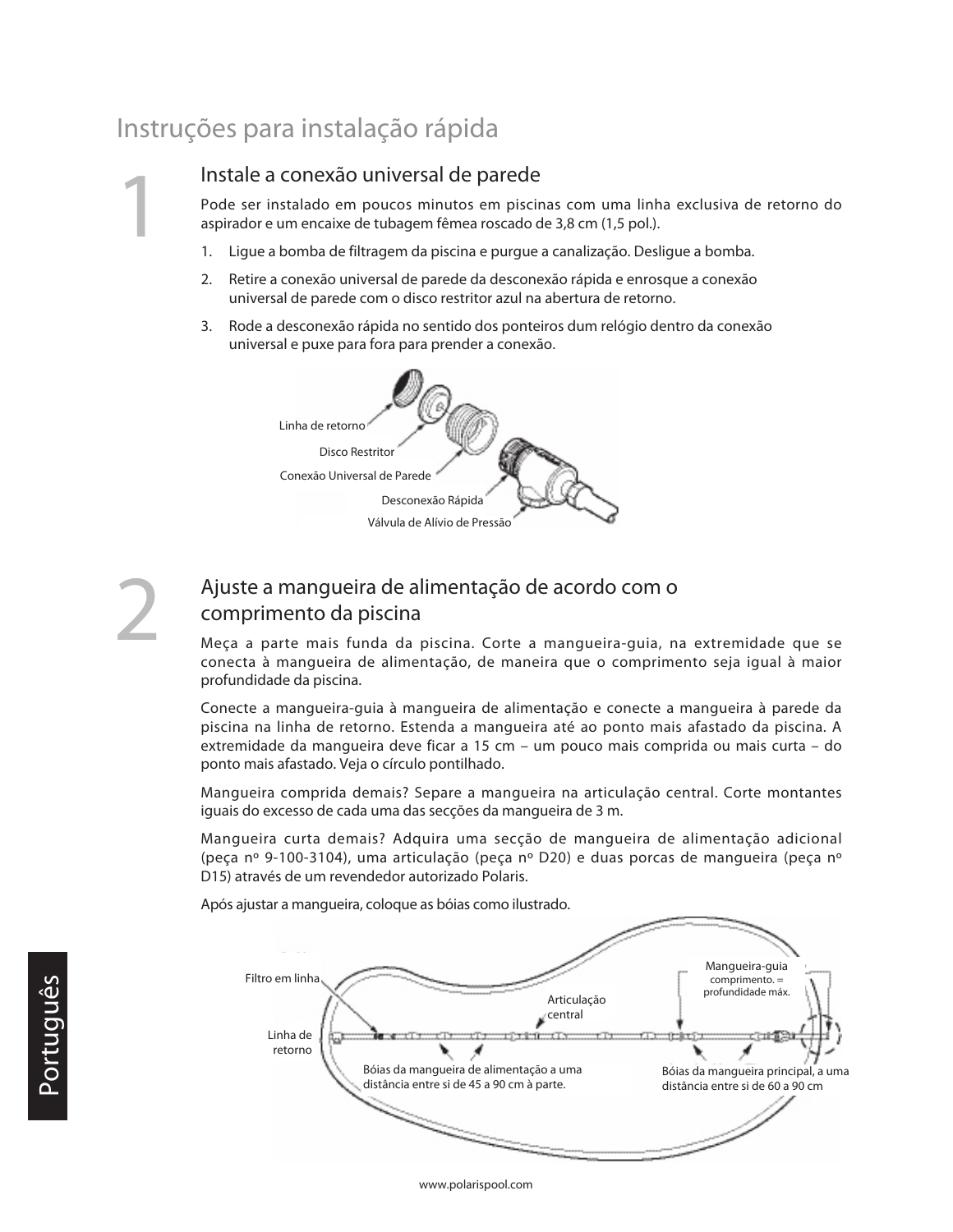4

#### Monte o aspirador

- 1. Use a porca para prender amangueira de alimentação ao cano de alimentação.
- 2. Retire o saco e prenda o aro do saco ao cano de alimentação.
- 3. Posicione a bóia do cabeçote a uma distância de 1,30 cm a 2,5 cm do cano de alimentação.
- 4. Ligue a bomba de filtração da piscina a aguarde que encha antes de ligar a bomba auxiliar.



#### Verifique se a rotação da roda (rpm) está correcta

Antes de usar o Polaris, verifique se o ajuste de rotações por minuto (rpm) da roda está correcto. Para obter a máxima eficiência, o Polaris deve funcionar entre 28 e 32 rpm.

- 1. Marque a roda de um único lado.
- 2. Lique a bomba, mantenha o aspirador submerso na água e conte as rotações da roda durante um minuto.

Se a contagem for inferior a 28 rpm:

- • Examine o crivo do filtro do filtro em linha para detectar a possível existência de detritos que bloqueiam o fluxo de água.
- Limpe o skimmer, o filtro e o cesto da bomba.
- • Examine as mangueiras, conexões e articulações para detectar possíveis vazamentos.
- Retire o disco restritor azul da conexão universal de parede.
- • Se for instalada uma válvula de passagem na bomba auxiliar ou na linha do aspirador, abra-a completamente para que a água possa fluir livremente para o Polaris.

Se a contagem for superior a 32 RPM:

- Substitua o disco azul de redução de caudal pelo disco vermelho de redução de caudal, dentro da união universal à parede. Se o caudal ainda for demasiado alto, desenrosque a válvula de alívio de pressão até que se atinjam as RPM correctas. Nota: A válvula de alívio de pressão só deverá ser regulada se estiver instalado nela um disco de redução de caudal.
- Se for instalada uma válvula regulável na bomba impulsora, regule-a para reduzir o caudal de água para o elemento de limpeza.

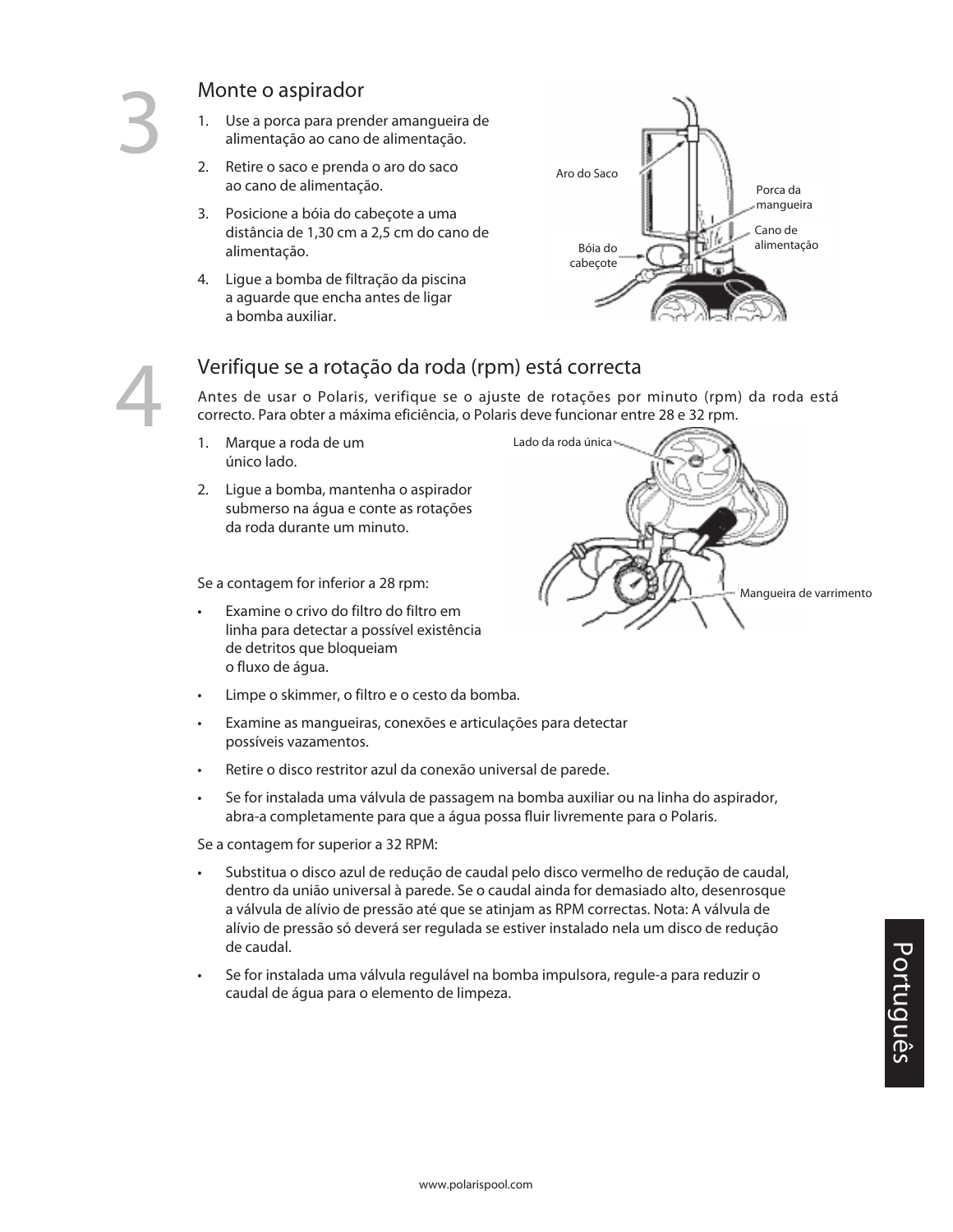#### Regular o aspirador Polaris

O Polaris aspira, varre e escova as superfícies, aleatoriamente, de toda a piscina quando está a funcionar correctamente. Aproximadamente cada três minutos, o Polaris 280 entra no

#### Ajuste do jacto de impulso

modo de recuo. Isto faz com que o Polaris se afaste de obstáculos na piscina.<br>Ajuste do jacto de impulso<br>Ojacto de impulso activa a direcção do Polaris André definida de fábrica é a cri Ojacto de impulso activa a direcção do Polaris. A posição definida de fábrica é a central mas, dependendo da configuração da piscina, podem-se adoptar outras posições mais adequadas.

#### Ajuste da mangueira do aspirador

a a unidade Ciera a un pumenta minui a su<sup>go</sup>

A mangueira do aspirador deve ter um movimento de varredura suave. Para fazer a regulação, desligue a bomba impulsora e rode o parafuso de regulação da mangueira de limpeza. Rode no sentido dos ponteiros do relógio para reduzir o movimento.

#### Manutenção de rotina

#### Limpeza do saco do filtro

Retire da mangueira de alimentação o anel que prende o saco. Torça a união do saco até que se solte com um estalido audível da mangueira de alimentação. Puxe o saco para fora, abra o fecho ecler e deite fora os detritos. Para voltar a instalar, alinhe as marcas na união e no tubo de alimentação. Encaixe a união no tubo na posição apropriada e volte a ligar o anel do saco à mangueira.

Esvazie o saco quando estiver meio cheio, especialmente se estiver carregado de areia.

É mais fácil esvaziar o saco quando estiver seco. Use dois sacos alternadamente.

# Aro do Saco Fecho de correr

#### Limpeza do filtro

Desligue sempre o Polaris antes de limpar ou de aplicar água à pressão no filtro da piscina em sentido inverso ao do caudal normal, e depois deixe funcionar o sistema de filtragem

durante pelo menos cinco minutos antes de o voltar a ligar ao aparelho de limpeza.

Para limpar a grelha filtrante que está em linha, retire-a do conjunto do filtro, lave-a com água e coloque-a de novo no seu lugar carregando nela com força.



#### Armazenagem e preparação para o Inverno

Nunca guarde o Polaris sob luz solar directa. Quando proceder à armazenagem durante o período de Inverno, drene toda a água (os danos causados por congelamento não são cobertos pela garantia). Retire a conexão universal da parede da piscina ao ligar a desconexão rápida e aplicando pressão para dentro para desenroscar. Se for necessário use a ferramenta de remoção da união universal de parede (peça No.10-102-00) disponível em qualquer representante autorizado Polaris.

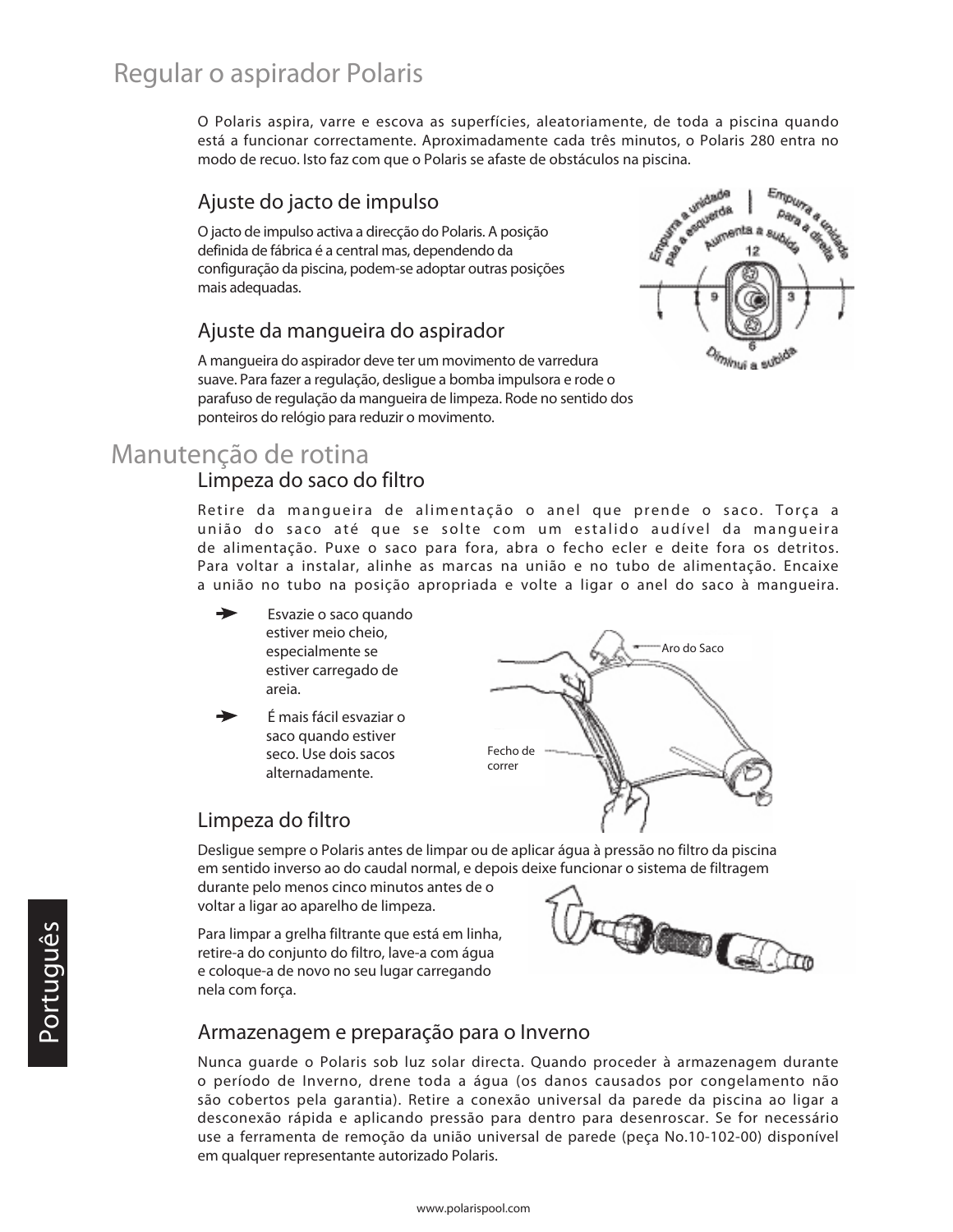## **APolaris280**



|    | No. Peça no.    | Descrição<br>Quant.                 |    | No. Peça no.    | Descrição                                      |    | Quant No. Peca no. | Descrição<br>Ouant                |  |
|----|-----------------|-------------------------------------|----|-----------------|------------------------------------------------|----|--------------------|-----------------------------------|--|
|    | K13             | Saco Multiuso*                      | 19 | C64             | Anilha da Roda, Plástico<br>4                  | 39 |                    | 9-100-1018 Aro do Saco            |  |
|    | C40             | Parafuso, 10-32 x 3/8 de pol 20     | 20 | C10             | 3<br>Pneu, MaxTrax <sup>**</sup>               | 40 | 10-112-00          | Discos Restritores da CUP         |  |
|    | K <sub>5</sub>  | Topo                                | 21 | C <sub>6</sub>  | Roda, Grande (Rolamentos                       | 41 | $6 - 500 - 00$     | Conexão Universal de              |  |
| Δ  | A20             | Bóia, Cabecote                      |    |                 | 3<br>Não Incl.)                                |    |                    | Parede (CUP)                      |  |
|    |                 | 9-100-3105 Esfregão da Mangueira de | 22 | C65             | Eixo, Grande (Apenas Roda                      | 42 | 9-100-9001         | Unidade do Conector da CUP1       |  |
|    |                 | Varredura*                          |    |                 | Traseira)                                      | 43 | 10-108-00          | Kit Restritor da CUP              |  |
| 6  | <b>B25</b>      | Ponta do Orifício c/Protecção da 23 |    | C131            | Conjunto do Jacto Impulsor 1                   | 44 | 6-505-00           | Anel em O, CUP/DR                 |  |
|    |                 | Ponta do Orifício                   | 24 | C16             | Roda Intermediária, Pequena1                   | 45 | 9-100-9002         | Válvula de Alívio de Pressão.     |  |
|    | <b>B5</b>       | Mangueira de Varredura Completa*25  |    | C30             | Parafuso, 4-40 x 3/16 de pol. 1                |    |                    | Preta                             |  |
|    | <b>B10</b>      | Anilhas de Desgaste*<br>8           | 26 | C <sub>32</sub> | Parafuso, 6-32 x 0,5 de pol.                   | 46 | D <sub>29</sub>    | Desconexão Rápida, CUP            |  |
| c  | <b>B15</b>      | Grampo de Fixação da                | 27 | C <sub>25</sub> | Mola para C36                                  | 47 | D <sub>15</sub>    | Porca, Mangueira de Alimentação 1 |  |
|    |                 | Manqueira de Varredura              | 28 | C36             | Conjunto do Eixo Pendular                      | 48 |                    | Mangueira de Adaptador, 21,6 cm 1 |  |
| 10 | <b>B20</b>      | Parafuso de Ajustamento,            | 29 | K10             | <b>Base com Suporte</b>                        | 49 | 48-080             | Unidade do filtro em linha        |  |
|    |                 | Mangueira de Varredura              | 30 | K <sub>25</sub> | Sistema de Gestão da Água (SGA)1               | 50 | 48-222             | Crivo do filtro em linha          |  |
| 11 | K30             | Cano de Alimentação com Cotovelo B1 |    | K145            | Estrutura                                      | 51 | D10                | Bóia, Mangueira de Alimentação 9  |  |
| 12 | K20             | Tubo de Vácuo                       | 32 | C80             | Rolamentos de Esferas, Turbina <sup>1</sup> 52 |    | D45                | Mangueira de Alimentação, 3 m2    |  |
| 13 | C66             | Eixo, Grande (c/protecção           | 33 | C83             | Tubos do Eixo da Turbina                       | 53 | D <sub>20</sub>    | Articulação, Rolamento de Esferal |  |
|    |                 | contra areia fina/grossa)           | 34 | 9-100-7170      | Grampo da Mangueira para SGA 2                 | 54 | D <sub>50</sub>    | Manqueira de Alimentação,         |  |
| 14 | C76             | Parafuso, 10-32 x 7/8 de pol.10     | 35 | A40             | Protecção do Eixo da Turbina1                  |    |                    | principal, 3 m                    |  |
| 15 | C45             | Anilha de Pressão para C36 7        | 36 | C86             | Unidade do Eixo deTransmissão1                 | 55 | G52                | Kit da Válvula de Retrocesso 1    |  |
| 16 | C70             | Placa do Eixo para C65/C66 3        | 37 | C120            | Mangueira para C110, 19 cm 1                   | 56 | G54                | CKit da Caixa para G52            |  |
| 17 | C60             | Rolamentos de Esferas, Rodas 8      | 38 | C110            | Cobertura da Turbina com                       | 57 | G57                | Aro, Válvula de Retrocesso        |  |
| 18 | C <sub>55</sub> | Parafuso da Roda, Plástico          |    |                 | Cotovelo                                       | 58 | G53                | Mecanismo para G52                |  |

\* Os elementos sujeitos a desgaste não estão cobertos pela garantia.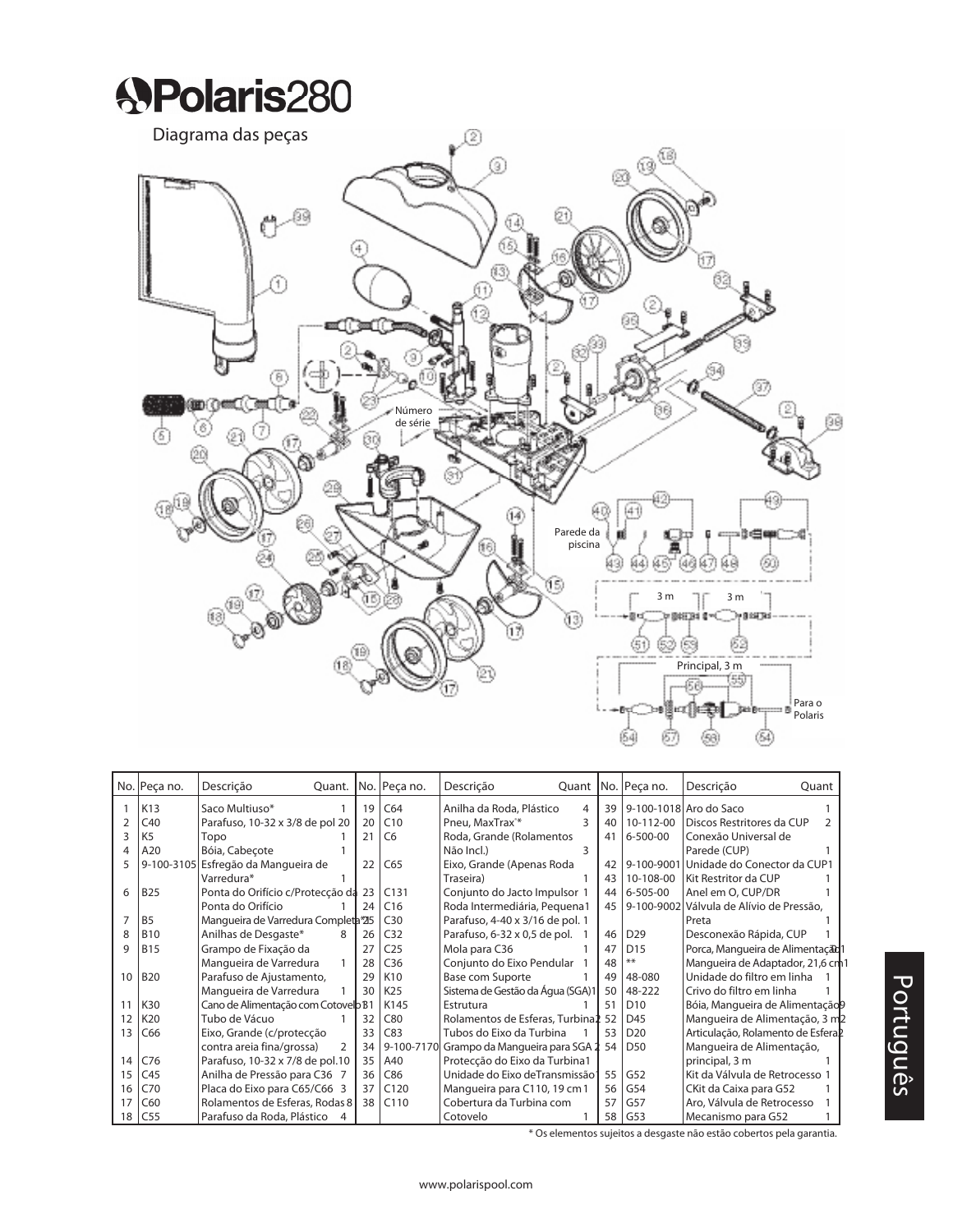## **APolaris280TankTrax**

Diagrama das peças



|                 | No. Peça no.    | Descrição<br>Quant.                 |    | No. Peça no.    | Descrição<br>Quant                             |                 | No. Peça no.    | Descrição<br>Ouant                       |  |
|-----------------|-----------------|-------------------------------------|----|-----------------|------------------------------------------------|-----------------|-----------------|------------------------------------------|--|
|                 | K13             | Saco Multiuso*                      | 19 | C64             | Anilha da Roda, Plástico<br>4                  | 38              | 10-112-00       | Discos Restritores da CUP                |  |
| 2               | C40             | Parafuso, 10-32 x 3/8 de pol 20     | 20 | C10             | Pneu, MaxTrax <sup>**</sup>                    | 39              | 6-500-00        | Conexão Universal de                     |  |
| 3               | K <sub>5</sub>  | Topo                                | 21 | C <sub>6</sub>  | Roda, Grande (Rolamentos                       |                 |                 | Parede (CUP)                             |  |
| 4               | A20             | Bóia, Cabecote                      |    |                 | Não Incl.)<br>3                                | 40              | 9-100-9001      | Unidade do Conector da CUP1              |  |
| 5               |                 | 9-100-3105 Esfregão da Mangueira de | 22 | K26             | Eixo, TankTrax®                                | 41              | 10-108-00       | Kit Restritor da CUP                     |  |
|                 |                 | Varredura*                          | 23 | C131            | Conjunto do Jacto Impulsor 1                   | 42 <sub>1</sub> | 6-505-00        | Anel em O, CUP/DR                        |  |
| 6               | <b>B25</b>      | Ponta do Orifício c/Protecção da 24 |    | K27             | Roda Intermediária - TankTrax 1                | 43 <sup>1</sup> |                 | 9-100-9002 Válvula de Alívio de Pressão. |  |
|                 |                 | Ponta do Orifício                   | 25 | K28             | Conjunto do Eixo Pendular -                    |                 |                 | Preta                                    |  |
| 7               | <b>B5</b>       | Mangueira de Varredura Completa*1   |    |                 | TankTrax <sup>®</sup>                          | 44              | D <sub>29</sub> | Desconexão Rápida, CUP                   |  |
| 8               | <b>B10</b>      | Anilhas de Desgaste*<br>8           | 26 | C18             | Pneu, TankTrax <sup>**</sup>                   | 45              | D <sub>15</sub> | Porca, Manqueira de Alimentação 1        |  |
| 9               | <b>B15</b>      | Grampo de Fixação da                | 27 | K <sub>29</sub> | Base com Suporte - TankTrax <sup>**</sup> 1    | 46              |                 | Mangueira de Adaptador, 21,6 cm1         |  |
|                 |                 | Mangueira de Varredura              |    |                 |                                                | 47              | 48-080          | Unidade do filtro em linha               |  |
| 10              | <b>B20</b>      | Parafuso de Ajustamento,            | 28 | K <sub>25</sub> | Sistema de Gestão da Água (SGA)1               | 48              | 48-222          | Crivo do filtro em linha                 |  |
|                 |                 | Manqueira de Varredura              | 29 | K145            | Estrutura                                      | 49              | D <sub>10</sub> | Bóia, Manqueira de Alimentação 9         |  |
| 11              | K30             | Cano de Alimentação com Cotovelo B0 |    | C80             | Rolamentos de Esferas, Turbina <sup>1</sup> 50 |                 | D45             | Mangueira de Alimentação, 3 m2           |  |
| 12              | K20             | Tubo de Vácuo                       | 31 | C83             | Tubos do Eixo da Turbina                       | 51              | D <sub>20</sub> | Articulação, Rolamento de Esferal        |  |
| 13              | C66             | Eixo, Grande (c/protecção           | 32 |                 | 9-100-7170 Grampo da Mangueira para SGA 2      | 52              | D <sub>50</sub> | Mangueira de Alimentação,                |  |
|                 |                 | contra areia fina/grossa)           | 33 | A40             | Protecção do Eixo da Turbina1                  |                 |                 | principal, 3 m                           |  |
| 14              | C76             | Parafuso, 10-32 x 7/8 de pol.10     | 34 | C86             | Unidade do Eixo de Transmissão <sup>1</sup>    | 53              | G52             | Kit da Válvula de Retrocesso 1           |  |
| 15              | C45             | Anilha de Pressão para C36 7        | 35 | C120            | Mangueira para C110, 19 cm 1                   | 54              | G54             | CKit da Caixa para G52                   |  |
| 16              | C70             | Placa do Eixo para C65/C66 3        | 36 | C110            | Cobertura da Turbina com                       | 55              | G57             | Aro, Válvula de Retrocesso               |  |
| 17              | C60             | Rolamentos de Esferas, Rodas 8      |    |                 | Cotovelo                                       | 56              | G53             | Mecanismo para G52                       |  |
| 18 <sup>1</sup> | C <sub>55</sub> | Parafuso da Roda, Plástico<br>4     | 37 |                 | 9-100-1018 Aro do Saco                         |                 |                 |                                          |  |

\* Os elementos sujeitos a desgaste não estão cobertos pela garantia.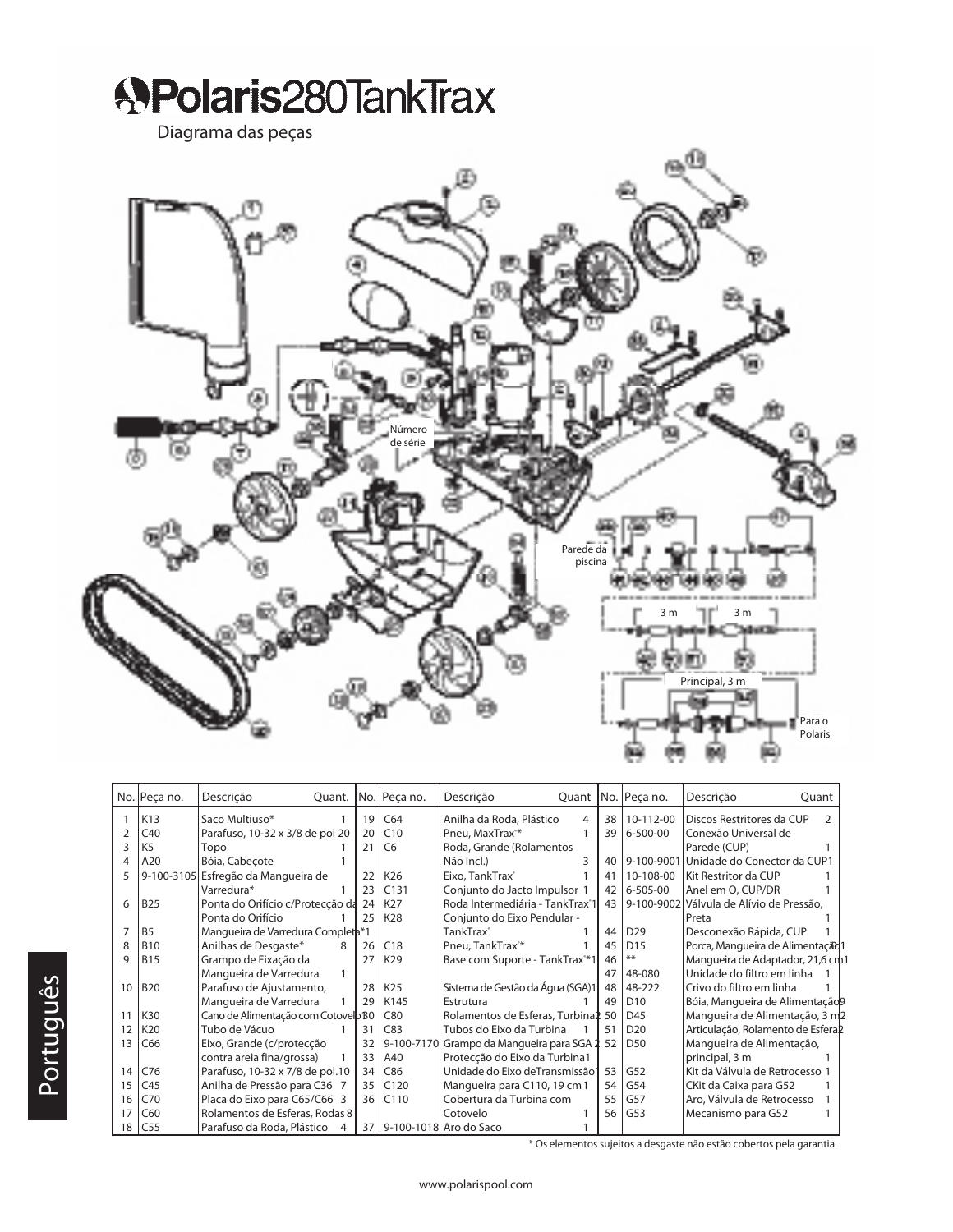#### Identificação e correcção de problemas

Se o aspirador Polaris apresentar frequentemente algumas das seguintes acções, é necessário fazer alguns ajustes para restabelecer o funcionamento correcto. Consulte o diagrama de peças (vista explodida) para obter as referências das peças.

- Acção: Fica pendurado nos degraus ou em outros obstáculos por mais de 3 minutos.
- Solução: 1. Verifique a rotação (rpm) da roda.
	- 2. Verifique se a válvula de retrocesso está a funcionar.
	- 3. Ajuste o jacto de impulso.
	- 4. Retire todas as ferragens desnecessárias da piscina ou instale o Kit de Protecção de Escada (encomende a peça nº G21 junto a um distribuidor Polaris).
- Acção: O Polaris está lento, funcionando com menos força do que o normal.
- Solução: 1. Examine o crivo do filtro no filtro em linha e limpe se for necessário.
	- 2. Limpe o cesto do skimmer, o cesto da bomba e o filtro da piscina.
	- 3. Examine todas as mangueiras, conexões e articulações para detectar possíveis vazamentos que possam causar perda de pressão da água.
	- 4. Verifique a rotação (rpm) da roda.
- Acção: O Polaris precipita-se por toda a piscina e/ou não entra em contacto com o fundo.
- Solução: 1. Verifique se o disco restritor azul está instalado na conexão universal de parede para reduzir o fluxo de água. Ou, instale o disco restritor vermelho para reduzir o fluxo de água ainda mais.
	- 2. Verifique a rotação (rpm) da roda. Se superior a 32 rpm, desenrosque a válvula de alívio da pressão para reduzir o fluxo de água que vai ao aspirador. Nota: A válvula de alívio de pressão só deverá ser regulada se estiver instalado nela um disco de redução de caudal.
	- 3. Verifique se a válvula de retrocesso está a funcionar. Mantenha a válvula fora da água e observe o jacto. O jacto deverá activar e parar.
- Acção: O Polaris não recua.
- Solução: 1. Verifique se a válvula de retrocesso está a funcionar.
	- 2. Verifique a rotação (rpm) da roda.
	- 3. Se o saco estiver cheio, esvazie-o.
	- 4. Se a bóia do cabeçote contiver água, substitua a bóia.
	- 5. Certifique-se de que a mangueira de alimentação está a flutuar.
- Acção: O Polaris só se desvia numa direcção.
- Solução: 1. Ajuste o jacto de impulso.
	- 2. Certifique-se de que a mangueira de alimentação está a flutuar.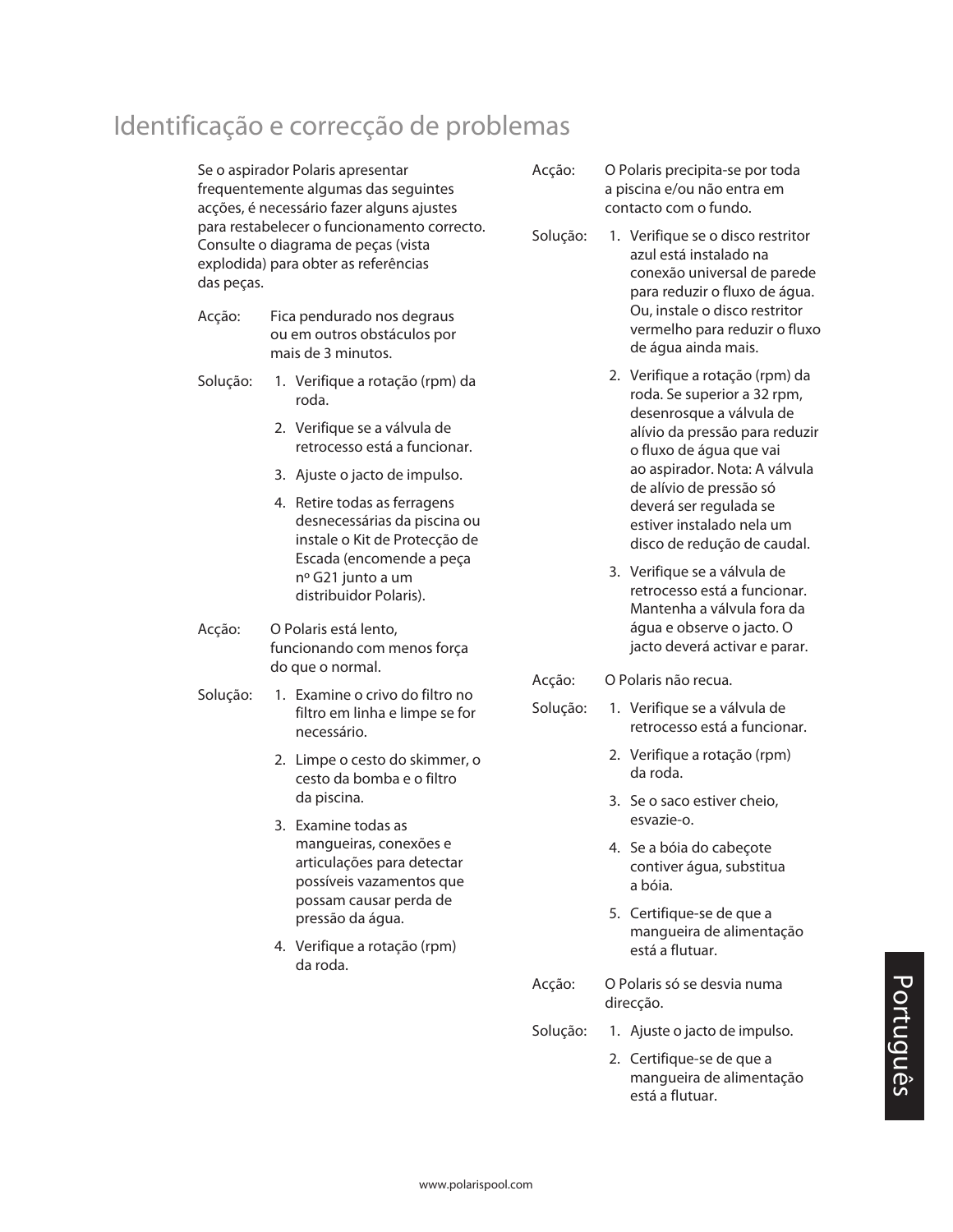- Acção: A mangueira de alimentação fica emaranhada.
- Solução: 1. Meça a mangueira novamente para ver se corresponde ao comprimento adequado à configuração da piscina.
	- 2. Com o Polaris a funcionar, verifique se as articulações da mangueira e as respectivas conexões rodam livremente.
	- 3. Certifique-se de que a mangueira de alimentação está a flutuar.
	- 4. Com o Polaris desligado, gire cada uma das rodas. Todas as rodas devem rodar juntas.
- Acção: A mangueira do aspirador é aspirada para dentro do tubo.
- Solução: 1. Certifique-se de que a abertura na extremidade da mangueira do aspirador não esteja bloqueada pela escova da mangueira do aspirador.
	- 2. Ajuste a mangueira do aspirador para que oferecer um movimento de varredura suave.
- Acção: A mangueira do aspirador salpica água para fora da piscina constantemente.
- Solução: 1. Regule a velocidade da mangueira do aspirador apertando o parafuso de ajuste.
	- 2. Substitua a escova da mangueira do aspirador se estiver gasta ou ausente.
	- 3. Coloque um peso na mangueira do aspirador (encomende a peça nº B2) para impedir que a mangueira do aspirador salpique água.
- Acção: O aspirador não limpa toda a piscina.
- Solução: 1. Verifique se o comprimento da mangueira alcança até 15,2 cm do ponto mais distante da piscina.
	- 2. Verifique se o jacto de impulso se encontra na posição central a qual optimiza a rotação aleatória.
	- 3. Enquanto o aspirador estiver a funcionar, inverta-o, de baixo para cima, no tubo de aspiração. Deverão ser observados dois jactos de água distintos e uniformes. Se tal não acontecer, contacte o Serviço de Assistência ao Cliente, ou um Centro de Serviço autorizado da Polaris para obter assistência.
- Acção: O aspirador gira em círculos sobre a sua parte lateral.
- Solution 1. Verifique o saco do filtro; se estiver cheio pode estar a exercer peso sobre o aspirador, fazendo com que este se desequilibre sobre uma das partes laterais.
	- 2. Retire a bóia do cabeçote e sacuda-a. Se houver água na bóia, encomende uma nova.
	- 3. Examine as bóias da mangueira para se assegurar que se encontram espaçadas uniformemente.

.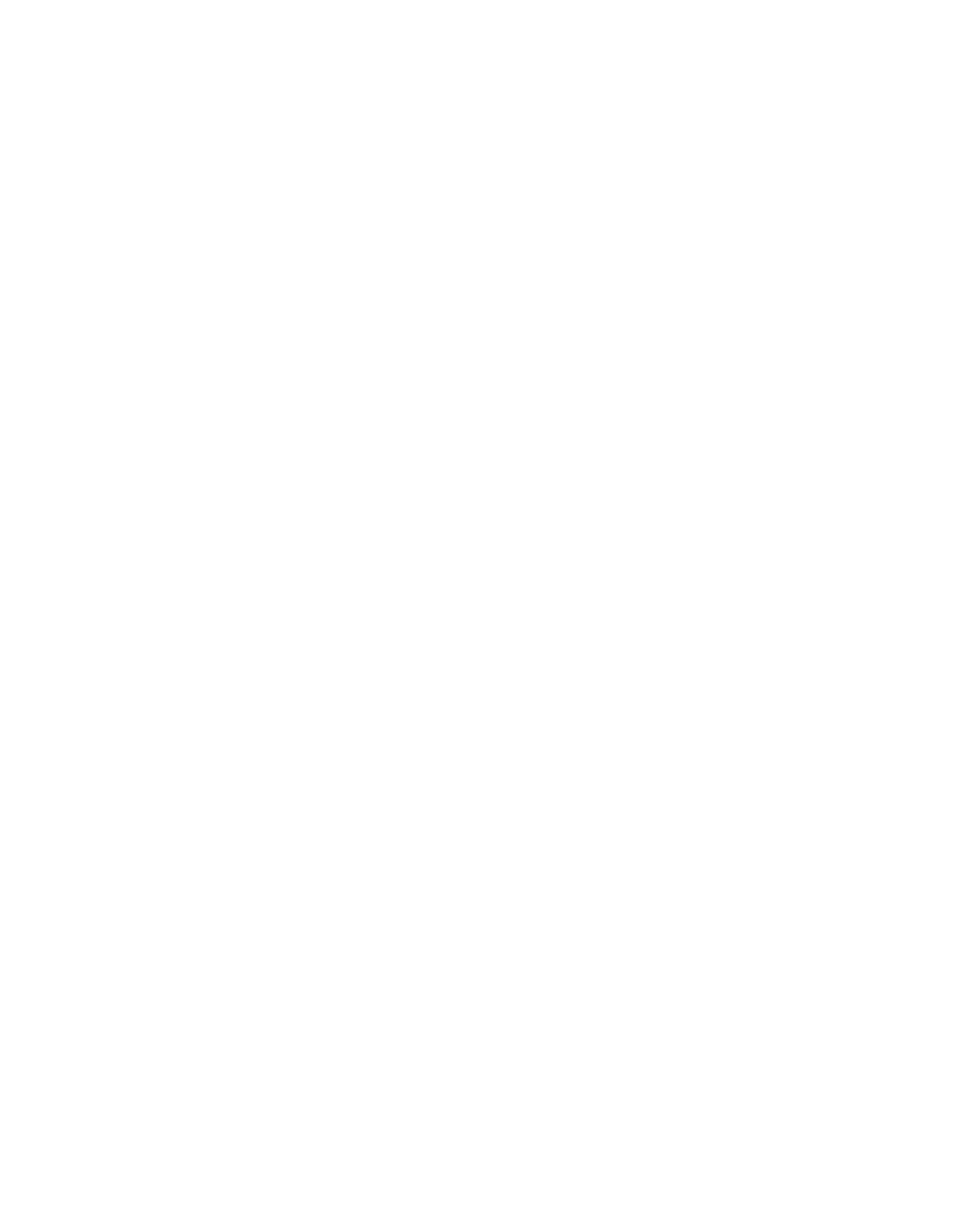### **SPolaris**

#### EC DECLARATION OF CONFORMITY

| Manufacturer      | CE<br>The Products are manufactured and marked with                                             |  |  |  |  |  |
|-------------------|-------------------------------------------------------------------------------------------------|--|--|--|--|--|
|                   | Zodiac Pool Systems, Inc. ("Zodiac")                                                            |  |  |  |  |  |
|                   | 2620 Commerce Way<br>Vista, CA 92081-8438 USA                                                   |  |  |  |  |  |
|                   |                                                                                                 |  |  |  |  |  |
|                   | Telephone: 800-822-7933                                                                         |  |  |  |  |  |
|                   | Facsimile: 877-327-1403                                                                         |  |  |  |  |  |
|                   | E-mail:<br>polaris@zpc.zodiac.com                                                               |  |  |  |  |  |
| Products          | The Products Declared herein are:                                                               |  |  |  |  |  |
|                   | Polaris Vac-Sweep <sup>®</sup> 280                                                              |  |  |  |  |  |
| <b>Directives</b> | The Products are in conformity with the following Directives:                                   |  |  |  |  |  |
|                   | Machinery Safety Directive 98/37/EC                                                             |  |  |  |  |  |
| Specifications    | The Products also comply with the following international and harmonized<br>domestic standards: |  |  |  |  |  |
|                   | None. There are no known standards for swimming pool cleaning equipment.                        |  |  |  |  |  |

Declaration

I hereby declare that the equipment named above has been designed to comply with the relevant sections of the above referenced specifications. The unit complies with all essential requirements of the directives. I declare under sole responsibility that the foregoing information is true and correct.

avid Peterson

David Peterson, Vice President Engineering

 $\frac{12-5e\rho - 02}{\text{Date}}$